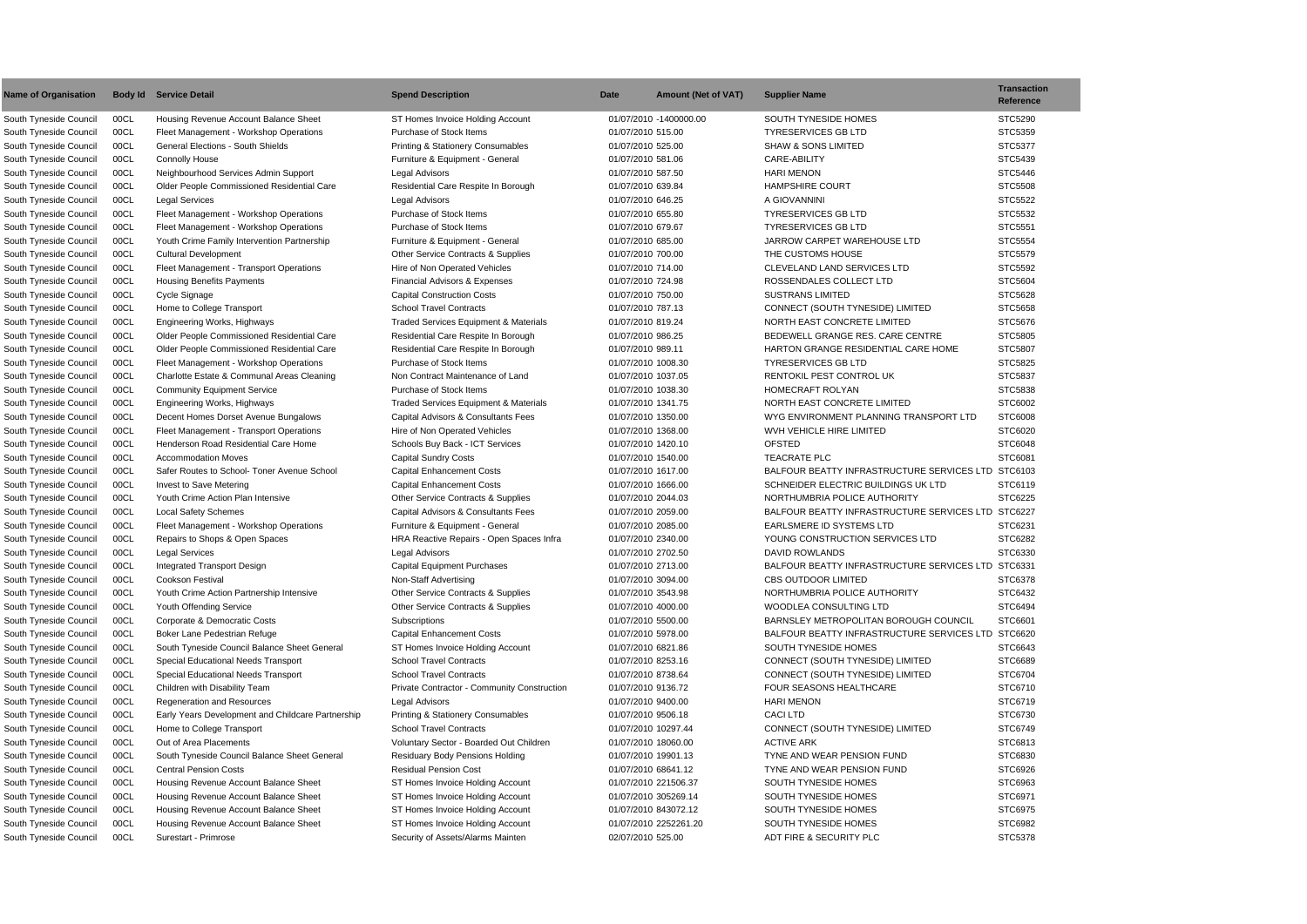South Tyneside Council 00CL Learning Difficulties Commissioned Home Care Home Care Home Care 02/07/2010 531.36 COMMUNITY INTEGRATED CARE STC5383

South Tyneside Council 00CL East Boldon Junior School Kitchen Property Reactive/General Repairs 05/07/2010 770.50 RING READY 2007 LTD STC5647

South Tyneside Council 00CL Playground Inspection & Maintenance Property Reactive/General Repairs 02/07/2010 540.00 E J S FABRICATIONS LTD STC5388 South Tyneside Council COCL Youth Service General 2000 And the Unstructors Fees 02/07/2010 600.00 SANDIE MALIA STC5466 STC5466 South Tyneside Council 00CL Design and Print Team External Printing Contractors 02/07/2010 603.00 NW PRINTERS STC5471 South Tyneside Council 00CL Legal Services Legal Advisors 02/07/2010 850.00 A GIOVANNINI STC5698 South Tyneside Council 00CL Fostering Agency Staff - Non-Teachers 02/07/2010 878.91 M GODFREY STC5714 South Tyneside Council 00CL Community Equipment Service Purchase of Stock Items 02/07/2010 1005.00 DAYS HEALTHCARE UK LTD STC5823 South Tyneside Council 00CL Admin Support **Printing & Stationery Consumables** 02/07/2010 1066.20 JAMES MCNAUGHTON GROUP LTD STC5857 South Tyneside Council 00CL South Shields Town Hall **Property Planned Maintenance** 02/07/2010 1092.00 SCHNEIDER ELECTRIC BUILDINGS UK LTD STC5883 South Tyneside Council 00CL Temple Park Centre Cleaning Charges Cleaning Charges 02/07/2010 1138.95 BRENNTAG UK LIMITED STC5905 STC5905 South Tyneside Council 00CL Rents Rates Taxes Tenant Removal Charges 02/07/2010 1248.00 HARKERS REMOVERS AND STORERS LTD STC5965 South Tyneside Council 00CL Economic Regeneration Balance Sheet Creditors South Tyneside Credit Union 02/07/2010 1309.00 SOUTH TYNESIDE CREDIT UNION STC5991 South Tyneside Council 00CL Targeted Mental Health Support Private Contractor - General Consultancy 02/07/2010 1380.00 NORTHUMBERLAND TYNE AND WEAR NHS TRUST STC6028 South Tyneside Council 00CL CCTV Costs Servicing/Electric Testing of Equipment 02/07/2010 1525.05 20:20 VISION SYSTEMS LTD STC6074 South Tyneside Council 00CL Learning Difficulties Resettlement Res Care Supported Living 02/07/2010 2263.80 COMMUNITY INTEGRATED CARE STC6268 South Tyneside Council 00CL Fleet Management - Transport Operations Hire of Non Operated Vehicles 02/07/2010 4080.00 MUNI-SERV LTD STC6502 South Tyneside Council 00CL Youth & Community General Charges 02/07/2010 4343.42 PHONOGRAPHIC PERFORMANCE LTD STC6528 South Tyneside Council 00CL Warm Zone South Tyneside Capital Enhancement non Council Property 02/07/2010 5059.74 WARM UP WEARSIDE STC6578 South Tyneside Council 00CL Decent Homes Renewable Energy Scheme Enhancement HRA Capital - Heating Renewal 02/07/2010 6140.12 RPS LIMITED STC6623 South Tyneside Council 00CL Decent Homes Renewable Energy Scheme Enhancement HRA Capital - Heating Renewal 02/07/2010 6300.12 RPS LIMITED STC6629 South Tyneside Council 00CL Learning Difficulties Resettlement Residential Care Supported Living 02/07/2010 7179.62 COMMUNITY INTEGRATED CARE STC6665 South Tyneside Council 00CL Learning Difficulties Resettlement Residential Care Supported Living 02/07/2010 7549.81 COMMUNITY INTEGRATED CARE STC6675 South Tyneside Council 00CL Decent Homes Renewable Energy Scheme Enhancement HRA Capital - Heating Renewal 02/07/2010 8454.37 RPS LIMITED STC6698 South Tyneside Council 00CL Decent Homes Renewable Energy Scheme Enhancement HRA Capital - Heating Renewal 02/07/2010 8529.37 RPS LIMITED STC6700 South Tyneside Council 00CL Decent Homes Renewable Energy Scheme Enhancement HRA Capital - Heating Renewal 02/07/2010 8604.37 RPS LIMITED STC6701 South Tyneside Council 00CL Learning Difficulties Resettlement Residential Care Supported Living 02/07/2010 8839.50 COMMUNITY INTEGRATED CARE STC6706 South Tyneside Council 00CL Decent Homes Renewable Energy Scheme Enhancement HRA Capital - Heating Renewal 02/07/2010 9294.37 RPS LIMITED STC6714 South Tyneside Council 00CL Decent Homes Renewable Energy Scheme Enhancement HRA Capital - Heating Renewal 02/07/2010 9379.37 RPS LIMITED STC6717 South Tyneside Council 00CL Decent Homes Renewable Energy Scheme Enhancement HRA Capital - Heating Renewal 02/07/2010 9439.37 RPS LIMITED STC6722 South Tyneside Council 00CL Decent Homes Renewable Energy Scheme Enhancement HRA Capital - Heating Renewal 02/07/2010 9454.37 RPS LIMITED STC6724 South Tyneside Council 00CL Decent Homes Renewable Energy Scheme Enhancement HRA Capital - Heating Renewal 02/07/2010 9454.37 RPS LIMITED STC6725 South Tyneside Council 00CL Decent Homes Renewable Energy Scheme Enhancement HRA Capital - Heating Renewal 02/07/2010 9454.37 RPS LIMITED STC6726 South Tyneside Council 00CL Decent Homes Renewable Energy Scheme Enhancement HRA Capital - Heating Renewal 02/07/2010 9454.37 RPS LIMITED STC6727 South Tyneside Council 00CL Decent Homes Renewable Energy Scheme Enhancement HRA Capital - Heating Renewal 02/07/2010 9454.37 RPS LIMITED STC6728 South Tyneside Council 00CL Decent Homes Renewable Energy Scheme Enhancement HRA Capital - Heating Renewal 02/07/2010 9454.37 RPS LIMITED STC6729 South Tyneside Council 00CL Winter Maintenance Metal Winter Maintenance Recharges 02/07/2010 18197.56 HOLME DODSWORTH (ROCK SALT) LIMITED STC6818 South Tyneside Council 00CL Welfare Rights Voluntary Organisations Voluntary Sector - General 02/07/2010 18438.50 HEBBURN NEIGHBOURHOOD ADVICE CENTRE STC6820 South Tyneside Council 00CL Fleet Management - Transport Operations Vehicle Running Costs 02/07/2010 22691.80 PETROPLUS REFINING TEESSIDE LIMITED STC6840 South Tyneside Council 00CL Learning Difficulties Resettlement Residential Care Supported Living 02/07/2010 24992.00 COMMUNITY INTEGRATED CARE STC6852 South Tyneside Council 00CL Children with Disability Team Agency Staff - Non-Teachers 02/07/2010 40452.83 COMENSURA LTD STC6895 South Tyneside Council 00CL Community Learning Disabilities Team Client Travel & Subsistence 05/07/2010 503.20 SOUTH TYNESIDE TAXIS AGENCY STC5342 South Tyneside Council 00CL Special Educational Needs Transport School Travel Contracts 05/07/2010 512.25 SOUTH TYNESIDE TAXIS AGENCY STC5352 South Tyneside Council 00CL Home to College Transport School Travel Contracts 665/07/2010 545.00 SOUTH TYNESIDE TAXIS AGENCY STC5395 South Tyneside Council 00CL Legal Services Legal Advisors 05/07/2010 564.00 ALEXIA ZIMBLER STC5418 South Tyneside Council 00CL Adult Community Learning Group Central Costs Software Stoware 05/07/2010 570.00 COMPASS COMPUTER CONSULTANTS LTD STC5426 South Tyneside Council 00CL Special Educational Needs Transport School Travel Contracts 05/07/2010 571.20 SOUTH TYNESIDE TAXIS AGENCY STC5428 South Tyneside Council 00CL John Wright Centre Client Travel & Subsistence 6 05/07/2010 587.90 SOUTH TYNESIDE TAXIS AGENCY STC5447 South Tyneside Council 00CL Learning Difficulties Commissioned Day Care Day Care Day Care 05/07/2010 630.00 KAYDAR STC5499 South Tyneside Council 00CL Father James Walsh Centre Client Travel & Subsistence 05/07/2010 653.35 SOUTH TYNESIDE TAXIS AGENCY STC5527 South Tyneside Council 00CL Special Educational Needs Transport School Travel Contracts 05/07/2010 667.20 SOUTH TYNESIDE TAXIS AGENCY STC5544 South Tyneside Council 00CL Connolly House  $\sim$  Catering Provisions 05/07/2010 713.43 DANISH BACON CO PLC STC5591 South Tyneside Council 00CL Hampden Street Day Care Client Travel & Subsistence 05/07/2010 736.60 SOUTH TYNESIDE TAXIS AGENCY STC5615 South Tyneside Council 00CL Homelessness - General Fund Bed & Breakfast Accommodation 05/07/2010 740.00 REDACTED COMMERCIALLY SENSITIVE STC5620 South Tyneside Council 00CL Fostering Comment Controller Comment CSC Administration Recharges 05/07/2010 746.00 BAAF REGISTERED CHARITY STC5621 South Tyneside Council 00CL Fostering Computer Controller LSC Administration Recharges 05/07/2010 746.00 BAAF REGISTERED CHARITY STC5622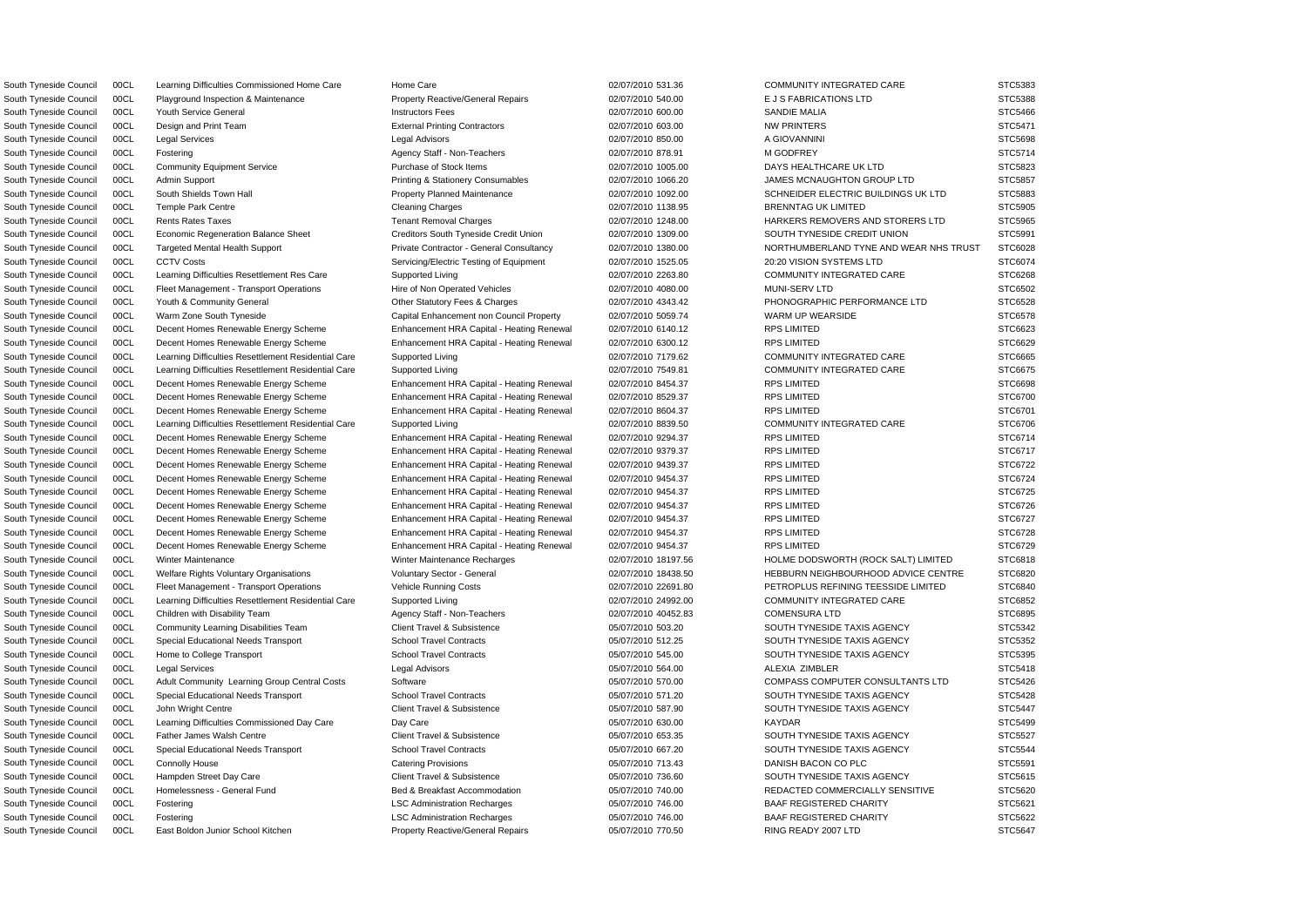South Tyneside Council 00CL Commissioned Fostering values of Voluntary Sector - Boarded Out Children 05/07/2010 820.00 SWIIS FOSTER CARE LTD STC5677

South Tyneside Council 00CL Legal Services Legal Advisors 05/07/2010 822.50 NAFEESA CHOUDHURY STC5681 South Tyneside Council 00CL Homelessness - General Fund Bed & Breakfast Accommodation 05/07/2010 880.00 REDACTED COMMERCIALLY SENSITIVE STC5715 South Tyneside Council 00CL East Boldon School **Property Reactive/General Repairs** 05/07/2010 897.50 RING READY 2007 LTD STC5728 South Tyneside Council 00CL Commissioned Fostering vertex Voluntary Sector - Boarded Out Children 05/07/2010 901.00 SWIIS FOSTER CARE LTD STC5730 South Tyneside Council 00CL Commissioned Fostering values of Voluntary Sector - Boarded Out Children 05/07/2010 901.00 SWIIS FOSTER CARE LTD STC5731 South Tyneside Council 00CL Commissioned Fostering values of Voluntary Sector - Boarded Out Children 05/07/2010 911.00 SWIIS FOSTER CARE LTD STC5741 South Tyneside Council 00CL Commissioned Fostering values of Voluntary Sector - Boarded Out Children 05/07/2010 911.00 SWIIS FOSTER CARE LTD STC5742 South Tyneside Council 00CL Commissioned Fostering values of Voluntary Sector - Boarded Out Children 05/07/2010 911.00 SWIIS FOSTER CARE LTD STC5743 South Tyneside Council 00CL Commissioned Fostering values of Voluntary Sector - Boarded Out Children 05/07/2010 911.00 SWIIS FOSTER CARE LTD STC5744 South Tyneside Council 00CL Homelessness - General Fund Bed & Breakfast Accommodation 05/07/2010 930.00 REDACTED COMMERCIALLY SENSITIVE STC5768 South Tyneside Council 00CL Laygate STC5780 Telephone Charges Telephone Charges 05/07/2010 963.29 VIRGIN MEDIA PAYMENTS LTD STC5780 South Tyneside Council 00CL Homelessness - General Fund Bed & Breakfast Accommodation 05/07/2010 1010.00 REDACTED COMMERCIALLY SENSITIVE STC5826 South Tyneside Council 00CL Boldon Detached Project Client Activities Client Activities Client Activities 05/07/2010 1072.00 EXTERNAL YOUTH PARTNERSHIP STC5859 South Tyneside Council 00CL Commissioned Fostering values of Voluntary Sector - Boarded Out Children 05/07/2010 1091.00 SWIIS FOSTER CARE LTD STC5871 South Tyneside Council 00CL Commissioned Fostering values of Voluntary Sector - Boarded Out Children 05/07/2010 1091.00 SWIIS FOSTER CARE LTD STC5872 South Tyneside Council 00CL Commissioned Fostering values of Voluntary Sector - Boarded Out Children 05/07/2010 1091.00 SWIIS FOSTER CARE LTD STC5873 South Tyneside Council 00CL Special Educational Needs Transport School Travel Contracts 05/07/2010 1106.70 SOUTH TYNESIDE TAXIS AGENCY STC5888 South Tyneside Council 00CL Homelessness - General Fund Bed & Breakfast Accommodation 05/07/2010 1130.00 REDACTED COMMERCIALLY SENSITIVE STC5900 South Tyneside Council 00CL Fleet Management - Transport Operations Hire of Non Operated Vehicles 05/07/2010 1175.00 PHOENIX VEHICLE HIRE T/A WCR VEHICLE HIRE LTD STC5922 South Tyneside Council 00CL Homelessness - General Fund Bed & Breakfast Accommodation 05/07/2010 1220.00 REDACTED COMMERCIALLY SENSITIVE STC5951 South Tyneside Council 00CL Commissioned Fostering versus voluntary Sector - Boarded Out Children 05/07/2010 1230.00 SWIIS FOSTER CARE LTD STC5954 South Tyneside Council 00CL Economic Regeneration Balance Sheet Creditors Creditors South Tyneside Credit Union 05/07/2010 1289.00 SOUTH TYNESIDE CREDIT UNION STC5980 South Tyneside Council 00CL Children with Disability Team Private Contractor - Outreach Supp Contract 05/07/2010 1329.84 COMMUNITY INTEGRATED CARE STC5996 South Tyneside Council 00CL Commissioned Fostering values of Voluntary Sector - Boarded Out Children 05/07/2010 1369.00 SWIIS FOSTER CARE LTD STC6021 South Tyneside Council 00CL Home to College Transport School Travel Contracts 6 05/07/2010 1460.00 SOUTH TYNESIDE TAXIS AGENCY STC6060 South Tyneside Council 00CL Asset Management Miscellaneous Budgets Pending Reallocation 05/07/2010 1697.00 TEAM (ENERGY AUDITING AGENCY LTD0 STC6124 South Tyneside Council 00CL Economic Regeneration Balance Sheet Creditors Unison Creditors Unison 05/07/2010 1811.90 UNISON L04020 STC6159 South Tyneside Council 00CL Special Educational Needs Transport School Travel Contracts 05/07/2010 1896.90 SOUTH TYNESIDE TAXIS AGENCY STC6185 South Tyneside Council 00CL Section 17 Payments (East) Client Travel & Subsistence 05/07/2010 2584.37 AQUILA WAY STC6321 STC6321 South Tyneside Council 00CL Clegwell Children'c Centre Schools Maintenance Non-Buyback 05/07/2010 2962.36 NE & C WINDOWS & DOORS LTD STC6363 South Tyneside Council 00CL Equal Pay Scheme Legal Advisors 05/07/2010 3113.75 SEAMUS SWEENEY STC6380 South Tyneside Council 00CL Invest to Save Metering Capital Construction Costs 05/07/2010 3156.00 SCHNEIDER ELECTRIC BUILDINGS UK LTD STC6383 South Tyneside Council 00CL Special Educational Needs Transport School Travel Contracts 06/07/2010 3182.40 SOUTH TYNESIDE TAXIS AGENCY STC6384 South Tyneside Council 00CL Local Safety Schemes Capital Enhancement Costs 05/07/2010 3390.70 NEDL STC6414 South Tyneside Council 00CL Whitburn Village Primary School Schools Maintenance Non-Buyback 05/07/2010 3407.00 NE & C WINDOWS & DOORS LTD STC6416 South Tyneside Council 00CL Housing - Leaseholder Management Legal Advisors Legal Advisors 05/07/2010 3554.38 NICOLA MUIR (HARDWICKE BUILDING) STC6434 South Tyneside Council 00CL Toner Avenue Primary School **Property Planned Maintenance** 05/07/2010 4471.00 NE & C WINDOWS & DOORS LTD STC6538 South Tyneside Council 00CL Children with Disability Team Private Contractor - Outreach Supp Contract 05/07/2010 4508.98 COMMUNITY INTEGRATED CARE STC6541 South Tyneside Council 00CL Warm Zone South Tyneside Capital Enhancement non Council Property 05/07/2010 4931.03 DYSON INSULATIONS LTD STC6564 South Tyneside Council 00CL Admin Support external provides and Postage Charges of the D5/07/2010 5000.00 NEOPOST LIMITED STC6570 STC6570 South Tyneside Council 00CL Learning Difficulties Commissioned Day Care Day Care Day Care 05/07/2010 5002.00 DARLINGTON BOROUGH COUNCIL STC6574 South Tyneside Council 00CL Bedeburn Primary School **Property Reactive/General Repairs** 05/07/2010 5388.00 NE & C WINDOWS & DOORS LTD STC6596 South Tyneside Council 00CL Local Safety Schemes Capital Enhancement Costs 05/07/2010 5888.23 NEDL NEDL STC6616 STC6616 South Tyneside Council 00CL Economic Regeneration Balance Sheet Combined Liability Insurance Provision 05/07/2010 8253.00 CRUTES LAW FIRM STC6688 South Tyneside Council 00CL Boldon Lane South Shields Corridor Improvements Capital Advisors & Consultants Fees 05/07/2010 9971.41 C SPENCER LIMITED STC6741 South Tyneside Council 00CL West Park Jarrow Playbuilder Capital Enhancement Costs 05/07/2010 15260.66 G & B CIVIL ENGINEERING LTD STC6796 South Tyneside Council 00CL Older People Commissioned Nursing Care Nursing Care Out of Borough 05/07/2010 17648.80 FALSTONE COURT NURSING STC6810 South Tyneside Council 00CL Out of Area Placements Carries and Voluntary Sector - Boarded Out Children 05/07/2010 18060.00 ACTIVE ARK STC6814 South Tyneside Council COCL Harton Tech College Council Central Charges Gas Charges Gas Charges 05/07/2010 18196.03 ORSIS UK LTD STC6817 South Tyneside Council 00CL Learning Difficulties Commissioned Home Care Home Care Home Care 05/07/2010 18847.72 LS CARE LIMITED STC6822 South Tyneside Council 00CL Economic Regeneration Balance Sheet Creditors Unison Creditors Unison 05/07/2010 24732.15 UNISON L04020 STC6850 South Tyneside Council 00CL Economic Regeneration Balance Sheet Debtors - Gallagher Basset Claims Handling 05/07/2010 50000.00 GALLAGHER BASSETT INTERNATIONAL LTD STC6906 South Tyneside Council 00CL East Older Persons Team (former Central) Rents Paid - General 06/07/2010 120161.46 SOUTH TYNESIDE PRIMARY CARE TRUST STC6949 South Tyneside Council 00CL Westoe Crown Primary School Schools Maintenance Non-Buyback 06/07/2010 708.00 SECURI-DOOR (NORTH EAST) LTD STC5586 South Tyneside Council 00CL Economic Regeneration Balance Sheet Debtors - Cycle Salary Deduction Scheme 06/07/2010 765.11 DARKE CYCLES STC5645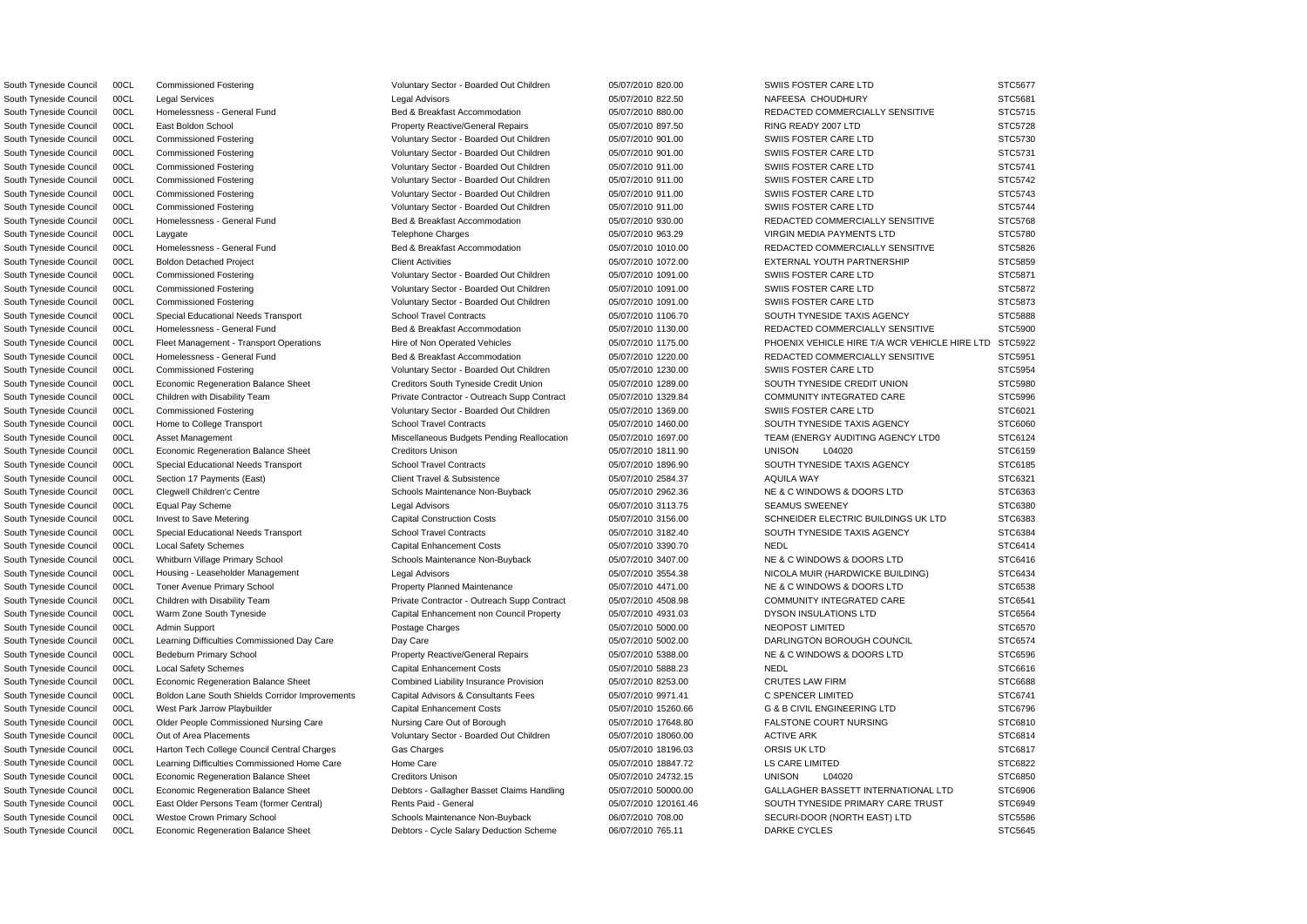South Tyneside Council 00CL Economic Regeneration Balance Sheet Debtors - Cycle Salary Deduction Scheme 06/07/2010 777.87 DARKE CYCLES STC5652 South Tyneside Council 00CL Catering Contract General Computer Equipment and Hardware 07/07/2010 973.99 HARTON TECHNOLOGY COLLEGE STC5784

South Tyneside Council 00CL Temple Park Leisure Centre entere Property Planned Maintenance 06/07/2010 5146.92 COOL BREEZE LTD STC6585 South Tyneside Council 00CL Temple Park Centre Catering **Catering Provisions** Catering Provisions 07/07/2010 502.92 DANISH BACON CO PLC STC5341 South Tyneside Council 00CL Community Learning Disabilities Team Client Travel & Subsistence 07/07/2010 503.20 SOUTH TYNESIDE TAXIS AGENCY STC5343 South Tyneside Council 00CL Special Educational Needs Transport School Travel Contracts 07/07/2010 512.25 SOUTH TYNESIDE TAXIS AGENCY STC5353 South Tyneside Council 00CL Boldon Colliery Regeneration Capital Demolition Costs 07/07/2010 538.15 UNITED UTILITIES OPS LTD STC5385 South Tyneside Council 00CL Epinay School Kitchen Catering Provisions Catering Provisions Catering Provisions Catering Provisions 07/07/2010 540.13 HOPWELLS LTD. STC5389 South Tyneside Council 00CL Temple Park Centre Bar Resaleable Items 67/07/2010 541.23 COCA-COLA ENTERPRISES LTD STC5390 South Tyneside Council 00CL Staff Disability Equipment **Furniture & Equipment - General** 07/07/2010 543.05 BACK CARE SOLUTIONS LTD STC5392 South Tyneside Council 00CL Home to College Transport School Travel Contracts 6 07/07/2010 545.00 SOUTH TYNESIDE TAXIS AGENCY STC5396 South Tyneside Council 00CL Fleet Management - Transport Operations Hire of Non Operated Vehicles 07/07/2010 550.00 PHOENIX VEHICLE HIRE T/A WCR VEHICLE HIRE LTD STC5401 South Tyneside Council 00CL Beech Street Jarrow Current Catering Provisions Catering Provisions and the control of the control of the STC5417 South Tyneside Council 00CL General Elections - South Shields Non-Staff Advertising 07/07/2010 565.51 PEARSONS PEARSONS STC5420 South Tyneside Council 00CL Community Equipment Service Purchase of Stock Items 07/07/2010 570.00 CARE-ABILITY STC5425 South Tyneside Council 00CL Libraries Admin 2000 Company Library & Other Books Maps etc. 007/07/2010 580.00 NAME NAME STC5435 South Tyneside Council 00CL John Wright Centre Client Travel & Subsistence Client Travel & Subsistence 07/07/2010 587.90 SOUTH TYNESIDE TAXIS AGENCY STC5448 South Tyneside Council 00CL Fleet Management - Transport Operations Hire of Non Operated Vehicles 07/07/2010 595.00 TRANS LINC LTD STC5455 South Tyneside Council 00CL Fleet Management - Transport Operations Hire of Plant Hire of Plant 07/07/2010 595.30 TRANS LINC LTD STC5456 South Tyneside Council 00CL Community Equipment Service Purchase of Stock Items 07/07/2010 598.00 THE HELPING HAND COMPANY (LEDBURY) LTD STC5458 South Tyneside Council 00CL Libraries Admin 2000 Company 2000 Library & Other Books Maps etc. 00000 00000 00000 RICK TURTON STC5463 South Tyneside Council 00CL Homelessness - General Fund Bed & Breakfast Accommodation 07/07/2010 600.00 SAFE 2 RENT STC5467 South Tyneside Council 00CL Surestart - Primrose the the material of the Telephone Charges the telephone of the telephone Charges of the telephone of the telephone of the telephone Charges of the telephone of the telephone South Tyneside Council 00CL New Jarrow Library enterty example the Electricity Charges of the control of the control of the FLAGSTAFF SERVICES STC5485 South Tyneside Council 00CL Admin-Leisure Facilities Staff Uniforms Staff Uniforms of the Council of the STC5492 STC5492 South Tyneside Council 00CL Admin-Leisure Facilities Staff Uniforms Staff Uniforms 07/07/2010 630.70 MOETTE LTD STC5500 South Tyneside Council 00CL Father James Walsh Centre Client Travel & Subsistence 007/07/2010 653.35 SOUTH TYNESIDE TAXIS AGENCY STC5528 South Tyneside Council 00CL Special Educational Needs Transport School Travel Contracts 07/07/2010 662.40 BRIDGEWAY TAXIS STC5539 South Tyneside Council 00CL Special Educational Needs Transport School Travel Contracts 6 07/07/2010 667.20 SOUTH TYNESIDE TAXIS AGENCY STC5545 South Tyneside Council 00CL Design and Print Team **External Printing Contractors 67/07/2010 675.00** NB GROUP STC5550 STC5550 South Tyneside Council 00CL Cookson Festival **Furniture & Equipment - General** 07/07/2010 700.00 NITELITES STC5573 South Tyneside Council 00CL Special Educational Needs Transport School Travel Contracts 6 07/07/2010 714.00 SOUTH TYNESIDE TAXIS AGENCY STC5593 South Tyneside Council 00CL Accommodation Moves Capital Sundry Costs 07/07/2010 720.00 HARKERS REMOVERS AND STORERS LTD STC5601 South Tyneside Council 00CL Chuter Ede Education Centre **Printing & Stationery Consumables** 07/07/2010 728.90 ADT FIRE & SECURITY PLC STC5610 South Tyneside Council 00CL Physical Disabilities Commissioned Nursing Care Residential Care Respite In Borough 07/07/2010 730.50 ASHBOURNE PLC STC5611 South Tyneside Council 00CL Libraries Admin Postage Charges 07/07/2010 732.25 ROYAL MAIL STC5612 South Tyneside Council 00CL Hampden Street Day Care Client Travel & Subsistence 007/07/2010 736.60 SOUTH TYNESIDE TAXIS AGENCY STC5616 South Tyneside Council 00CL Fleet Management - Transport Operations Hire of Non Operated Vehicles 07/07/2010 747.00 TRANS LINC LTD STC5624 South Tyneside Council 00CL Fleet Management - Transport Operations Hire of Non Operated Vehicles 07/07/2010 747.00 TRANS LINC LTD STC5625 South Tyneside Council 00CL Cultural Development Commeta Commet Contracts & Supplies 07/07/2010 750.00 NEWCASTLE CITY COUNCIL STC5630 South Tyneside Council 00CL Section 17 Payments (East) Legal Advisors 07/07/2010 750.00 DR L RIPPON STC5631 South Tyneside Council 00CL Temple Park Infants School School Schools Maintenance Non-Buyback 07/07/2010 754.00 E J S FABRICATIONS LTD STC5636 South Tyneside Council 00CL Mortimer Children's Centre Schools Maintenance Non-Buyback 07/07/2010 785.30 JENSEN CONSTRUCTION LTD STC5656 South Tyneside Council 00CL Fleet Management - Workshop Operations Purchase of Stock Items 07/07/2010 793.08 GARDEN LANE GARAGE STC5662 South Tyneside Council 00CL Mowbray Road South Shields Playbuilder Capital Enhancement Costs 07/07/2010 800.00 RECORD RSS LTD STC5665 South Tyneside Council 00CL Pest Control costs **Printing & Stationery Consumables** 07/07/2010 817.77 KILLGERM CHEMICALS LTD STC5673 South Tyneside Council 00CL Special Educational Needs Transport School Travel Contracts 07/07/2010 843.20 BRIDGEWAY TAXIS STC5694 South Tyneside Council 00CL Design and Print Team **External Printing Contractors** 07/07/2010 852.00 NW PRINTERS STC5700 South Tyneside Council 00CL Home to College Transport School Travel Contracts 67/07/2010 864.00 BRIDGEWAY TAXIS STC5704 South Tyneside Council 00CL Home to College Transport School Travel Contracts 07/07/2010 873.60 BRIDGEWAY TAXIS STC5711 South Tyneside Council 00CL Momenta 1  $V$ enue Hire  $O7/07/2010$  915.53 SUNDERLAND MARRIOTT STC5759 STC5759 South Tyneside Council 00CL Future Jobs Fund Carries Comments - General Grant Payments - General 07/07/2010 921.58 SOUTH TYNESIDE CHURCHES KEY PROJECT STC5764 South Tyneside Council 00CL Home to College Transport School Travel Contracts 607/07/2010 921.60 BRIDGEWAY TAXIS STC5765 STC5765 South Tyneside Council 00CL Future Jobs Fund STC5770 Crant Payments - General Grant Payments - General 07/07/2010 938.86 SOUTH TYNESIDE CHURCHES KEY PROJECT STC5770 South Tyneside Council 00CL Community Sports Coaches **Furniture & Equipment - General** 07/07/2010 950.00 RIVERSIDE VIDEO PRODUCTIONS (RSVP) STC5775 South Tyneside Council 00CL Health & Lifestyle Admin Primary Care Trust Furniture & Equipment - General 07/07/2010 964.86 MOETTE LTD STC5781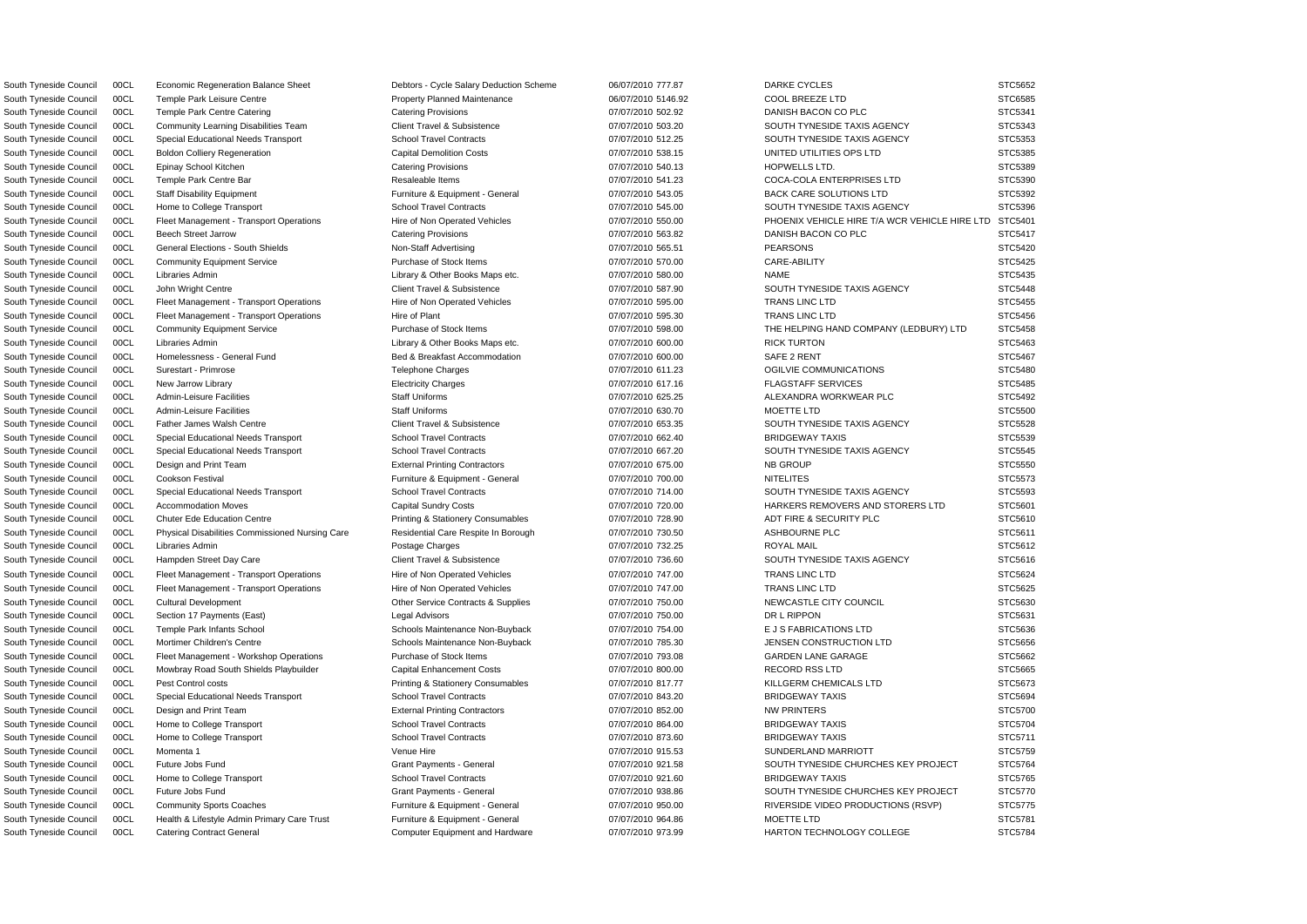South Tyneside Council 00CL Neighbourhood Services Admin. Support Postage Charges 07/07/2010 1000.00 NEOPOST NEOPOST STC5818

South Tyneside Council 00CL Admin-Leisure Facilities Staff Uniforms Staff Uniforms 07/07/2010 1000.91 MOETTE LTD STC5822 South Tyneside Council 00CL Middlefield's Depot **Property Reactive/General Repairs** 07/07/2010 1015.00 THE PIPE SURGEON STC5829 South Tyneside Council 00CL Mental Health Direct Payments Direct Payments Direct Payments 07/07/2010 1046.52 PAUL MASTER Q STC5842 South Tyneside Council 00CL Fostering **Foster Carers Basic Allowance** Foster Carers Basic Allowance **Carers Basic Allowance** 07/07/2010 1058.32 REDACTED PERSONAL INFORMATION STC5854 South Tyneside Council 00CL Home to College Transport School Travel Contracts School Travel Contracts 607/07/2010 1106.70 SOUTH TYNESIDE TAXIS AGENCY STC5889 South Tyneside Council 00CL Extended Schools **Delegated Schools Budget - Grant Funding** 07/07/2010 1170.00 WORLDBEATERS MUSIC STC5919 South Tyneside Council 00CL Design and Print Team External Printing Contractors 07/07/2010 1185.00 NB GROUP STC5925 South Tyneside Council 00CL Repairs to Shops & Open Spaces HRA Reactive Repairs - Open Spaces Infra 07/07/2010 1200.00 YOUNG CONSTRUCTION SERVICES LTD STC5943 South Tyneside Council 00CL Home to College Transport STC School Travel Contracts 6000 07/07/2010 1209.60 BRIDGEWAY TAXIS STC5946 South Tyneside Council 00CL Children's Standards Unit **Furniture & Equipment - General** 07/07/2010 1219.46 CANON (UK) LTD STC5950 South Tyneside Council 00CL Special Educational Needs Transport School Travel Contracts 07/07/2010 1224.00 BRIDGEWAY TAXIS STC5952 South Tyneside Council 00CL Legal Services examples and the Private Contractor - General Consultancy 07/07/2010 1278.50 EVERSHEDS STC5975 South Tyneside Council 00CL Learning Difficulties Resettlement Residential Care Supported Living 07/07/2010 1280.64 LIFEWAYS COMMUNITY CARE LTD STC5976 South Tyneside Council 00CL Kelly House **Property Reactive/General Repairs** 07/07/2010 1391.00 SPECIALIST ALARM SERVICES LTD STC6036 South Tyneside Council 00CL Admin-Leisure Facilities Staff Uniforms Staff Uniforms 07/07/2010 1559.16 MOETTE LTD STC6087 South Tyneside Council 00CL Waste Disposal **Printing & Stationery Consumables** 07/07/2010 1562.39 AVERY WEIGH-TRONIX LIMITED STC6088 South Tyneside Council 00CL St Aloysius RC Junior School Kitchen Catering Provisions 07/07/2010 1608.77 DANISH BACON CO PLC STC6101 South Tyneside Council 00CL Fostering entitled and the Private Contractor - General Consultancy 07/07/2010 1655.90 AYMAC CONSULTING STC6117 South Tyneside Council 00CL Fleet Management - Workshop Operations Purchase of Stock Items 07/07/2010 1692.58 TYRESERVICES GB LTD STC6123 South Tyneside Council 00CL Market Dock Market Dock Market Dock Water Feature 07/07/2010 1795.46 ENTEC UK LIMITED STC6150 South Tyneside Council 00CL Fleet Management - Workshop Operations Purchase of Stock Items 07/07/2010 1805.61 TYRESERVICES GB LTD STC6157 South Tyneside Council 00CL Harton Tech College Council Central Charges Staff Advertising 07/07/2010 1817.18 PEARSONS PEARSONS STC6163 South Tyneside Council 00CL Other Planning Development Grant Related Expenditure Other Service Contracts & Supplies 07/07/2010 1848.80 ROBIN CARR ASSOCIATES STC6173 South Tyneside Council 00CL Special Educational Needs Transport School Travel Contracts 6 07/07/2010 1896.90 SOUTH TYNESIDE TAXIS AGENCY STC6186 South Tyneside Council 00CL Children with Disability Team Private Contractor - Outreach Supp Contract 07/07/2010 1898.20 COMMUNITY INTEGRATED CARE STC6189 South Tyneside Council 00CL First Steps Community Development Grant Payments-Multi Community Area Forum- Chair 07/07/2010 1900.00 WILSON ELLIOTT TRAINING & CONSULTANCY LTD STC6192 South Tyneside Council 00CL Hedworth Lane School Kitchen Catering Provisions Catering Provisions 07/07/2010 1914.27 DANISH BACON CO PLC STC6197 South Tyneside Council 00CL St Oswald's CE School Kitchen Catering Provisions Catering Provisions of the UT/07/2010 1924.92 DANISH BACON CO PLC STC6201 South Tyneside Council 00CL Adoption **Figure 10 Foster Carers Other Fees & Expenses** 07/07/2010 1979.64 S A HOLTON STC6210 South Tyneside Council 00CL Factory Units **Property Reactive/General Repairs** 07/07/2010 2177.30 WINDOOR SERVICES STC6251 South Tyneside Council 00CL Youth Opportunities Fund Furniture & Equipment - General 07/07/2010 2207.47 WORKWEAR EXPRESS LTD STC6257 South Tyneside Council 00CL St Josephs RC Comprehensive School Kitchen Catering Provisions 07/07/2010 2229.37 DANISH BACON CO PLC STC6261 South Tyneside Council 00CL Fleet Management - Workshop Operations Purchase of Stock Items 07/07/2010 2245.01 TYRESERVICES GB LTD STC6263 South Tyneside Council COCL Albert Elliott School Kitchen Catering Provisions Catering Provisions Catering Provisions COVID 1707/2010 2250.35 DANISH BACON CO PLC STC6264 South Tyneside Council 00CL Jarrow/Hebburn Concierge Property Reactive/General Repairs 07/07/2010 2394.00 GOLDSHIELD ELECTRONIC SECURITY STC6293 South Tyneside Council 00CL Extended Schools **Delegated Schools Budget - Grant Funding** 07/07/2010 2500.00 WORLDBEATERS MUSIC STC6304 South Tyneside Council 00CL Regeneration Team Staff Advertising PEARSONS PEARSONS STC6316 South Tyneside Council 00CL Home to College Transport STC6346 School Travel Contracts 66 of the contracts of the contracts of the contracts of the STC6346 of the STC6346 STC6346 STC6346 South Tyneside Council 00CL Catering Contract General Computer Equipment and Hardware 07/07/2010 3144.17 HARTON TECHNOLOGY COLLEGE STC6382 South Tyneside Council 00CL Special Educational Needs Transport School Travel Contracts 6 07/07/2010 3182.40 SOUTH TYNESIDE TAXIS AGENCY STC6385 South Tyneside Council 00CL Children with Disability Team Client Travel & Subsistence 007/07/2010 3211.20 BRIDGEWAY TAXIS STC6389 South Tyneside Council 00CL Fleet Management - Transport Operations Hire of Plant Hire of Plant 07/07/2010 3420.00 GEORGE VARDY HAULAGE STC6418 South Tyneside Council 00CL Fleet Management - Transport Operations Hire of Plant Changement of Plant 07/07/2010 3570.00 GEORGE VARDY HAULAGE STC6436 South Tyneside Council 00CL Local Safety Schemes Capital Advisors & Consultants Fees 07/07/2010 3800.00 NEWCASTLE CITY COUNCIL STC6466 South Tyneside Council 00CL Fleet Management - Transport Operations Hire of Non Council Vehicles 07/07/2010 3990.00 GEORGE VARDY HAULAGE STC6492 South Tyneside Council 00CL Fleet Management - Transport Operations Hire of Non Council Vehicles 07/07/2010 3990.00 GEORGE VARDY HAULAGE STC6493 South Tyneside Council 00CL Brinkburn Comprehensive School Kitchen Catering Provisions 07/07/2010 4023.00 DANISH BACON CO PLC STC6497 South Tyneside Council 00CL Adoption **Figure 10** Construction Foster Carers Other Fees & Expenses 07/07/2010 4372.00 NEWCASTLE CITY COUNCIL STC6530 South Tyneside Council 00CL Children with Disability Team Private Contractor - Outreach Supp Contract 07/07/2010 4733.68 COMMUNITY INTEGRATED CARE STC6554 South Tyneside Council 00CL Energy Recharges Electricity Charges 07/07/2010 4745.79 BRITISH GAS STC6555 South Tyneside Council 00CL Energy Recharges Electricity Charges 07/07/2010 5068.75 BRITISH GAS STC6580 South Tyneside Council 00CL AIDS-HIV Grant Company Voluntary Sector - General 07/07/2010 5332.00 BARNARDOS STC6594 South Tyneside Council 00CL Children with Disability Team Private Contractor - Residential Looked After 07/07/2010 5387.40 ST OSWALDS HOSPICE STC6595 South Tyneside Council 00CL Safer & Stronger Families exception and the Private Contractor - General Consultancy 07/07/2010 5556.00 THE VIEWPOINT ORGANISATION LIMITED STC6602 South Tyneside Council 00CL Learning Difficulties Resettlement Res Care Supported Living 07/07/2010 6446.70 LIFEWAYS COMMUNITY CARE LTD STC6634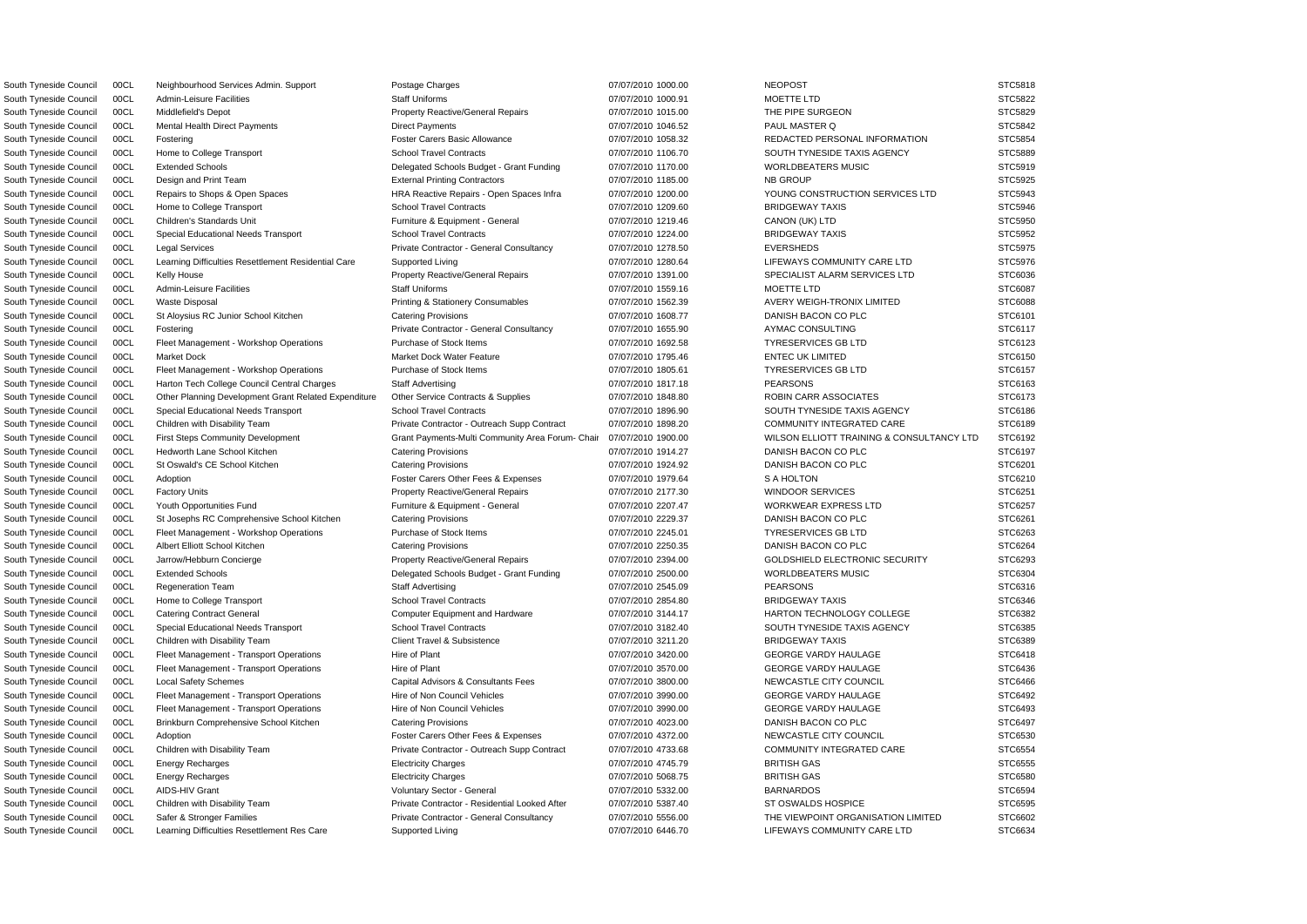South Tyneside Council 00CL Energy Recharges Gas Charges BRITISH GAS STC6636 South Tyneside Council 00CL Learning Difficulties Resettlement Residential Care Supported Living 07/07/2010 6921.00 LIFEWAYS COMMUNITY CARE LTD STC6647 South Tyneside Council 00CL Learning Difficulties Resettlement Residential Care Supported Living 07/07/2010 6960.60 LIFEWAYS COMMUNITY CARE LTD STC6649 South Tyneside Council 00CL Learning Difficulties Resettlement Residential Care Supported Living 07/07/2010 6971.70 LIFEWAYS COMMUNITY CARE LTD STC6651 South Tyneside Council 00CL Learning Difficulties Resettlement Residential Care Supported Living 07/07/2010 6971.70 LIFEWAYS COMMUNITY CARE LTD STC6652 South Tyneside Council 00CL Learning Difficulties Resettlement Residential Care Supported Living 07/07/2010 6971.70 LIFEWAYS COMMUNITY CARE LTD STC6653 South Tyneside Council 00CL Learning Difficulties Resettlement Res Care Supported Living 007/07/2010 7127.70 LIFEWAYS COMMUNITY CARE LTD STC6662 South Tyneside Council 00CL Energy Recharges Gas Charges BRITISH GAS STC6668 South Tyneside Council 00CL Youth Parliament / DoE Grant Payments - General Grant Payments - General CREST CREST STC6678 South Tyneside Council 00CL Older People Commissioned Residential Care Residential Care Residential Care Residential Care Residential Care Residential Care In Borough 07/07/2010 8341.00 ST THOMAS - K HAMODI STC6694 South Tyneside Council 00CL Decent Homes Renewable Energy Scheme Enhancement HRA Capital - Heating Renewal 07/07/2010 9206.37 RPS LIMITED STC6713 South Tyneside Council 00CL Learning Difficulties Resettlement Residential Care Supported Living 07/07/2010 9741.90 LIFEWAYS COMMUNITY CARE LTD STC6733 South Tyneside Council 00CL Warm Zone South Tyneside Capital Enhancement non Council Property 07/07/2010 12536.79 KNW LIMITED STC6775 South Tyneside Council 00CL Energy Recharges Electricity Charges 07/07/2010 14599.74 BRITISH GAS STC6791 South Tyneside Council 00CL Thurston Activity Centre **Property Planned Maintenance** 07/07/2010 18128.00 LAKELAND MARINE CONSTRUCTION STC6816 South Tyneside Council 00CL Bisley Drive Short Breaks Residential Care Respite In Borough 07/07/2010 29942.36 REAL LIFE OPTIONS STC6869 South Tyneside Council 00CL AIDS-HIV Grant New Yourname Voluntary Sector - General 07/07/2010 32946.75 BARNARDOS STC6877 STC6877 South Tyneside Council 00CL Energy Recharges Electricity Charges 07/07/2010 34105.89 BRITISH GAS STC6879 South Tyneside Council 00CL Energy Recharges Gas Charges BRITISH GAS STC6888 South Tyneside Council 00CL Replacement Vehicles and Plant Hire Capital Equipment Purchases 07/07/2010 39695.00 OVERTON UK LTD STC6893 South Tyneside Council 00CL Energy Recharges **Exercicity Charges Electricity Charges** 07/07/2010 63551.29 EDF ENERGY EDF ENERGY STC6922 South Tyneside Council 00CL Perth Green Unit **Furniture & Equipment - General Contract Contract Contract Contract Contract Contract Contract Contract Contract Contract Contract Contract Contract Contract Contract Contract** South Tyneside Council 00CL St Joseph's RC Comprehensive School Kitchen Catering Provisions 08/07/2010 524.34 G & J CAMPBELL STC5376 South Tyneside Council 00CL Learning Difficulties Commissioned Home Care Home Care Home Care 08/07/2010 531.36 COMMUNITY INTEGRATED CARE STC5382 South Tyneside Council 00CL Fleet Management - Transport Operations Hire of Non Operated Vehicles 08/07/2010 627.00 CHEVRON AUTOHIRE STC5494 South Tyneside Council 00CL Bridges Structural Computer of the Infrastructure Repairs 08/07/2010 717.00 ROADSAFE UK LTD STC5600 South Tyneside Council 00CL Section 17 Payments (West) Legal Advisors Legal Advisors (Stephanic Design of the STC5663 March 2010 793.50 TRICHOTECH LTD STC5663 STC5663 South Tyneside Council COCL Hebburn Baths (STC5682 Vending Machine Stock 08/07/2010 822.69 G & J CAMPBELL STC5682 South Tyneside Council 00CL Asylum Seeker-Families exception extending Electricity Charges the determines of the details and the determines of the determines of the stress of the STC5687 South Tyneside Council 00CL Hedworthfield School Kitchen Catering Provisions Catering Provisions 08/07/2010 886.59 J R HOLLAND STC5722 South Tyneside Council 00CL Factory Units Security of Assets/Alarms Mainten 08/07/2010 957.60 DELTA ONE SECURITY LTD STC5779 South Tyneside Council 00CL Environmental Health Management Recovery of Costs - General 08/07/2010 1000.00 KW READER & SONS LTD STC5820 South Tyneside Council 00CL Harton Tech College Council Central Charges Staff Advertising 08/07/2010 1324.60 PEARSONS PEARSONS STC5995 South Tyneside Council 00CL Hebburn Comprehensive School Kitchen Catering Provisions 08/07/2010 1415.03 HOPWELLS LTD. STC6047 South Tyneside Council 00CL Asylum Seeker-Families Gas Charges BRITISH GAS STC6107 South Tyneside Council 00CL Boldon Nursery School Kitchen Catering Provisions Catering Provisions 08/07/2010 1668.17 J R HOLLAND STC6120 South Tyneside Council 00CL Supporting People Main Grant Block Gross Accommodation Costs 08/07/2010 1804.26 MENCAP STC6156 STC6156 South Tyneside Council 00CL Energy Recharges Electricity Charges 08/07/2010 1807.88 BRITISH GAS STC6158 South Tyneside Council 00CL Jarrow Cross School Kitchen Catering Provisions Catering Provisions of the USAC of the USAC of the USAC STC6162 STC6162 South Tyneside Council 00CL Factory Units **Subsett Alarms** Security of Assets/Alarms 08/07/2010 1856.28 DELTA ONE SECURITY LTD STC6174 South Tyneside Council 00CL St James RC School Kitchen Catering Provisions 08/07/2010 1964.15 J R HOLLAND STC6206 South Tyneside Council 00CL Wouldhave House Security of Assets/Alarms 08/07/2010 2009.25 DELTA ONE SECURITY LTD STC6218 South Tyneside Council 00CL Energy Recharges Gas Charges BRITISH GAS STC6236 South Tyneside Council 00CL Wouldhave House Street Street Security of Assets/Alarms 08/07/2010 2252.93 DELTA ONE SECURITY LTD STC6266 South Tyneside Council 00CL Energy Recharges Electricity Charges 08/07/2010 2294.28 BRITISH GAS STC6276 South Tyneside Council 00CL Whitburn Junior School Kitchen Catering Provisions 08/07/2010 2620.20 J R HOLLAND STC6325 South Tyneside Council 00CL Further Education 16-18 Apprenticeships Grant Payments - Term Funded Accruals 08/07/2010 2851.62 ZODIAC TRAINING LTD STC6345 South Tyneside Council 00CL Energy Recharges Electricity Charges 08/07/2010 4212.91 BRITISH GAS STC6512 South Tyneside Council 00CL Energy Recharges Electricity Charges 08/07/2010 4547.15 BRITISH GAS STC6544 South Tyneside Council 00CL Low Simonside Children's Centre Property Planned Maintenance 08/07/2010 4750.00 WINDOOR SERVICES STC6556 South Tyneside Council 00CL Energy Recharges **Electricity Charges Electricity Charges** 08/07/2010 4991.24 BRITISH GAS STC6568 South Tyneside Council 00CL Design and Print Team Servicing/Electric Testing of Equipment 08/07/2010 7804.17 OCE FINANCE STC6679 South Tyneside Council 00CL Supporting People Main Grant Block Gross Floating Support 08/07/2010 9047.83 DEPAUL UK STC6708 STC6708 South Tyneside Council 00CL Supporting People Main Grant Block Gross Accommodation Costs 08/07/2010 9399.00 ENTERPRISE 5 HOUSING ASSOCIATION STC6718 South Tyneside Council 00CL Private, Voluntary & Independent Providers Capital Grants to Third Parties 08/07/2010 10000.00 MORTIMER COMMUNITY ASSOCIATION STC6744

South Tyneside Council 00CL Energy Recharges Gas Charges BRITISH GAS STC6756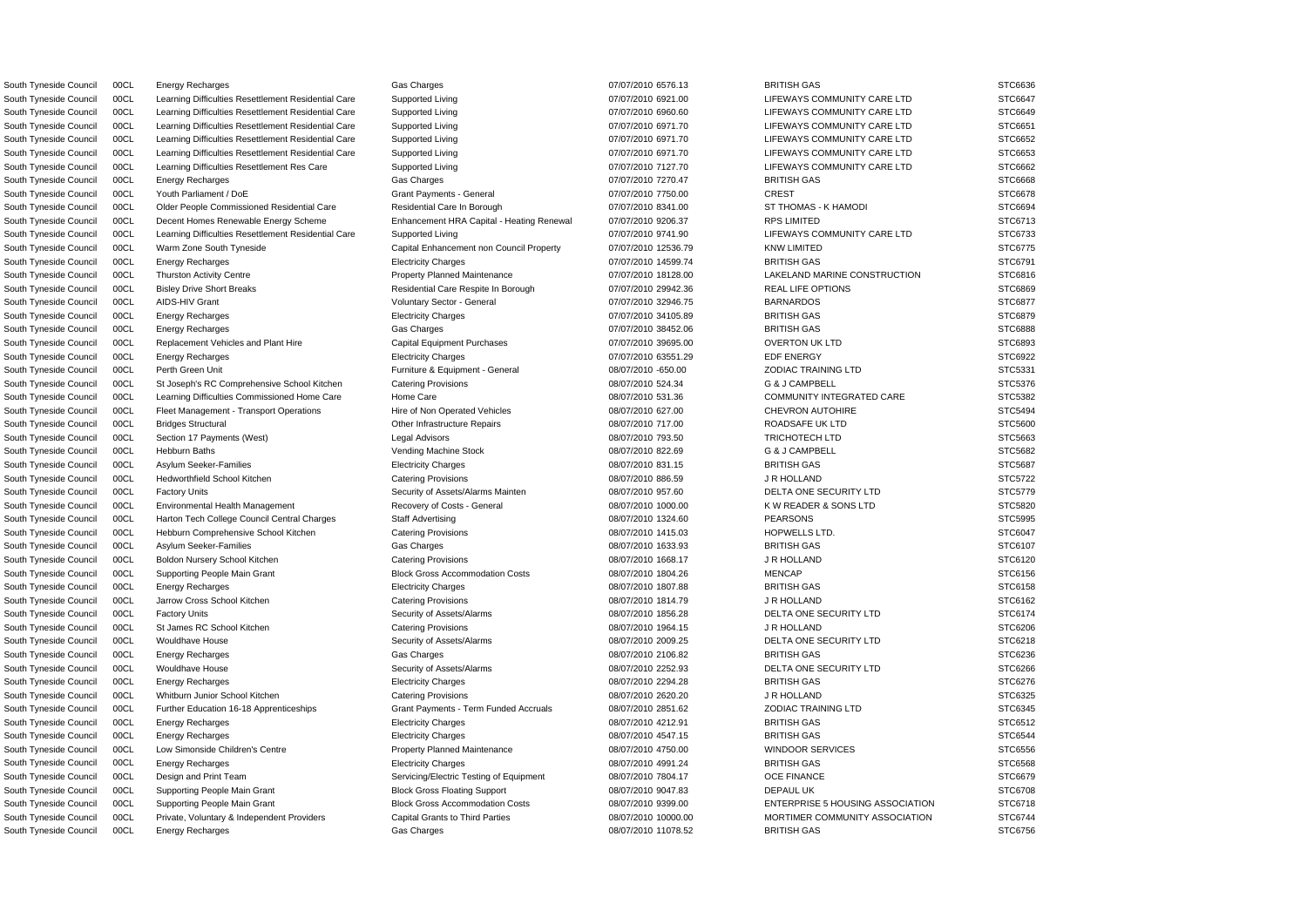South Tyneside Council 00CL Supporting People Main Grant Block Gross Floating Support 08/07/2010 11165.70 SOUTH TYNESIDE CHURCHES KEY PROJECT STC6757

South Tyneside Council 00CL Sheltered Accommodation General Cleaning Charges 09/07/2010 2433.91 THOMAS OWEN & SONS LTD STC6297

South Tyneside Council 00CL Neighbourhood Learning in Deprived Communities Revenu Grant Payments - Term Funded Accruals 09/07/2010 1252.00 QUEENS ROAD DAY CENTRE STC5968 South Tyneside Council 00CL Supporting People Main Grant Block Gross Floating Support 08/07/2010 15226.60 NEW LEAF SUPPORTING INDEPENDENCE STC6795 South Tyneside Council 00CL Supporting People Main Grant Block Gross Accommodation Costs 08/07/2010 15897.27 CARR-GOMM SOCIETY STC6803 South Tyneside Council 00CL Supporting People Main Grant Block Gross Accommodation Costs 08/07/2010 19231.55 NORCARE LIMITED STC6826 South Tyneside Council 00CL Winter Maintenance Winter Maintenance Winter Maintenance Recharges 08/07/2010 23084.12 HOLME DODSWORTH (ROCK SALT) LIMITED STC6842 South Tyneside Council 00CL Supporting People Main Grant Block Gross Accommodation Costs 08/07/2010 24350.97 BYKER BRIDGE HOUSING ASSOCIATION LTD STC6847 South Tyneside Council 00CL Energy Recharges Gas Charges BRITISH GAS STC6855 South Tyneside Council 00CL Supporting People Main Grant Block Gross Floating Support 08/07/2010 41418.00 STONHAM STOS897 South Tyneside Council 00CL Supporting People Main Grant Block Gross Accommodation Costs 08/07/2010 49037.03 NEW LEAF SUPPORTING INDEPENDENCE STC6905 South Tyneside Council 00CL Tyne and Wear Pension Fund Council Pension Contributions 08/07/2010 1405146.17 TYNE AND WEAR PENSION FUND STC6981 South Tyneside Council 00CL South Tyneside Homes STC5292 Efficiency Target General 09/07/2010 -60164.00 SOUTH TYNESIDE HOMES STC5292 South Tyneside Council 00CL Bridges Technical Salaries **Enhancement HRA Capital - ST Homes** 09/07/2010 -1488.76 SOUTH TYNESIDE HOMES STC5302 South Tyneside Council 00CL Special Events **Furniture & Equipment - General** 09/07/2010 506.99 CANFORD AUDIO PLC STC5346 South Tyneside Council 00CL East Boldon Junior School Kitchen Catering Provisions Catering Provisions 09/07/2010 510.66 R MANNERS AND SONS LTD STC5349 South Tyneside Council 00CL Other Bridges Capital Equipment Purchases Capital Equipment Purchases 09/07/2010 519.00 COMPUTER & DESIGN SERVICES LTD STC5367 South Tyneside Council 00CL Primary Buy Back Staff & Members Training 009/07/2010 521.05 YORKSHIRE PURCHASING ORGANISATION STC5375 South Tyneside Council 00CL Boldon Nursery School Kitchen Catering Provisions Catering Provisions 09/07/2010 581.85 R MANNERS AND SONS LTD STC5441 South Tyneside Council 00CL Children's Play Schemes Furniture & Equipment - General 09/07/2010 600.00 SWIFT-SHEETS LTD STC5461 South Tyneside Council 00CL Legal Services Legal Advisors 09/07/2010 600.00 A GIOVANNINI STC5462 South Tyneside Council 00CL First Steps Community Development Grant Payments - Term Funded Accruals 09/07/2010 612.00 PRIMROSE COMMUNITY ASSOCIATION STC5481 South Tyneside Council 00CL Fleet Management - Transport Operations Other Service Contracts & Supplies 09/07/2010 630.00 TRAFFICMASTER PLC STC5497 South Tyneside Council 00CL Area Planning examples Printing & Stationery Consumables 09/07/2010 657.64 STANFORD MARSH LIMITED STC5533 South Tyneside Council 00CL First Steps Community Development Grant Payments - Term Funded Accruals 09/07/2010 660.85 TRINITY HOUSE SOCIAL CENTRE STC5538 South Tyneside Council 00CL Design and Print Team Servicing/Electric Testing of Equipment 09/07/2010 685.10 OCE (UK) LTD STC5555 South Tyneside Council 00CL Out of Area Placements Computer Voluntary Sector - Boarded Out Children 09/07/2010 734.66 UNDERLEY EDUCATIONAL SERVICES STC5613 South Tyneside Council 00CL Engineering Works, Highways Traded Services Equipment & Materials 09/07/2010 751.50 NORTH EAST CONCRETE LIMITED STC5633 South Tyneside Council 00CL Further Education Adult Learner Responsive Grant Payments - Term Funded Accruals 09/07/2010 762.00 PRIMROSE COMMUNITY ASSOCIATION STC5643 South Tyneside Council 00CL Section 17 Payments (East) Legal Advisors Legal Advisors 09/07/2010 869.76 SWINBURNE & JACKSON STC5708 South Tyneside Council 00CL Personal Community Development Learning Grant Payments - Term Funded Accruals 09/07/2010 890.00 TRINITY HOUSE SOCIAL CENTRE STC5723 South Tyneside Council 00CL Ashley Primary School **Property Reactive/General Repairs** 09/07/2010 895.00 YOUNG CONSTRUCTION SERVICES LTD STC5725 South Tyneside Council 00CL Older People Commissioned Residential Care Residential Care Respite In Borough 09/07/2010 898.55 THE LODGE RESIDENTIAL CARE HOME STC5729 South Tyneside Council 00CL First Steps Community Development Grant Payments - Term Funded Accruals 09/07/2010 915.75 E ACHIEVE STC5761 STC5761 South Tyneside Council 00CL Libraries Admin Library & Other Books Maps etc. 09/07/2010 1050.00 PAUL HESS ILLUSTRATION STC5846 South Tyneside Council 00CL Stanhope School Kitchen Catering Provisions Catering Provisions 09/07/2010 1072.49 R MANNERS AND SONS LTD STC5860 South Tyneside Council 00CL Further Education Adult Learner Responsive Grant Payments - Term Funded Accruals 09/07/2010 1126.04 TRAINING IN CHILDCARE STC5898 South Tyneside Council 00CL Further Education Adult Learner Responsive Grant Payments - Term Funded Accruals 09/07/2010 1181.00 SOUTH TYNESIDE COLLEGE STC5923 South Tyneside Council 00CL Jarrow School Kitchen Catering Provisions Catering Provisions 09/07/2010 1254.22 R MANNERS AND SONS LTD STC5970 South Tyneside Council 00CL Older People Commissioned Nursing Care Nursing Care Dementia Out of Borough 09/07/2010 1272.12 FALSTONE COURT NURSING STC5973 South Tyneside Council 00CL Kerbside Collection - Kerb It Waste Disposal Contract - Recycling 09/07/2010 1321.83 PREMIER WASTE MANAGEMENT LTD STC5994 South Tyneside Council 00CL Hearing Impaired Service **Agency Staff - Non-Teachers** 09/07/2010 1350.00 SECOND SIGHT (SERVICES) UK LTD STC6011 South Tyneside Council 00CL Section 17 Payments CHARG STO Content Statutory Fees & Charges 09/07/2010 1400.00 HMCS HMCS STO6043 South Tyneside Council 00CL Biddick Hall Junior School Kitchen Servicing/Electric Testing of Equipment 09/07/2010 1403.67 MAVAL ELECTRICAL ENGINEERING COMPANY LTD STC6044 South Tyneside Council 00CL First Steps Community Development Grant Payments - Term Funded Accruals 09/07/2010 1500.00 WILSON ELLIOTT TRAINING & CONSULTANCY LTD STC6068 South Tyneside Council 00CL Decent Homes Refurbishment Work Enhancement HRA Capital - ST Homes 09/07/2010 1783.95 SOUTH TYNESIDE HOMES STC6146 South Tyneside Council 00CL National Literacy & Numeracy Private Contractor - General Consultancy 09/07/2010 1800.00 YVONNE WARING STC6153 South Tyneside Council 00CL Older People Commissioned Home Care Home Support Nume Support 09/07/2010 1841.50 CARE UK HOMECARE STC6171 South Tyneside Council 00CL St Mary's RC School Kitchen Catering Provisions Catering Provisions and the comparable of the control of the control of the control of the STC6213 STC6213 South Tyneside Council 00CL Older People Commissioned Residential Care Residential Care Residential Care Residential Care Residential Care Dementia In Borough 09/07/2010 2081.68 EUROPEAN CARE ENGLAND LTD STC6230 South Tyneside Council 00CL Laygate Lane School Kitchen Catering Provisions Catering Provisions 09/07/2010 2104.20 HOPWELLS LTD. STC6234 South Tyneside Council 00CL Older People Commissioned Residential Care Residential Care Respite In Borough 09/07/2010 2145.44 FOUR SEASONS HEALTH CARE STC6242 South Tyneside Council 00CL St Peter & Paul RC Juniors School Kitchen Catering Provisions 09/07/2010 2188.13 DANISH BACON CO PLC STC6253 South Tyneside Council 00CL Older People Commissioned Residential Care Residential Care Respite In Borough 09/07/2010 2195.00 BEDEWELL GRANGE RES. CARE CENTRE STC6255 South Tyneside Council 00CL Older People Commissioned Nursing Care Nursing Care Out of Borough 09/07/2010 2233.37 BYKER HALL NURSING HOME STC6262 South Tyneside Council 00CL Boldon Nursery School Kitchen Catering Provisions Catering Provisions 09/07/2010 2269.78 HOPWELLS LTD. STC6269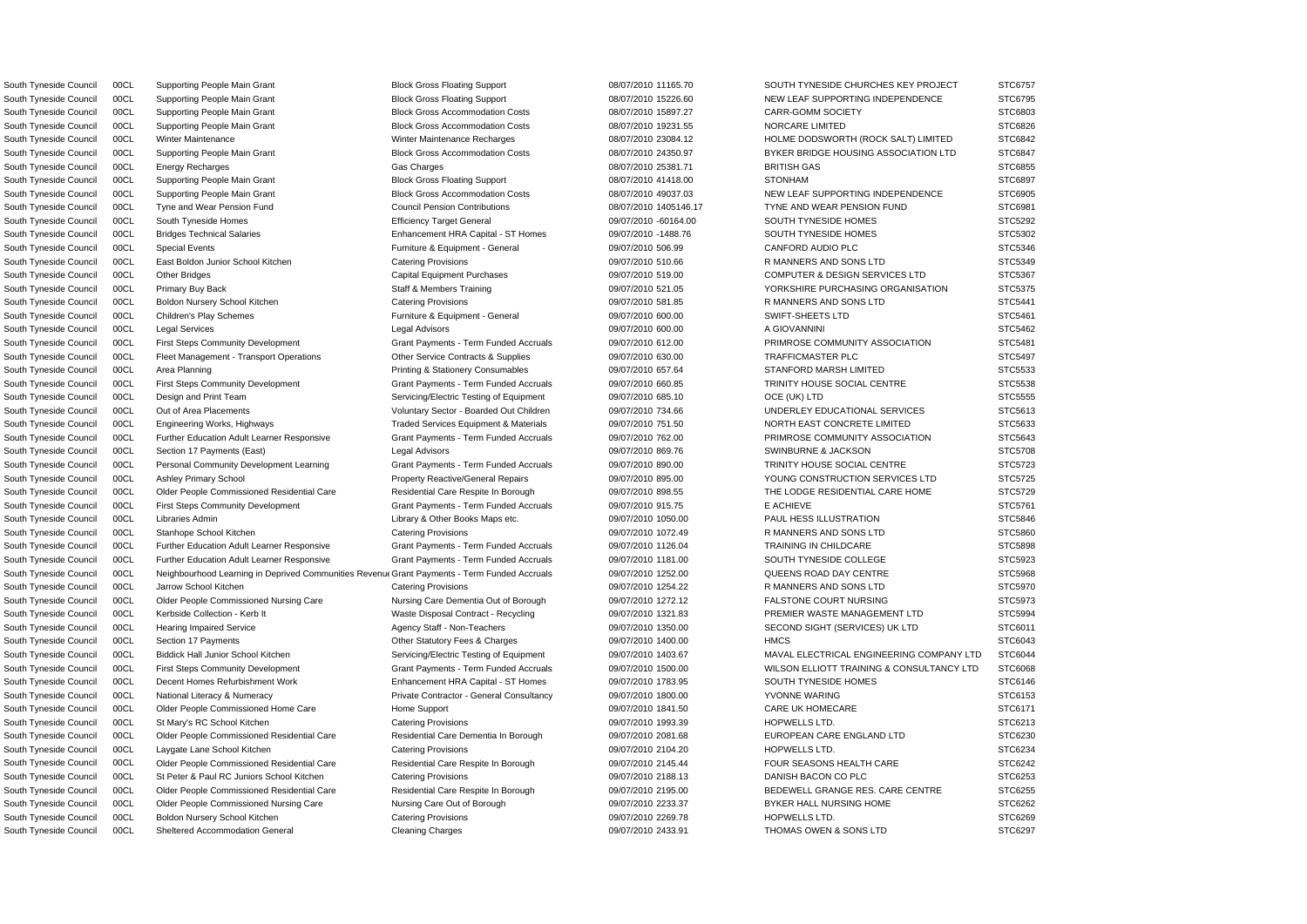South Tyneside Council 00CL Decent Homes Refurbishment Work Enhancement HRA Capital - ST Homes 09/07/2010 2455.61 SOUTH TYNESIDE HOMES STC6299

N South Tyneside Council 00CL Waste Disposal Waste Disposal Contract - Recycling 09/07/2010 3262.70 G OBRIEN AND SONS (NATIONWIDE DEMOLITION CO STC6395 DSouth Tyneside Council 00CL Primary Non Delegated General Subscriptions 09/07/2010 5738.92 CTRE FOR EDUCATION & FINANCE MANAGEMENT LT STC6609 South Tyneside Council 00CL Asbestos Surveys entity the Capital Advisors & Consultants Fees 09/07/2010 6423.70 ASSOCIATED OCCUPATIONAL HYGIENE CONSULTANT STC6633 DSouth Tyneside Council 00CL Section 17 Payments (Central) Grant Payments - General 12/07/2010 509.92 ASHFIELD NURSERY & EARLY LEARNING CENTRE LT STC5348 South Tyneside Council 00CL Older People Commissioned Residential Care Residential Care Residential Care Residential Care Residential Care Residential Care In Borough 09/07/2010 2471.55 SOUTHERN CROSS HEALTHCARE GROUP PLC South Tyneside Council 00CL Older People Commissioned Nursing Care Nursing Care Dementia In Borough 09/07/2010 2726.23 HEBBURN COURT NURSING HOME STC6333 South Tyneside Council 00CL Repairs to Shops & Open Spaces HRA Reactive Repairs - Open Spaces Infra 09/07/2010 2886.80 JENSEN CONSTRUCTION LTD STC6351 South Tyneside Council 00CL Horsley Hill Youth Centre **Property Reactive/General Repairs** 09/07/2010 2901.33 AIKEN FLOORING CONTRACTS LTD STC6355 South Tyneside Council 00CL Asset Management Agency Staff - Non-Teachers 09/07/2010 2963.76 GC SAFETY SERVICES STC6364 South Tyneside Council 00CL Regeneration Team Staff Advertising PEARSONS PEARSONS STC6404 South Tyneside Council 00CL Design and Print Team Servicing/Electric Testing of Equipment 09/07/2010 3562.18 OCE (UK) LTD STC6435 South Tyneside Council 00CL Primary Buy Back Staff & Members Training Company of the USATESHEAD MBC STC6495 STC6495 South Tyneside Council 00CL Further Education Adult Learner Responsive Grant Payments - Term Funded Accruals 09/07/2010 4400.00 PP TRAINING LTD STC6532 South Tyneside Council 00CL Helen Gibson Nursery School **Teachers Insurance** Teachers Insurance 09/07/2010 4540.58 SCHOOLS ADVISORY SERVICE STC6543 South Tyneside Council 00CL Older People Commissioned Residential Care Residential Care Residential Care Residential Care Residential Care Residential Care Residential Care Residential Care Residential Care Residential Car South Tyneside Council 00CL Mental Health Commissioned Residential Care Residential Care In Borough 09/07/2010 4760.13 MARINA REST HOME STC6557 South Tyneside Council 00CL Older People Commissioned Home Care Home Support Home Support 09/07/2010 5424.50 ALLIED HEALTHCARE GROUP LTD STC6598 South Tyneside Council 00CL South Tyneside Council Balance Sheet General ST Homes Invoice Holding Account 09/07/2010 5715.54 SOUTH TYNESIDE HOMES STC6607 South Tyneside Council 00CL South Tyneside Council Balance Sheet General ST Homes Invoice Holding Account 09/07/2010 5815.51 SOUTH TYNESIDE HOMES STC6613 South Tyneside Council 00CL South Tyneside Council Balance Sheet General ST Homes Invoice Holding Account 09/07/2010 6807.87 SOUTH TYNESIDE HOMES STC6642 South Tyneside Council 00CL Youth Opportunities Fund Grant Payments - General 09/07/2010 7000.00 EXTERNAL YOUTH PARTNERSHIP STC6657 South Tyneside Council 00CL Alternative Education Service - Administration Furniture & Equipment - General 09/07/2010 7000.00 SKILL FORCE DEVELOPMENT LIMITED STC6658 South Tyneside Council 00CL Older People Commissioned Home Care Home Care Home Care 09/07/2010 8323.53 D H HOMECARE LTD STC6693 South Tyneside Council 00CL Mental Health Commissioned Nursing Care Nursing Care In Borough 09/07/2010 8805.71 CONIFER LODGE STC6705 South Tyneside Council 00CL Older People Commissioned Nursing Care Nursing Care In Borough 09/07/2010 10149.33 HILLCREST CARE HOME STC6748 South Tyneside Council 00CL Children & Families Balance Sheet Creditors Invoice Register 09/07/2010 11075.74 PRUDENTIAL LIFE AND PENSIONS STC6755 South Tyneside Council 00CL Decent Homes Refurbishment Work Enhancement HRA Capital - ST Homes 09/07/2010 12963.62 SOUTH TYNESIDE HOMES STC6779 South Tyneside Council 00CL Economic Regeneration Balance Sheet Creditors Invoice Register 09/07/2010 14597.28 PRUDENTIAL PRUDENTIAL STC6790 South Tyneside Council 00CL Laygate School General **Devolved Formula Capital Devolved Formula Capital Devolved Formula Capital 09/07/2010 16355.00 CLIMB N SLIDE LTD STC6804** South Tyneside Council 00CL Decent Homes Refurbishment Work Enhancement HRA Capital - ST Homes 09/07/2010 18661.67 SOUTH TYNESIDE HOMES STC6821 South Tyneside Council 00CL Secondary Non Delegated Subscriptions Subscriptions 09/07/2010 22211.63 COPYRIGHT LICENSING AGENCY LIMITED STC6839 South Tyneside Council 00CL Kerbside Collection - Kerb It Waste Disposal Contract - Recycling 09/07/2010 30500.00 PREMIER WASTE MANAGEMENT LTD STC6871 South Tyneside Council 00CL Kerbside Collection - Kerb It Waste Disposal Contract - Recycling 09/07/2010 30500.00 PREMIER WASTE MANAGEMENT LTD STC6872 South Tyneside Council 00CL Waste Disposal **Property Reactive/General Repairs** 09/07/2010 41936.88 SOUTH TYNESIDE HOMES STC6900 South Tyneside Council 00CL Children with Disability Team Agency Staff - Non-Teachers 09/07/2010 42781.75 COMENSURA LTD STC6902 South Tyneside Council 00CL Fleet Management - Workshop Operations Purchase of Stock Items 09/07/2010 48426.66 SOUTH TYNESIDE HOMES STC6904 South Tyneside Council 00CL Older People Commissioned Home Care Home Care Home Care 09/07/2010 61664.00 CARELINE HOMECARE LTD STC6918 South Tyneside Council 00CL Out of Area Placements **STC6921** Voluntary Sector - Boarded Out Children 09/07/2010 63333.33 UNDERLEY EDUCATIONAL SERVICES STC6921 South Tyneside Council 00CL Housing Revenue Account Balance Sheet ST Homes Invoice Holding Account 09/07/2010 78914.65 SOUTH TYNESIDE HOMES STC6934 South Tyneside Council 00CL Decent Homes Refurbishment Work Enhancement HRA Capital - ST Homes 09/07/2010 81004.52 SOUTH TYNESIDE HOMES STC6935 South Tyneside Council 00CL Decent Homes Refurbishment Work Enhancement HRA Capital - ST Homes 09/07/2010 82835.63 SOUTH TYNESIDE HOMES STC6936 South Tyneside Council 00CL Housing Revenue Account Balance Sheet ST Homes Invoice Holding Account 09/07/2010 85637.74 SOUTH TYNESIDE HOMES STC6937 South Tyneside Council 00CL Decent Homes Non Traditionals/Shelters/High Rise Enhancement HRA Capital - ST Homes 09/07/2010 85659.23 SOUTH TYNESIDE HOMES STC6938 South Tyneside Council 00CL Decent Homes Refurbishment Work Enhancement HRA Capital - ST Homes 09/07/2010 91808.88 SOUTH TYNESIDE HOMES STC6942 South Tyneside Council 00CL Decent Homes Refurbishment Work Enhancement HRA Capital - ST Homes 09/07/2010 196688.48 SOUTH TYNESIDE HOMES STC6958 South Tyneside Council 00CL Decent Homes Refurbishment Work Enhancement HRA Capital - ST Homes 09/07/2010 196816.08 SOUTH TYNESIDE HOMES STC6959 South Tyneside Council 00CL Housing Revenue Account Balance Sheet ST Homes Invoice Holding Account 09/07/2010 208881.34 SOUTH TYNESIDE HOMES STC6962 South Tyneside Council 00CL Decent Homes Refurbishment Work Enhancement HRA Capital - ST Homes 09/07/2010 282742.22 SOUTH TYNESIDE HOMES STC6967 South Tyneside Council 00CL Programme Procurement & Delivery Capital In House Salaries 09/07/2010 285043.37 SOUTH TYNESIDE HOMES STC6968 South Tyneside Council 00CL Housing Revenue Account Balance Sheet ST Homes Invoice Holding Account 09/07/2010 286900.94 SOUTH TYNESIDE HOMES STC6969 South Tyneside Council 00CL Street Lighting Administration **PEL PRI Unitary Charge CONNECT ADMINISTS** CONNECT ROADS SOUTH TYNESIDE LTD STC6970 South Tyneside Council 00CL Investment Property Costs Recoverable From Tenants 09/07/2010 1005.00 SAVILLS COMMERCIAL STP20 STP20 South Tyneside Council 00CL Design and Print Team External Printing Contractors 12/07/2010 574.00 POTTS PRINTERS LTD STC5430 South Tyneside Council COCL Monkton Stadium (STC5477 Vending Machine Stock 12/07/2010 608.68 G & J CAMPBELL STC5477 South Tyneside Council 00CL Homelessness - General Fund Bed & Breakfast Accommodation 12/07/2010 610.00 REDACTED COMMERCIALLY SENSITIVE STC5479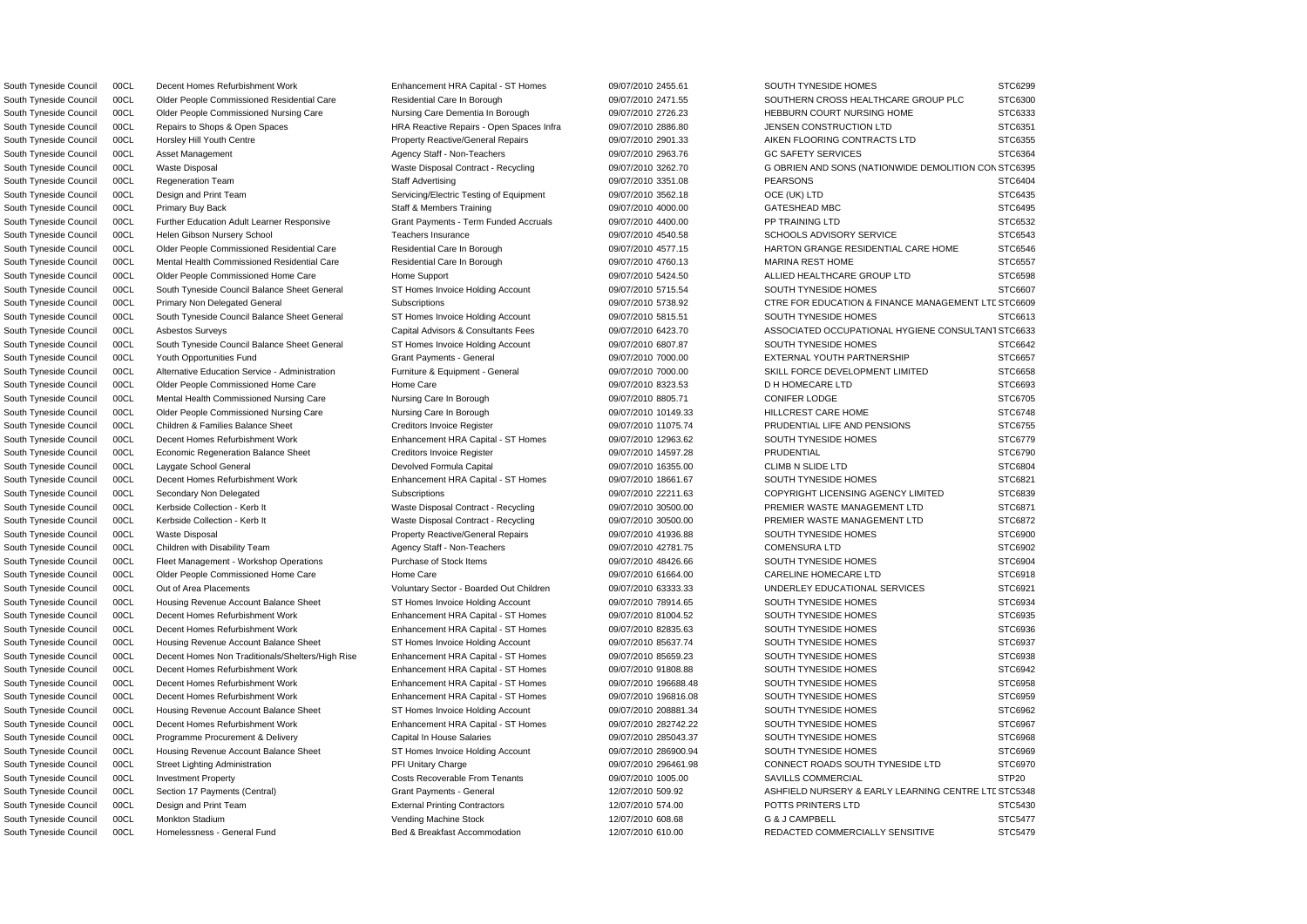South Tyneside Council 00CL Civic Duties Civic Supplies & Stock 12/07/2010 650.30 WAVERLEY TBS STC5525 South Tyneside Council 00CL Economic Regeneration Balance Sheet Debtors - Cycle Salary Deduction Scheme 12/07/2010 774.43 EDINBURGH BICYCLE CO-OPERATIVE LTD STC5650 South Tyneside Council 00CL St Joseph's RC Comprehensive School Kitchen Catering Provisions 12/07/2010 834.81 G & J CAMPBELL STC5690 South Tyneside Council 00CL Fire Reform Act Portfolio Works Capital Enhancement Costs 12/07/2010 853.85 RING READY 2007 LTD STC5701 South Tyneside Council 00CL Promotion Capital Equipment Purchases 12/07/2010 921.00 ALAN FAIRBAIRN STC5763 South Tyneside Council 00CL Temple Park Centre Bar Resaleable Items Resaleable Items 12/07/2010 991.72 WAVERLEY TBS STC5810 South Tyneside Council 00CL Accommodation Moves Capital Sundry Costs Capital Sundry Costs 12/07/2010 1020.00 HARKERS REMOVERS AND STORERS LTD STC5831 South Tyneside Council 00CL Central Services Admin **Example 2008** Postage Charges **NEOPOST ENANCE LIMITED** STC5853 South Tyneside Council 00CL North Marine Park Traded Services Subcontractors 12/07/2010 1106.00 RENEW NORTH EAST STC5887 South Tyneside Council 00CL Disabled Facilities Grant Capital Grants to Third Parties 12/07/2010 1229.30 HUGH STEEPER LTD STC5953 South Tyneside Council 00CL Adult Services States Staff & Members Training 12/07/2010 1745.00 ASPIRE DEVELOPMENT LTD STC6135 South Tyneside Council 00CL Libraries Admin 2000 Library & Other Books Maps etc. 2007/2010 1745.00 LLOYD'S REGISTER FAIRPLAY LTD STC6136 South Tyneside Council 00CL All Saints CE School Kitchen Catering Provisions Catering Provisions and the total that the total of the street of the STC6148 Catering Provisions Catering Provisions and the total that the stre South Tyneside Council 00CL Waste Disposal Waste Disposal Contract - General Waste 12/07/2010 1793.88 ALEX SMILES LTD STC6149 South Tyneside Council 00CL Warm Zone South Tyneside Capital Sundry Costs 12/07/2010 2021.43 WARM ZONE STC6221 South Tyneside Council 00CL Equal Pay Scheme Legal Advisors 12/07/2010 2100.00 SEAMUS SWEENEY STC6233 South Tyneside Council 00CL Transport Futures **Agency Staff - Non-Teachers** 12/07/2010 2194.50 JMP CONSULTANTS LTD STC6254 South Tyneside Council 00CL Local Development Framework Other Service Contracts & Supplies 12/07/2010 2306.00 ENTEC UK LIMITED STC6277 South Tyneside Council 00CL Homelessness - General Fund Bed & Breakfast Accommodation 12/07/2010 2541.18 PLACES FOR PEOPLE INDIVIDUAL SUPPORT STC6315 South Tyneside Council 00CL Waste Disposal Waste Disposal Contract - General Waste 12/07/2010 2697.23 ALEX SMILES LTD STC6329 South Tyneside Council 00CL Waste Disposal National Waste Disposal Contract - General Waste 12/07/2010 2970.17 ALEX SMILES LTD STC6365 South Tyneside Council 00CL Waste Disposal Waste Disposal Contract - General Waste 12/07/2010 3244.66 ALEX SMILES LTD STC6392 South Tyneside Council 00CL Park Avenue Detached Project Client Activities Client Activities 12/07/2010 3250.00 EXTERNAL YOUTH PARTNERSHIP STC6394 South Tyneside Council 00CL Waste Disposal Waste Disposal Contract - General Waste 12/07/2010 3498.84 ALEX SMILES LTD STC6426 South Tyneside Council 00CL Waste Disposal **Waste Disposal Contract - General Waste** 12/07/2010 4219.20 ALEX SMILES LTD STC6513 South Tyneside Council 00CL Housing - Leaseholder Management Legal Advisors Legal Advisors 12/07/2010 4404.47 TRIBAL CONSULTING STC6534 South Tyneside Council COCL Social Care Reform Grant Agency Staff - Non-Teachers 12/07/2010 4439.78 C TAYLOR STC6536 STC6536 South Tyneside Council 00CL Countryside Management Contracted Services Chher Contracted Services and the contracted Services of the management of the Contracted Services of the management of the Contracted Services of the South Tyneside Council 00CL Social Care Reform Grant Agency Staff - Non-Teachers 12/07/2010 9361.04 C TAYLOR STC6716 South Tyneside Council 00CL Homelessness - General Fund Homelessness Grant 12/07/2010 9415.75 SOUTH TYNESIDE CHURCHES KEY PROJECT STC6721 South Tyneside Council 00CL Economic Regeneration Balance Sheet Combined Liability Insurance Provision 12/07/2010 10004.00 CRUTES LAW FIRM STC6745 South Tyneside Council 00CL Safer Routes to School- Toner Avenue School Capital Enhancement Costs 12/07/2010 27266.12 G & B CIVIL ENGINEERING LTD STC6861 South Tyneside Council 00CL Secondary Non Delegated Early Retirement Payments 12/07/2010 31096.02 TEACHERS PENSIONS STC6874 South Tyneside Council 00CL Housing Revenue Account Balance Sheet ST Homes Invoice Holding Account 12/07/2010 1169446.87 SOUTH TYNESIDE HOMES STC6979 South Tyneside Council 00CL BT Unitary Charge Recharges BTST Limited Unitary Charge 12/07/2010 1303025.70 BT GLOBAL SERVICES STC6980 South Tyneside Council COCL Perth Green Unit And the Structure of Turniture & Equipment - General And the Magazine of the Structure of the Structure of the STC5369 Structure of the STC5369 STC5369 STC5369 STC5369 STC5369 S South Tyneside Council 00CL Cookson Festival **Furniture & Equipment - General** 13/07/2010 700.00 NITELITES STC5578 South Tyneside Council 00CL Every Child a Talker **Printing & Stationery Consumables** 13/07/2010 710.81 EARLY LEARNING CENTRE STC5589 South Tyneside Council 00CL Early Years Development and Childcare Partnership Furniture & Equipment - General 13/07/2010 2020.00 DANWOOD CONTRACT RENTALS STC6220 South Tyneside Council 00CL 14 - 19 STC6627 Grant Payments - Term Funded Accruals 13/07/2010 6250.00 NORTHERN EDUCATION STC6627 South Tyneside Council 00CL Alternate Waste Collection/Recycling Capital Equipment Purchases 13/07/2010 166472.16 MGB PLASTICS LTD STC6956 South Tyneside Council 00CL All Services **Travel & Subsistence Total** 14/07/2010 142662.00 N/A N/A STC04 STC04 South Tyneside Council 00CL Learning Difficulties Resettlement Residential Care Supported Living 14/07/2010 -1841.18 SAINT JOHN OF GOD CARE SERVICES STC5298 South Tyneside Council 00CL Beech Street Jarrow **Furniture & Equipment - General** 14/07/2010 -1812.10 PHS GROUP PLC STC5300 STC5300 South Tyneside Council 00CL Fostering Carect Carers Other Fees & Expenses 14/07/2010 -1781.10 FOSTERING SOLUTIONS STC5301 South Tyneside Council 00CL Learning Difficulties Resettlement Residential Care Supported Living 14/07/2010 -1476.00 SAINT JOHN OF GOD CARE SERVICES STC5303 South Tyneside Council 00CL Temple Park Centre **Furniture & Equipment - General** 14/07/2010 -1400.23 PHS GROUP PLC STC5305 South Tyneside Council 00CL Learning Difficulties Resettlement Residential Care Supported Living 14/07/2010 -867.32 SAINT JOHN OF GOD CARE SERVICES STC5314 South Tyneside Council 00CL Marine Park Neighbourhood Nurseries Initiative Non-Staff Advertising 14/07/2010 -705.80 PHS GROUP PLC STC5325 South Tyneside Council 00CL Brinkburn Comprehensive School Kitchen Catering Provisions 14/07/2010 511.91 A G BARR PLC STC5351 South Tyneside Council 00CL East Older Persons Team (former Central) Postage Charges 1999 14/07/2010 517.00 NEOPOST FINANCE LIMITED STC5361 South Tyneside Council 00CL Neighbourhood Renewal Fund Wardens Scheme Staff Uniforms 14/07/2010 518.83 SIMPLY WORKWEAR LTD STC5366 South Tyneside Council 00CL Thurston Activity Centre Catering Provisions Catering Provisions and the control of the STC5394 of the STC5394 STC5394 South Tyneside Council 00CL Temple Park Centre Catering Catering Provisions Catering Provisions 14/07/2010 566.99 SLUSH PUPPIE LTD STC5422

South Tyneside Council 00CL Section 17 Payments (Central) Grant Payments - General 12/07/2010 620.05 ASHFIELD NURSERY & EARLY LEARNING CENTRE LTDSTC5486 South Tyneside Council 00CL Design and Print Team **Printing & Stationery Consumables** 14/07/2010 578.00 ANTALIS LIMITED STC5433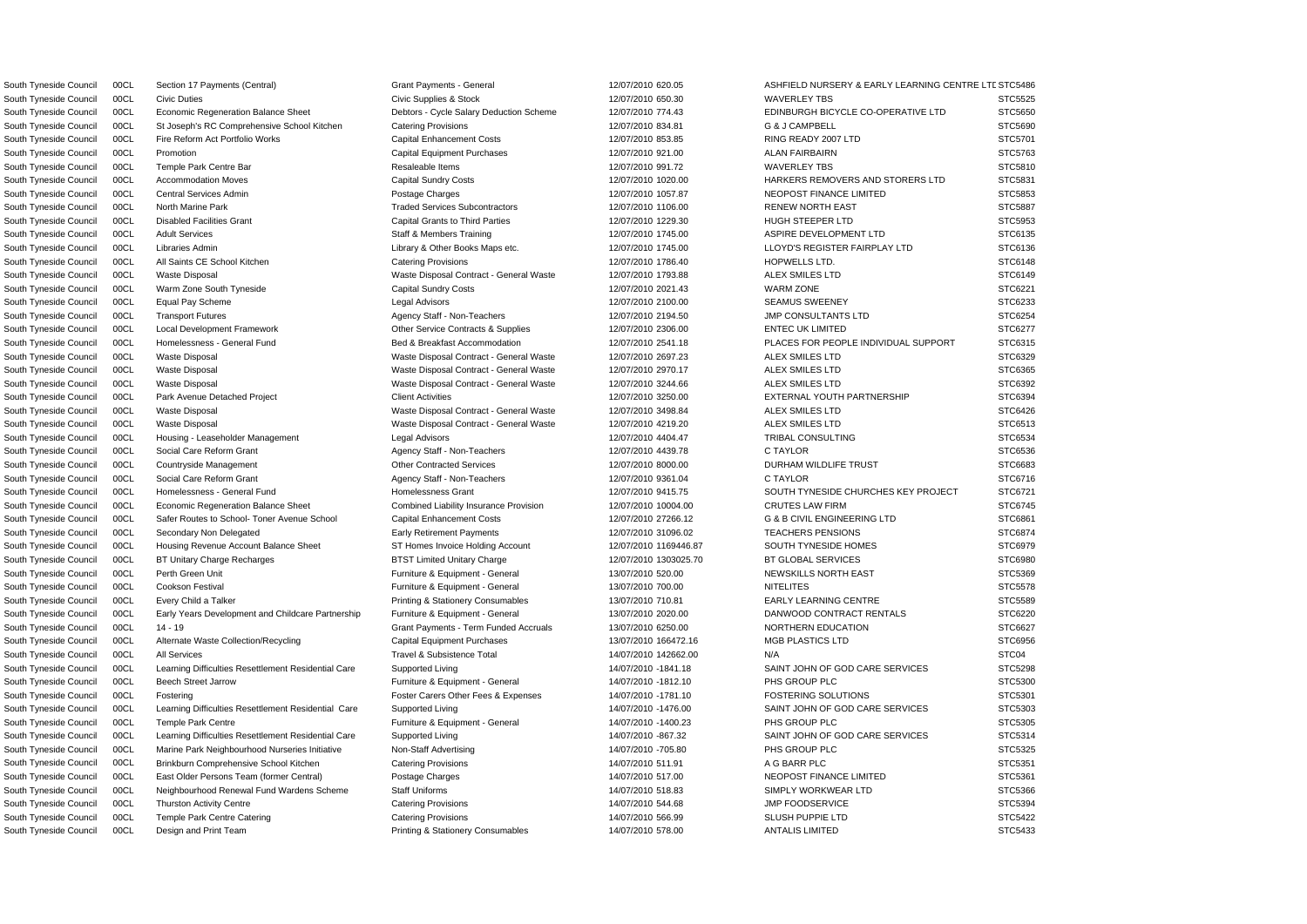South Tyneside Council 00CL Commissioned Fostering values of Voluntary Sector - Boarded Out Children 14/07/2010 1369.00 SWIIS FOSTER CARE LTD STC6022

South Tyneside Council 00CL Making Good Progress Council States Delegated Schools Budget - Grant Funding 14/07/2010 580.00 SUPPLY DESK STC5434 South Tyneside Council 00CL Making Good Progress Second Delegated Schools Budget - Grant Funding 14/07/2010 580.00 SUPPLY DESK STC5436 South Tyneside Council 00CL Children with Disability Team Private Contractor - Outreach Supp Contract 14/07/2010 582.75 SUNDERLAND HOME CARE ASSOCIATES STC5442 South Tyneside Council 00CL Chuter Ede Education Centre Telephone Charges Telephone Charges 14/07/2010 595.38 VIRGIN MEDIA PAYMENTS LTD STC5457 South Tyneside Council 00CL Street Lighting Administration Electricity Charges 14/07/2010 615.03 EDF ENERGY STC5483 South Tyneside Council 00CL Street Lighting Administration **Electricity Charges 2006** STC5484 EDF ENERGY STC5484 South Tyneside Council 00CL Street Lighting Administration Electricity Charges 14/07/2010 625.02 EDF ENERGY STC5491 South Tyneside Council 00CL Personal Community Development Learning Grant Payments - Term Funded Accruals 14/07/2010 630.00 HEDWORTHFIELD C A STC5498 South Tyneside Council 00CL Street Lighting Administration Electricity Charges 14/07/2010 635.76 EDF ENERGY EDF ENERGY STC5502 South Tyneside Council 00CL Older People Commissioned Residential Care Residential Care Respite In Borough 14/07/2010 639.84 HAMPSHIRE COURT STC5509 South Tyneside Council 00CL First Steps Community Development Grant Payments - Term Funded Accruals 14/07/2010 640.99 E ACHIEVE E ACHIEVE STC5511 South Tyneside Council 00CL CCTV Costs State State Staff Uniforms Staff Uniforms 14/07/2010 643.26 WORKWEAR EXPRESS LTD STC5520 South Tyneside Council 00CL Physical Disability & Sensory Service Client Travel & Subsistence 14/07/2010 650.00 CD PASSENGER SERVICES STC5524 South Tyneside Council 00CL Future Jobs Fund Grant Grant Payments - General Grant Payments - 14/07/2010 658.86 AGE CONCERN STC5534 South Tyneside Council 00CL Future Jobs Fund Grant Grant Payments - General Grant Payments - 14/07/2010 658.86 AGE CONCERN STC5535 South Tyneside Council 00CL Future Jobs Fund Grant Grant Payments - General Grant Payments - 14/07/2010 658.86 AGE CONCERN STC5536 South Tyneside Council 00CL Democratic Services exception of the Printing & Stationery Consumables 14/07/2010 689.07 CANON (UK) LTD STC5564 South Tyneside Council 00CL Libraries Admin Library & Other Books Maps etc. 14/07/2010 702.12 BERTRAM LIBRARY SERVICES STC5582 South Tyneside Council 00CL Learning Difficulties Resettlement Residential Care Supported Living 14/07/2010 738.24 UNITED RESPONSE STC5619 South Tyneside Council 00CL Libraries Admin 2000 100000 Library & Other Books Maps etc. 1990/2010 800.00 1990 20000 THE STORYTELLERS THEATRE COMPANY STC5666 South Tyneside Council 00CL First Steps Community Development Grant Payments - Term Funded Accruals 14/07/2010 824.13 E ACHIEVE E ACHIEVE STC5684 South Tyneside Council 00CL Street Lighting Administration **Electricity Charges 14/07/2010 842.79 EDF ENERGY STC5693** South Tyneside Council 00CL Design and Print Team external Printing Contractors and the 14/07/2010 846.00 POTTS PRINTERS LTD STC5695 South Tyneside Council 00CL Learning Difficulties Commissioned Day Care Day Care Day Care Day Care 14/07/2010 884.00 ROYAL BOROUGH OF WINDSOR & MAIDENHEAD STC5718 South Tyneside Council 00CL Commissioned Fostering values of Voluntary Sector - Boarded Out Children 14/07/2010 911.00 SWIIS FOSTER CARE LTD STC5745 South Tyneside Council 00CL Commissioned Fostering values of Voluntary Sector - Boarded Out Children 14/07/2010 911.00 SWIIS FOSTER CARE LTD STC5747 South Tyneside Council 00CL Jarrow/Hebburn Concierge STC5785 HRA Reactive Repairs - Door Entry System 14/07/2010 975.00 GOLDSHIELD ELECTRONIC SECURITY STC5785 South Tyneside Council 00CL Learning Difficulties Resettlement Residential Care Supported Living 14/07/2010 986.04 SAINT JOHN OF GOD CARE SERVICES STC5790 South Tyneside Council 00CL Learning Difficulties Resettlement Residential Care Supported Living 14/07/2010 986.04 SAINT JOHN OF GOD CARE SERVICES STC5791 South Tyneside Council 00CL Learning Difficulties Resettlement Residential Care Supported Living 14/07/2010 986.04 SAINT JOHN OF GOD CARE SERVICES STC5792 South Tyneside Council 00CL Learning Difficulties Resettlement Residential Care Supported Living 14/07/2010 986.04 SAINT JOHN OF GOD CARE SERVICES STC5793 South Tyneside Council 00CL Learning Difficulties Resettlement Residential Care Supported Living 14/07/2010 986.04 SAINT JOHN OF GOD CARE SERVICES STC5794 South Tyneside Council 00CL Learning Difficulties Resettlement Residential Care Supported Living 14/07/2010 986.04 SAINT JOHN OF GOD CARE SERVICES STC5795 South Tyneside Council 00CL Learning Difficulties Resettlement Residential Care Supported Living 14/07/2010 986.04 SAINT JOHN OF GOD CARE SERVICES STC5796 South Tyneside Council 00CL Learning Difficulties Resettlement Residential Care Supported Living 14/07/2010 986.04 SAINT JOHN OF GOD CARE SERVICES STC5797 South Tyneside Council 00CL Learning Difficulties Resettlement Residential Care Supported Living 14/07/2010 986.04 SAINT JOHN OF GOD CARE SERVICES STC5798 South Tyneside Council 00CL Learning Difficulties Resettlement Residential Care Supported Living 14/07/2010 986.04 SAINT JOHN OF GOD CARE SERVICES STC5799 South Tyneside Council 00CL Learning Difficulties Resettlement Residential Care Supported Living 14/07/2010 986.04 SAINT JOHN OF GOD CARE SERVICES STC5800 South Tyneside Council 00CL Learning Difficulties Resettlement Residential Care Supported Living 14/07/2010 986.04 SAINT JOHN OF GOD CARE SERVICES STC5801 South Tyneside Council 00CL Learning Difficulties Resettlement Residential Care Supported Living 14/07/2010 986.04 SAINT JOHN OF GOD CARE SERVICES STC5802 South Tyneside Council 00CL Learning Difficulties Resettlement Residential Care Supported Living 14/07/2010 986.04 SAINT JOHN OF GOD CARE SERVICES STC5803 South Tyneside Council 00CL Learning Difficulties Resettlement Residential Care Supported Living 14/07/2010 986.04 SAINT JOHN OF GOD CARE SERVICES STC5804 South Tyneside Council 00CL Community Area Forum Grants Grant Payments Community Area Forum 6 West Shir 14/07/2010 1000.00 BIDDICK HALL NEIGHBOURHOOD WATCH STC5813 South Tyneside Council 00CL Fellgate Primary School **Property Reactive/General Repairs** 14/07/2010 1010.55 RING READY 2007 LTD STC5827 South Tyneside Council 00CL Design and Print Team **External Printing Contractors 14/07/2010 1039.00** FIELD PRINT STC5840 STC5840 South Tyneside Council 00CL Street Lighting Administration Electricity Charges 14/07/2010 1055.77 EDF ENERGY STC5851 South Tyneside Council 00CL Sheltered Accommodation General Furniture & Equipment - General 14/07/2010 1121.44 EYRE AND ELLISTON LTD STC5896 South Tyneside Council 00CL Learning Difficulties Commissioned Day Care Day Care Day Care 14/07/2010 1169.28 UNITED RESPONSE STC5917 South Tyneside Council 00CL Commissioned Fostering values of Voluntary Sector - Boarded Out Children 14/07/2010 1183.70 FOSTER CARE SOLUTIONS LTD STC5924 South Tyneside Council 00CL Commissioned Fostering verbation of Voluntary Sector - Boarded Out Children 14/07/2010 1218.50 TEAM FOSTERING NORTH EAST STC5949 South Tyneside Council 00CL St Aloysius RC Infant School Kitchen Catering Provisions 14/07/2010 1256.12 DANISH BACON CO PLC STC5971 South Tyneside Council 00CL Public Rights of Way costs Legal Advisors 14/07/2010 1304.00 ROBIN CARR ASSOCIATES STC5987 South Tyneside Council 00CL Personal Community Development Learning Grant Payments - Term Funded Accruals 14/07/2010 1312.50 MORTIMER COMMUNITY ASSOCIATION STC5992 South Tyneside Council 00CL Harton Technology College Schools Maintenance Non-Buyback 14/07/2010 1342.38 RING READY 2007 LTD STC6003 South Tyneside Council 00CL Landreth Estate & Communal Areas Cleaning Non Contract Maintenance of Land 14/07/2010 1350.00 RENTOKIL PEST CONTROL UK STC6007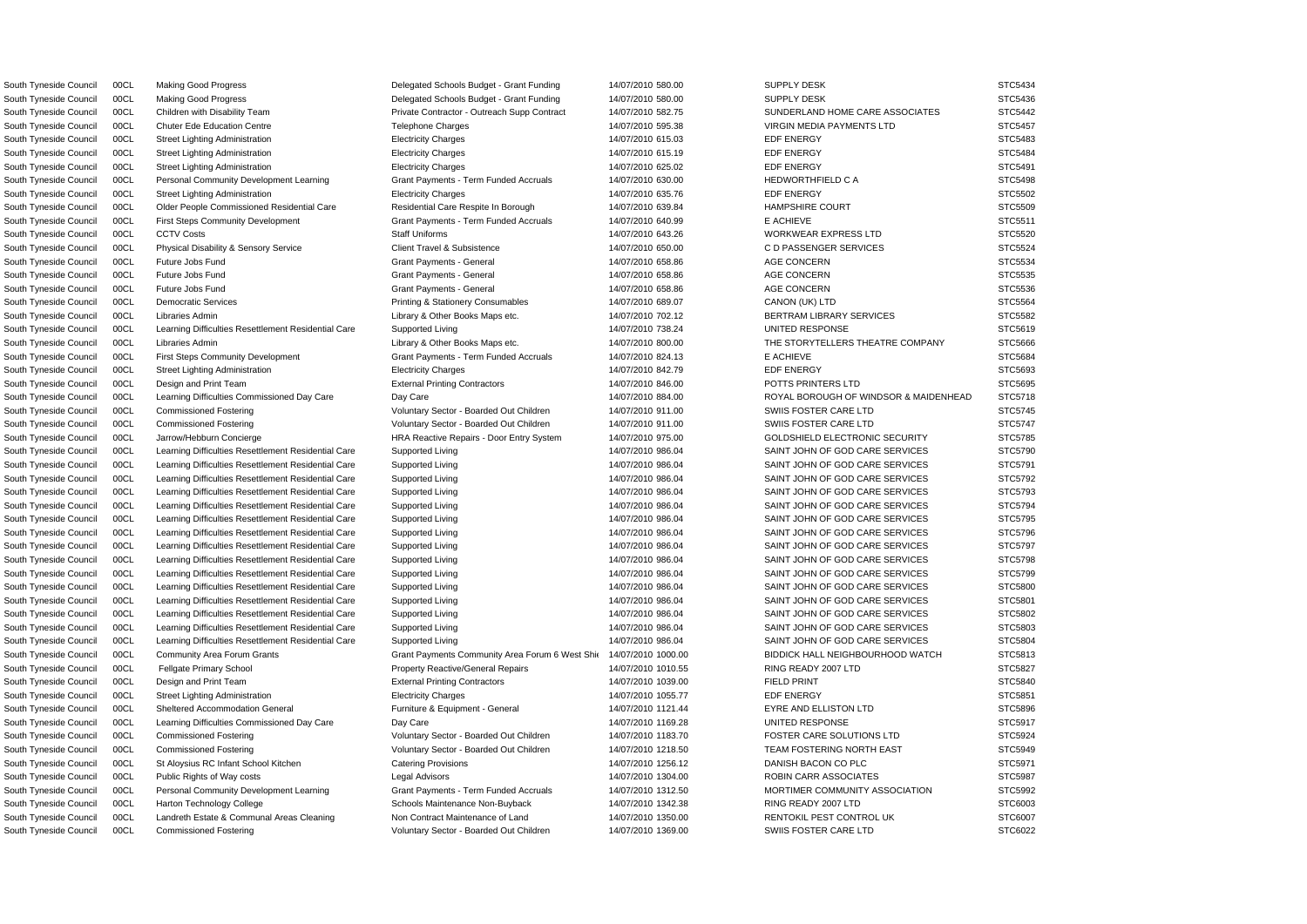South Tyneside Council 00CL South Shields Community School Building Schools For the I Capital Advisors & Consultants Fees 14/07/2010 2355.00 TYNE AND WEAR PENSION FUND STC6287 South Tyneside Council 00CL Disabled Facilities Grant Capital Grants to Third Parties 14/07/2010 1447.01 DR BUILDERS STC6057 South Tyneside Council 00CL Hebburn Comprehensive School Kitchen Catering Provisions 14/07/2010 1479.37 HOPWELLS LTD. STC6061 South Tyneside Council 00CL Fleet Management - Workshop Operations Purchase of Stock Items 14/07/2010 1498.05 TYRESERVICES GB LTD STC6063 South Tyneside Council 00CL Right to Read **Furniture & Equipment - General** 14/07/2010 1500.00 J BOYD J BOYD STC6069 South Tyneside Council 00CL Fleet Management - Transport Operations Hire of Non Operated Vehicles 14/07/2010 1520.00 WVH VEHICLE HIRE LIMITED STC6071 South Tyneside Council 00CL South Shields Museum **Property Planned Maintenance** 14/07/2010 1553.00 OTIS LIMITED STC6085 South Tyneside Council 00CL Whitburn Village Primary School Property Reactive/General Repairs 14/07/2010 1597.76 S DAVISON (ELECTRICAL)LTD STC6095 South Tyneside Council 00CL Adult Community Learning Group Central Costs Computer Equipment and Hardware 14/07/2010 1600.00 PELLCOMP SOFTWARE LTD STC6097 South Tyneside Council 00CL Drugs Action Team Neighbourhood Renewal Fund Day Care 14/07/2010 1644.84 FLEXIBLE SUPPORT OPTIONS UK (DOMICILIARY) LTD STC6110 South Tyneside Council 00CL First Steps Community Development Grant Payments - Beamish Museum 14/07/2010 1648.35 E ACHIEVE E ACHIEVE STC6111 South Tyneside Council 00CL Youth Crime Action Plan Intensive Currence Contracts & Supplies 14/07/2010 1654.34 NORTHUMBRIA POLICE AUTHORITY STC6116 South Tyneside Council 00CL Assistive Technologies **Furniture & Equipment - General** 14/07/2010 1722.40 CHUBB SYSTEMS STC6129 South Tyneside Council 00CL Temple Park Centre **Furniture & Equipment - General** 14/07/2010 1753.22 PHS GROUP PLC STC6138 South Tyneside Council 00CL St Joseph's School Building Schools for the Future Capital Sundry Costs 14/07/2010 1762.50 BRITISH GAS BUSINESS STC6140 South Tyneside Council 00CL Learning Difficulties Commissioned Day Care Day Care Day Care Day Care 14/07/2010 1827.60 FLEXIBLE SUPPORT OPTIONS UK (DOMICILIARY) LTD STC6167 South Tyneside Council COCL Future Jobs Fund Grant Grant Payments - General Grant Payments - 14/07/2010 1901.07 APNA GHAR STC6194 South Tyneside Council 00CL Offices16 Barrington Street **Property Planned Maintenance** 14/07/2010 1961.59 OTIS LIMITED STC6205 South Tyneside Council 00CL West Walpole Street Adult Training Centre Private Contractor - General Consultancy 14/07/2010 2070.50 E HAMPTON STC6228 South Tyneside Council 00CL East Boldon Juniors School Kitchen Catering Provisions Catering Provisions 14/07/2010 2120.59 DANISH BACON CO PLC STC6238 South Tyneside Council 00CL Future Jobs Fund STC6248 Crant Payments - General Grant Payments - General 14/07/2010 2168.66 SOUTH TYNESIDE CREDIT UNION STC6248 South Tyneside Council 00CL Boldon Nursery School Kitchen Catering Provisions Catering Provisions 14/07/2010 2174.12 DANISH BACON CO PLC STC6249 South Tyneside Council 00CL Disabled Facilities Grant Capital Grants to Third Parties 14/07/2010 2319.33 DOLPHIN STAIRLIFTS (NORTH EAST) LTD STC6279 South Tyneside Council 00CL Skills for Jobs STC6283 State Payments - Term Funded Accruals 14/07/2010 2345.00 PP TRAINING LTD STC6283 South Tyneside Council 00CL Children with Disability Team Private Contractor - Outreach Supp Contract 14/07/2010 2383.20 COMMUNITY INTEGRATED CARE STC6290 South Tyneside Council 00CL Rentals - Non Factory Units example and the Property Reactive/General Repairs 14/07/2010 2432.50 DYNO ROD (RUNITERM LTD) STC6296 South Tyneside Council 00CL Joint Waste Partnership Costs Contracts & Other Service Contracts & Supplies 14/07/2010 2450.00 SEM COMMUNICATIONS STC6298 South Tyneside Council 00CL Further Education Employer Responsive-Workplace NVQ Grant Payments - Term Funded Accruals 14/07/2010 2506.30 ZODIAC TRAINING LTD STC6308 South Tyneside Council COCL St Mary's RC School Kitchen Catering Provisions Catering Provisions and the theory of the control of the control of the control of the STC6311 South Tyneside Council 00CL Further Education 16-18 Apprenticeships Grant Payments - Term Funded Accruals 14/07/2010 2637.51 SOUTH TYNESIDE COLLEGE STC6326 South Tyneside Council 00CL Commissioned Fostering STC6337 Voluntary Sector - Boarded Out Children 14/07/2010 2772.77 ST CUTHBERTS CARE STC6337 South Tyneside Council 00CL Beech Street Jarrow **Furniture & Equipment - General** 14/07/2010 2893.70 PHS GROUP PLC STC6353 South Tyneside Council 00CL Boldon Nursery Kitchen Catering Provisions Catering Provisions and the the control of the control of the control of the control of the Catering Provisions of the control of the control of the co South Tyneside Council 00CL Commissioned Fostering values of Voluntary Sector - Boarded Out Children 14/07/2010 3043.50 FOSTERING SOLUTIONS STC6373 South Tyneside Council 00CL Commissioned Fostering Voluntary Sector - Boarded Out Children 14/07/2010 3043.50 FOSTERING SOLUTIONS STC6374 South Tyneside Council 00CL Thurston Activity Centre **Recharges for use of Council Vehicles** 14/07/2010 3075.00 TOURMASTER TRAVEL LIMITED STC6376 South Tyneside Council 00CL Commissioned Fostering values of Voluntary Sector - Boarded Out Children 14/07/2010 3195.90 FOSTER CARE SOLUTIONS LTD STC6388 South Tyneside Council 00CL Service Development Voluntary Sector - General 14/07/2010 3226.75 ACTION FOR CHILDREN SERVICES LTD STC6391 South Tyneside Council 00CL Commissioned Fostering values of Voluntary Sector - Boarded Out Children 14/07/2010 3364.20 FOSTER CARE SOLUTIONS LTD STC6405 South Tyneside Council 00CL Commissioned Fostering Voluntary Sector - Boarded Out Children 14/07/2010 3364.20 FOSTER CARE SOLUTIONS LTD STC6406 South Tyneside Council 00CL Learning Disability Development Fund Letting of Other Premises 14/07/2010 3392.00 INCLUSION NORTH CIC STC6415 South Tyneside Council 00CL Commissioned Fostering values of Voluntary Sector - Boarded Out Children 14/07/2010 3440.10 FOSTERING SOLUTIONS STC6419 South Tyneside Council 00CL Commissioned Fostering Voluntary Sector - Boarded Out Children 14/07/2010 3476.34 FOSTER CARE SOLUTIONS LTD STC6423 South Tyneside Council 00CL Children with Disability Team Private Contractor - Outreach Supp Contract 14/07/2010 3580.22 COMMUNITY INTEGRATED CARE STC6437 South Tyneside Council 00CL Home & Hospital Tuition Agency Staff - Teachers 14/07/2010 3591.66 NEWCASTLE CITY COUNCIL STC6440 South Tyneside Council 00CL Commissioned Fostering vera vera vera Voluntary Sector - Boarded Out Children 14/07/2010 3669.47 FOSTER CARE SOLUTIONS LTD STC6444 South Tyneside Council COCL Disabled Facilities Grant Capital Grants to Third Parties 2007/2010 3723.66 K CAMPBELL STC6448 STC6448 South Tyneside Council 00CL Commissioned Fostering Voluntary Sector - Boarded Out Children 14/07/2010 3738.00 FOSTER CARE SOLUTIONS LTD STC6449 South Tyneside Council 00CL Commissioned Fostering values of Voluntary Sector - Boarded Out Children 14/07/2010 3738.00 FOSTER CARE SOLUTIONS LTD STC6450 South Tyneside Council 00CL Business Forum Strum Grant Payments - General Grant Payments - General 14/07/2010 3833.36 CAHOOTZ LIMITED (BUSINESS MATTERS) STC6475 South Tyneside Council 00CL Children's West Area Team Telephone Charges Telephone Charges and the through the street of the street of the street of the street of the street of the street of the street of the street of the South Tyneside Council 00CL Joint Waste Partnership Costs Contracts & Other Service Contracts & Supplies 14/07/2010 3850.00 SEM COMMUNICATIONS STC6477 South Tyneside Council 00CL Commissioned Fostering values of Voluntary Sector - Boarded Out Children 14/07/2010 3862.60 FOSTER CARE SOLUTIONS LTD STC6479 South Tyneside Council 00CL Commissioned Fostering versus voluntary Sector - Boarded Out Children 14/07/2010 3862.60 FOSTER CARE SOLUTIONS LTD STC6480 South Tyneside Council 00CL Child & Adolescent Mental Health Services Private Contractor - General Consultancy 14/07/2010 3900.00 NORTHUMBERLAND TYNE AND WEAR NHS TRUST STC6485 South Tyneside Council 00CL Harton Comprehensive School Kitchen Catering Provisions 14/07/2010 4023.03 DANISH BACON CO PLC STC6498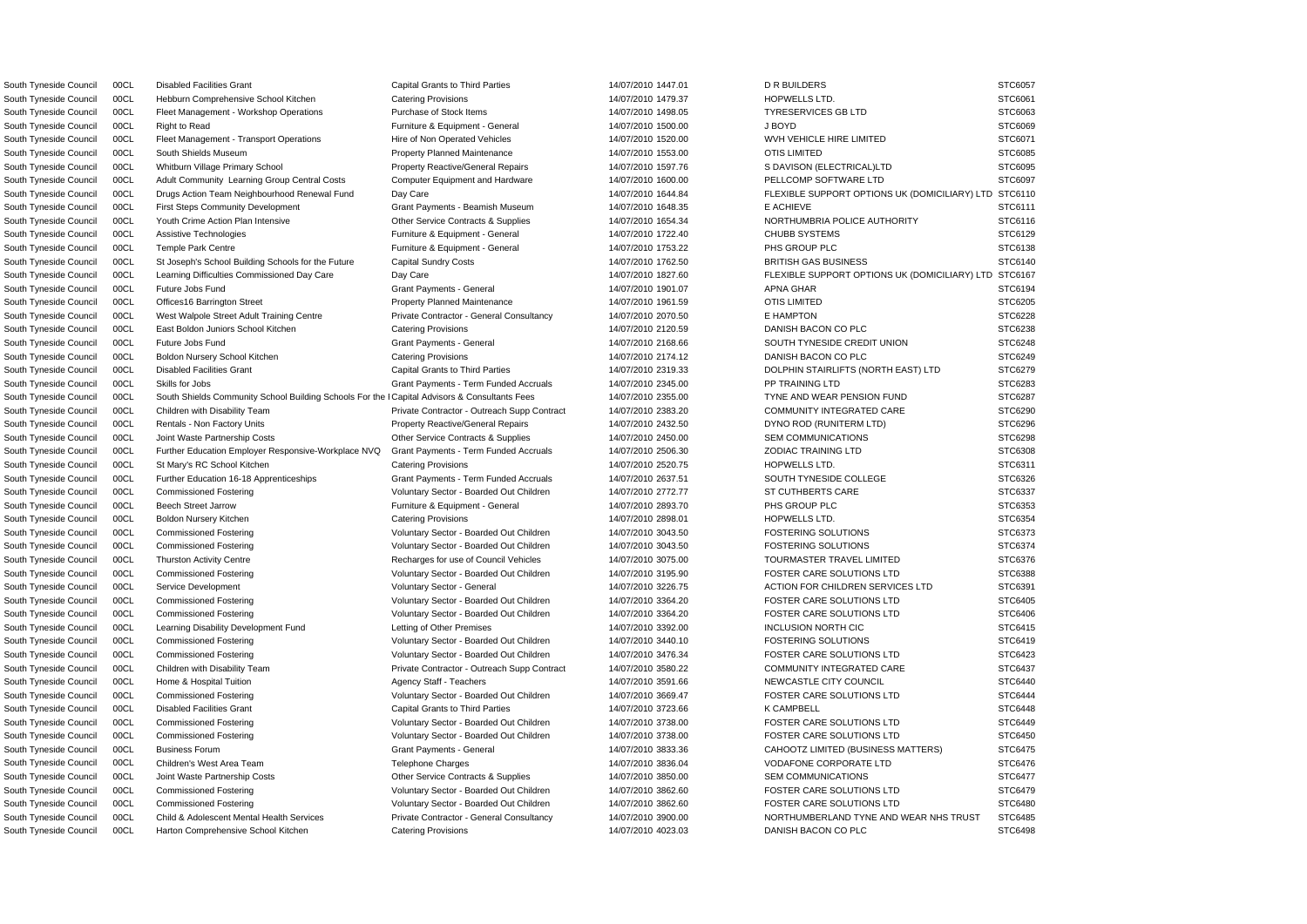South Tyneside Council 00CL Youth Crime Action Plan Intensive Carries Contracts & Supplies 14/07/2010 4199.83 NORTHUMBRIA POLICE AUTHORITY South Tyneside Council 00CL Decent Homes Renewable Energy Scheme Enhancement HRA Capital - Heating Renewal 14/07/2010 4250.00 NEA South Tyneside Council 00CL Disabled Facilities Grant Capital Grants to Third Parties 14/07/2010 4258.94 DOLPHIN STAIRLIFTS (NORTH EAST) LTD South Tyneside Council 00CL Joint Waste Partnership Costs **Other Service Contracts & Supplies** 14/07/2010 4900.00 SEM COMMUNICATIONS South Tyneside Council 00CL Learning Difficulties Commissioned Day Care Day Care 2012 14/07/2010 5066.88 UNITED RESPONSE South Tyneside Council 00CL Regeneration and Transformation Fund Capital Advisors & Consultants Fees 14/07/2010 5215.00 DICKINSON DEES LAW FIRM South Tyneside Council 00CL Joint Waste Partnership Costs Costs Contracts & Supplies 14/07/2010 5600.00 SEM COMMUNICATIONS South Tyneside Council 00CL Disabled Facilities Grant Capital Grant Capital Grants to Third Parties 14/07/2010 5736.74 J HOGGARTH HEATING ENGINEER South Tyneside Council 00CL School Pools General School Travel Contracts School Travel Contracts and the 14/07/2010 6015.60 TOURMASTER TRAVEL LIMITED South Tyneside Council 00CL Learning Difficulties Commissioned Day Care Day Care Day Care 14/07/2010 6217.08 UNITED RESPONSE South Tyneside Council 00CL Aids & Adaptations example and the Enhancement HRA Capital - ST Homes 14/07/2010 6242.00 ADVANCE LIFTS LTD South Tyneside Council 00CL Community Learning Disabilities Team Telephone Charges 14/07/2010 6456.29 VODAFONE CORPORATE LTD South Tyneside Council 00CL 14 - 19 Crant Payments - Term Funded Accruals 14/07/2010 6650.00 SOUTH TYNESIDE COLLEGE South Tyneside Council 00CL Bisley Drive Short Breaks **Residential Care Respite In Borough 14/07/2010 7862.24** PLACES FOR PEOPLE INDIVIDUAL SUPPORT South Tyneside Council 00CL Youth Offending Service Other Service Contracts & Supplies 14/07/2010 10857.25 NECA (SERVICES) LTD STC6754 South Tyneside Council 00CL Learning Difficulties Resettlement Residential Care Supported Living 14/07/2010 12169.68 UNITED RESPONSE South Tyneside Council 00CL Out of Area Placements examples and a voluntary Sector - Boarded Out Children 14/07/2010 12688.88 PEARTREE PROJECTS LTD South Tyneside Council 00CL Cookson Festival **Furniture & Equipment - General** 14/07/2010 14055.00 STAR EVENTS GROUP LTD South Tyneside Council 00CL Commissioned Fostering variable voluntary Sector - Boarded Out Children 14/07/2010 18060.00 ACTIVE ARK South Tyneside Council 00CL Out of Area Placements **Voluntary Sector - Boarded Out Children** 14/07/2010 18060.00 ACTIVE ARK South Tyneside Council 00CL Fleet Management - Transport Operations Vehicle Running Costs 14/07/2010 19710.00 PETROPLUS REFINING TEESSIDE LIMITED South Tyneside Council 00CL Bisley Drive Short Breaks **Residential Care Respite In Borough 14/07/2010 21257.19** PLACES FOR PEOPLE INDIVIDUAL SUPPORT South Tyneside Council 00CL Learning Difficulties Resettlement Residential Care Supported Living 14/07/2010 22108.75 UNITED RESPONSE South Tyneside Council 00CL Secondary Non-Delegated Transport School Travel Contracts 14/07/2010 24445.60 CD PASSENGER SERVICES South Tyneside Council 00CL Learning Difficulties Resettlement Residential Care Supported Living 14/07/2010 25200.04 UNITED RESPONSE South Tyneside Council 00CL Continuing Education Pressure Nursing Alternating Purchase of Stock Items 14/07/2010 25636.80 HUNTLEIGH HEALTHCARE South Tyneside Council 00CL Learning Difficulties Resettlement Residential Care Supported Living 14/07/2010 31814.28 UNITED RESPONSE South Tyneside Council 00CL Learning Difficulties Resettlement Residential Care Supported Living 14/07/2010 32659.00 SAINT JOHN OF GOD CARE SERVICES South Tyneside Council 00CL Learning Difficulties Resettlement Residential Care Supported Living 14/07/2010 38290.00 SAINT JOHN OF GOD CARE SERVICES South Tyneside Council 00CL Learning Difficulties Resettlement Residential Care Supported Living 14/07/2010 41669.00 SAINT JOHN OF GOD CARE SERVICES South Tyneside Council 00CL Physical Disabilities Home Care Home Care Home Care 14/07/2010 56123.24 SUNDERLAND HOME CARE ASSOCIATES South Tyneside Council 00CL Mental Health Commissioned Home Care Home Care Home Care 14/07/2010 124539.80 THOMPSON PARK HOMECARE SERVICES South Tyneside Council 00CL Dunn St School Kitchen Catering Provisions Catering Provisions 15/07/2010 507.17 R MANNERS AND SONS LTD South Tyneside Council 00CL Temple Park Centre Vending verbation of Vending Machine Stock 15/07/2010 584.93 COCA-COLA ENTERPRISES LTD South Tyneside Council 00CL Childrens Services **Furniture & Equipment - General** 15/07/2010 607.98 RAINBOWS RESOURCE CENTRE South Tyneside Council 00CL Boldon Nursery School Kitchen Catering Provisions Catering Provisions 15/07/2010 636.90 R MANNERS AND SONS LTD South Tyneside Council 00CL St Peter & Paul RC Junior School Kitchen Catering Provisions 15/07/2010 687.49 R MANNERS AND SONS LTD South Tyneside Council 00CL East Boldon Junior School Kitchen Vending Machine Stock 15/07/2010 688.15 GM PACKAGING (UK) LIMITED South Tyneside Council 00CL Engineering Works, Highways Traded Services Subcontractors 15/07/2010 712.94 NORTHUMBRIAN ROADS LTD South Tyneside Council 00CL Community Equipment Service Purchase of Stock Items 15/07/2010 726.03 SUPRA UK LIMITED South Tyneside Council 00CL Central Library South Shields Cleaning Charges Cleaning Charges 15/07/2010 752.88 OCS GROUP UK LTD T/A CANNON South Tyneside Council 00CL Adult Community Learning Group Central Costs Grant Payments - Term Funded Accruals 15/07/2010 785.00 OPEN COLLEGE NETWORK South Tyneside Council 00CL Commissioned Fostering variable voluntary Sector - Boarded Out Children 15/07/2010 820.00 SWIIS FOSTER CARE LTD South Tyneside Council 00CL Commissioned Fostering The Voluntary Sector - Boarded Out Children 15/07/2010 901.00 SWIIS FOSTER CARE LTD

South Tyneside Council 00CL Disabled Facilities Grant Capital Grants to Third Parties 14/07/2010 4053.69 DOLPHIN STAIRLIFTS (NORTH EAST) LTD

South Tyneside Council 00CL Learning Difficulties Commissioned Day Care Day Care Day Care 14/07/2010 4721.32 FLEXIBLE SUPPORT OPTIONS UK (DOMICILIARY) LTD South Tyneside Council 00CL Learning Difficulties Commissioned Day Care Day Care Day Care 14/07/2010 5450.72 FLEXIBLE SUPPORT OPTIONS UK (DOMICILIARY) LTD South Tyneside Council 00CL Disabled Facilities Grant Capital Grants to Third Parties 14/07/2010 6331.96 D LINCOLN STC6630 STC6630 South Tyneside Council 00CL Learning Difficulties Commissioned Day Care Day Care Day Care 14/07/2010 6699.60 FLEXIBLE SUPPORT OPTIONS UK (DOMICILIARY) LTD South Tyneside Council 00CL Learning Difficulties Commissioned Day Care Day Care Day Care 14/07/2010 7065.12 FLEXIBLE SUPPORT OPTIONS UK (DOMICILIARY) LTD South Tyneside Council 00CL Promotion Capital Capital Equipment Purchases 2014/07/2010 7500.00 CLUB ADMINISTRATORS BUILDING SOFTWARE LTD South Tyneside Council COCL Children with Disability Team Collect Client Travel & Subsistence 14/07/2010 9925.00 CD PASSENGER SERVICES STC6737 South Tyneside Council 00CL Street Lighting Administration **Electricity Charges 2006** 205172.02 EDF ENERGY EDF ENERGY STC6960 South Tyneside Council 00CL Tourism Non-Staff Advertising 15/07/2010 -5100.00 HUNTER JOHNSTONE STC5294 South Tyneside Council 00CL Temple Park Centre Catering Catering Provisions Catering Provisions Catering Provisions Catering Provisions and the match of the Catering Catering STC5638 South Tyneside Council 00CL Fleet Management - Transport Operations Hire of Non Operated Vehicles 15/07/2010 800.00 PHOENIX VEHICLE HIRE T/A WCR VEHICLE HIRE LTD

|   | STC6501        |
|---|----------------|
|   | STC6509        |
|   | STC6521<br>ຸ   |
|   | STC6523        |
| ) | STC6553        |
|   | s<br>STC6562   |
|   | STC6579        |
|   | STC6589        |
| ١ | STC6600        |
|   | STC6603        |
|   | STC6608        |
|   | STC6621        |
|   | STC6625        |
|   | STC6626        |
|   | STC6630        |
|   | STC6635        |
|   | STC6638        |
| ) | STC6640        |
| ) | STC6660<br>s   |
|   | STC6673        |
|   | STC6681        |
|   | STC6737<br>؟   |
|   | STC6754<br>ξ   |
|   | STC6766        |
|   | STC6776        |
|   | STC6788        |
|   | STC6811        |
|   | STC6815        |
|   | STC6828        |
|   | STC6832        |
|   | STC6836        |
|   | STC6848        |
|   | STC6854        |
|   | STC6857        |
|   | STC6875        |
|   | STC6876        |
|   | 6887<br>T<br>ï |
|   | STC6898        |
|   | STC6913<br>š   |
|   | STC6951<br>ξ   |
|   | STC6960        |
|   | STC5294        |
|   | STC5347        |
|   | STC5444        |
|   | STC5475        |
|   | STC5504        |
|   | STC5561        |
|   | STC5563        |
|   | STC5590        |
|   | STC5607        |
|   | STC5635        |
|   | STC5638<br>ຸ   |
|   | STC5655        |
| ) | STC5667        |
|   | STC5678<br>ξ   |
|   | STC5733        |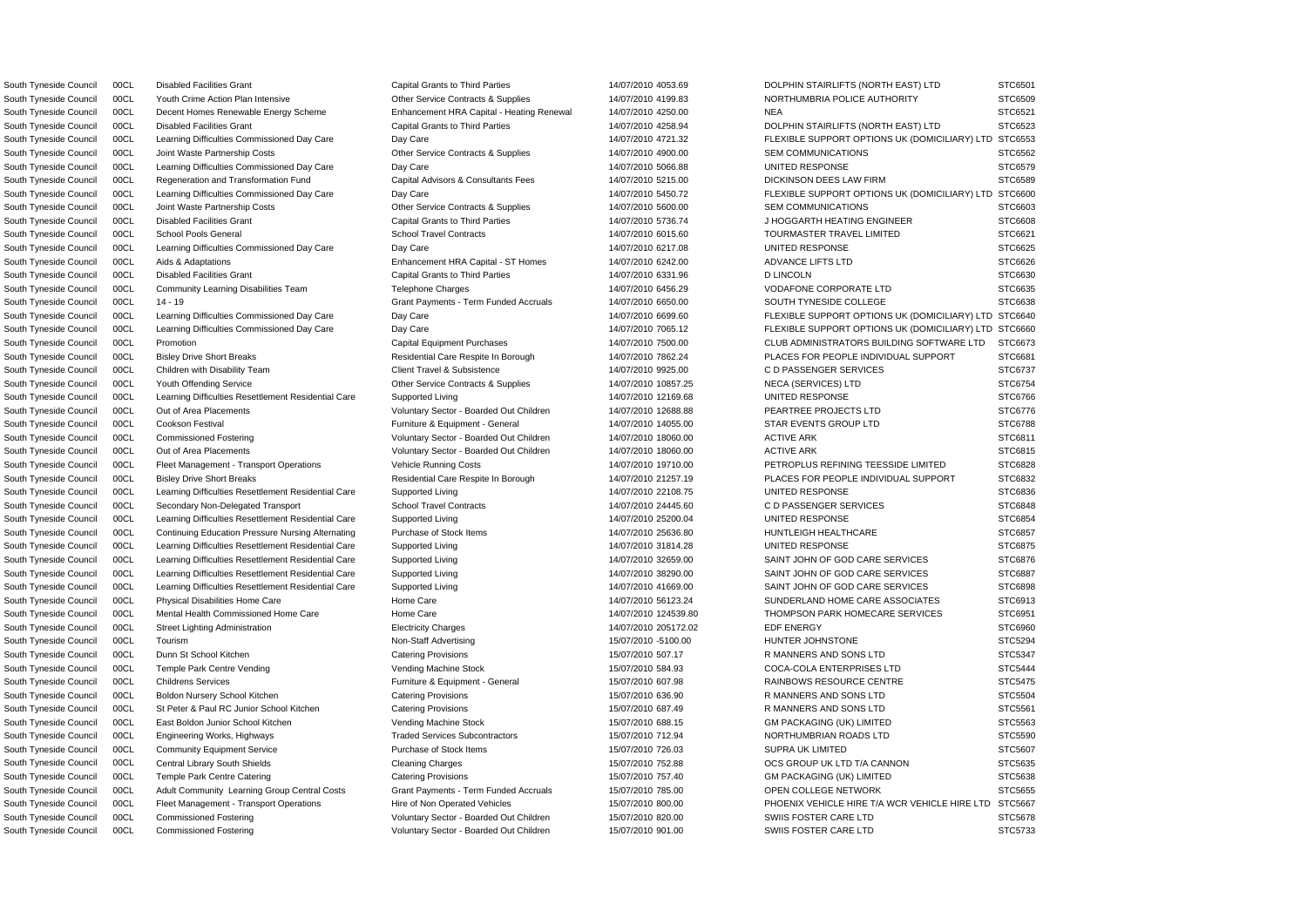South Tyneside Council 00CL Commissioned Fostering values of Voluntary Sector - Boarded Out Children 15/07/2010 901.00 SWIIS FOSTER CARE LTD STC5735

South Tyneside Council 00CL Voluntary Sector Funding variable voluntary Sector - General 15/07/2010 3448.00 SOUTH TYNESIDE COUNCIL FOR VOLUNTARY SERVIC STC6421 South Tyneside Council COCL Area Based Grant Youth Diversionary Activities Grant Payments Community Area Forum 3 - Hebburr 15/07/2010 7000.00 NORTHUMBRIA POLICE AUTHORITY STC6656 South Tyneside Council 00CL Temple Park Centre Vending versus vending Machine Stock 15/07/2010 903.80 G & J CAMPBELL STOS740 STC5740 South Tyneside Council 00CL Commissioned Fostering Voluntary Sector - Boarded Out Children 15/07/2010 911.00 SWIIS FOSTER CARE LTD STC5749 South Tyneside Council 00CL Commissioned Fostering values of Voluntary Sector - Boarded Out Children 15/07/2010 911.00 SWIIS FOSTER CARE LTD STC5750 South Tyneside Council 00CL Commissioned Fostering values of Voluntary Sector - Boarded Out Children 15/07/2010 911.00 SWIIS FOSTER CARE LTD STC5752 South Tyneside Council 00CL Central Services Admin Telephone Charges Telephone Charges and the material of the STC5766 Charges and the STC5766 Charges and the STC5766 Charges and the STC5766 Charges and the STC5766 Charges South Tyneside Council 00CL Cookson Festival **Furniture & Equipment - General** 15/07/2010 1000.00 NITELITES STC5815 South Tyneside Council 00CL Borough Wide Special Repairs **HRA Planned Maintenance - TV Systems** 15/07/2010 1007.77 H N STOREY LTD STC5824 South Tyneside Council 00CL Commissioned Fostering values of Voluntary Sector - Boarded Out Children 15/07/2010 1091.00 SWIIS FOSTER CARE LTD STC5874 South Tyneside Council 00CL Commissioned Fostering values of Voluntary Sector - Boarded Out Children 15/07/2010 1091.00 SWIIS FOSTER CARE LTD STC5876 South Tyneside Council 00CL Commissioned Fostering values of Voluntary Sector - Boarded Out Children 15/07/2010 1091.00 SWIIS FOSTER CARE LTD STC5878 South Tyneside Council 00CL Youth Opportunities Fund Grant Payments - General 15/07/2010 1156.67 OCEAN ROAD COMMUNITY ASSOCIATION STC5911 South Tyneside Council 00CL Central Services Admin Telephone Charges Telephone Charges 15/07/2010 1169.40 VIRGIN MEDIA PAYMENTS LTD STC5918 South Tyneside Council 00CL Traffic Management Public Parades Other Service Contracts & Supplies 15/07/2010 1185.34 HATTON TRAFFIC MANAGEMENT LTD STC5927 South Tyneside Council 00CL Catering Contract General Network Vending Machine Stock 15/07/2010 1200.00 ITD LTD STC5941 STC5941 South Tyneside Council 00CL Commissioned Fostering values of Voluntary Sector - Boarded Out Children 15/07/2010 1230.00 SWIIS FOSTER CARE LTD STC5955 South Tyneside Council 00CL Temple Park Centre **Furniture & Equipment - General** 15/07/2010 1245.66 SOUTH TYNESIDE GYM CLUB STC5963 South Tyneside Council 00CL Factory Units external and the Property Reactive/General Repairs 15/07/2010 1358.10 RING READY 2007 LTD STC6017 South Tyneside Council 00CL Boldon Colliery Regeneration Capital Demolition Costs 15/07/2010 1444.43 NEDL NEDL STC6055 South Tyneside Council 00CL Engineering Works General Overhead Furniture & Equipment - General 15/07/2010 1484.44 EARLSMERE ID SYSTEMS LTD STC6062 South Tyneside Council 00CL Brinkburn Comprehensive School Kitchen Catering Provisions Catering Provisions 15/07/2010 1702.04 R MANNERS AND SONS LTD STC6126 South Tyneside Council 00CL Admin-Leisure Facilities Staff Uniforms Staff Uniforms 15/07/2010 1875.08 MOETTE LTD STC6182 South Tyneside Council 00CL Youth Opportunities Fund Grant Payments - General 15/07/2010 2142.00 THE CAVE STC6240 South Tyneside Council 00CL Borough Wide Special Repairs **HRA Planned Maintenance - TV Systems** 15/07/2010 2164.06 HN STOREY LTD STC6246 South Tyneside Council 00CL Learning Difficulties Resettlement Residential Care Supported Living 15/07/2010 2204.48 LIFEWAYS COMMUNITY CARE LTD STC6256 South Tyneside Council 00CL Admin-Leisure Facilities **Non-Staff Advertising** 15/07/2010 2374.95 REGAL PRINTING (ALPHATEC ART SERVICES) STC6288 South Tyneside Council 00CL Youth Opportunities Fund Grant Payments - General 15/07/2010 2500.00 EXTERNAL YOUTH PARTNERSHIP STC6306 South Tyneside Council 00CL Youth Opportunities Fund Grant Payments - General 15/07/2010 2500.00 THE CAVE STC6307 South Tyneside Council 00CL Mortimer Primary School **Property Reactive/General Repairs** 15/07/2010 2860.00 SPRINGS ROOFING LTD STC6347 South Tyneside Council 00CL Fleet Management - Transport Operations Hire of Non Council Vehicles 15/07/2010 2940.00 GEORGE VARDY HAULAGE STC6359 South Tyneside Council 00CL Tourism Non-Staff Advertising Non-Staff Advertising 15/07/2010 3517.48 HUNTER JOHNSTONE MARKETING SOLUTIONS LTD STC6429 South Tyneside Council 00CL Hebburn Comprehensive School Property Reactive/General Repairs 15/07/2010 3773.05 AQUAJET DRAINAGE STC6453 South Tyneside Council 00CL Traffic Management Public Parades Contracts Contracts & Supplies 15/07/2010 4335.20 HATTON TRAFFIC MANAGEMENT LTD STC6526 South Tyneside Council 00CL Aiming High for Disabled Children Private Contractor - School Holiday Day Care 15/07/2010 4442.55 NORTHUMBRIA CALVERT TRUST STC6537 South Tyneside Council 00CL Tourism Non-Staff Advertising 15/07/2010 4980.00 HUNTER JOHNSTONE STC6566 South Tyneside Council 00CL Tourism Non-Staff Advertising Non-Staff Advertising 15/07/2010 7842.64 HUNTER JOHNSTONE MARKETING SOLUTIONS LTD STC6680 South Tyneside Council 00CL Scheme under £10k Miscellaneous Capital Enhancement Costs 15/07/2010 8456.94 NORTHUMBRIAN ROADS LTD STC6699 South Tyneside Council 00CL Kelly House **Property Planned Maintenance** 15/07/2010 9800.00 AQUAJET DRAINAGE STC6736 South Tyneside Council 00CL Horsley Hill Youth Centre entity Property Planned Maintenance 15/07/2010 10450.00 SPRINGS ROOFING LTD STC6752 South Tyneside Council 00CL Learning Difficulties Resettlement Residential Care Supported Living 15/07/2010 39443.10 LIFEWAYS COMMUNITY CARE LTD STC6892 South Tyneside Council 00CL Hebburn Town Centre Regeneration Capital Construction Costs 15/07/2010 60000.00 OWEN PUGH & CO LTD STC6916 South Tyneside Council 00CL Older People Commissioned Home Care Seamless Care 15/07/2010 92240.00 GATESHEAD PCT STC6943 South Tyneside Council 00CL Alternate Waste Collection/Recycling Capital Equipment Purchases 15/07/2010 102182.40 MGB PLASTICS LTD STC6946 South Tyneside Council 00CL Foreshore Sea Change Project Capital Enhancement Costs 15/07/2010 426365.94 ROK BUILD LTD STC6972 South Tyneside Council 00CL Decent Homes Jarrow High Rise Enhancement HRA Capital - ST Homes 15/07/2010 967996.42 SOUTH TYNESIDE HOMES STC6977 South Tyneside Council 00CL Visually Impaired Service **Furniture & Equipment - General** 16/07/2010 -1350.00 SECOND SIGHT (SERVICES) UK LTD STC5306 South Tyneside Council 00CL Hearing Impaired Service **Furniture & Equipment - General** 16/07/2010 -1350.00 SECOND SIGHT (SERVICES) UK LTD STC5307 South Tyneside Council 00CL Fostering Contractor Private Contractor - Independent Nurseries 16/07/2010 514.88 ST CUTHBERTS CARE STC5358 South Tyneside Council 00CL Temple Park Centre Catering Catering Catering Provisions Catering Provisions and the many stress of the many stress of the STC5365 South Tyneside Council 00CL Landreth House Telephone Charges 16/07/2010 542.94 VIRGIN MEDIA PAYMENTS LTD STC5391 South Tyneside Council 00CL Fleet Management - Transport Operations Hire of Non Operated Vehicles 16/07/2010 550.00 PHOENIX VEHICLE HIRE T/A WCR VEHICLE HIRE LTD STC5403 South Tyneside Council 00CL Fleet Management - Transport Operations Hire of Non Operated Vehicles 16/07/2010 550.00 PHOENIX VEHICLE HIRE T/A WCR VEHICLE HIRE LTD STC5405 South Tyneside Council 00CL Older People Commissioned Home Care Home Care Home Care 16/07/2010 560.00 SEAWAYS GUEST HOUSE STC5411 South Tyneside Council 00CL Fleet Management - Transport Operations Hire of Non Operated Vehicles 16/07/2010 570.24 GE CAPITAL TLS LTD STC5427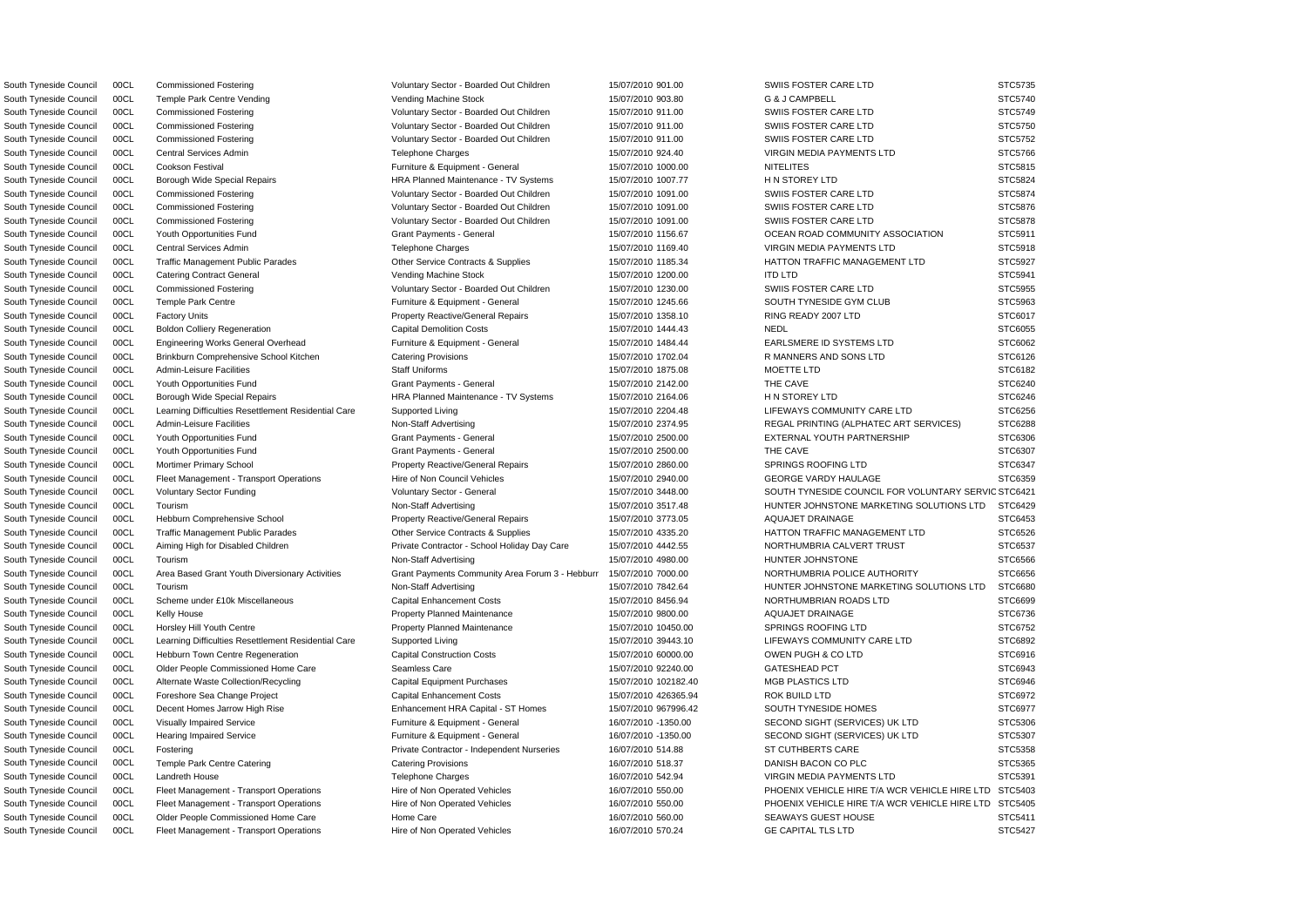South Tyneside Council 00CL Area Based Grant Youth Diversionary Activities Grant Payments Community Area Forum 1 Boldon C 16/07/2010 600.00 NORTHUMBRIA PROBATION BOARD South Tyneside Council 00CL Temple Park Centre Vending Vending Vending Machine Stock 16/07/2010 660.48 G & J CAMPBELL South Tyneside Council 00CL Economic Regeneration Balance Sheet Debtors - Cycle Salary Deduction Scheme 16/07/2010 832.33 EXPERIENTIAL (NE) LTD SPORTSRECYCLER South Tyneside Council 00CL Display Energy Certificates Capital Advisors & Consultants Fees 16/07/2010 881.25 CIBSE SERVICES LIMITED South Tyneside Council 00CL Learning Difficulties Resettlement Residential Care Supported Living 16/07/2010 1074.72 ROYAL MENCAP SOCIETY South Tyneside Council 00CL Fleet Management - Transport Operations Hire of Plant 16/07/2010 1130.00 GEORGE VARDY HAULAGE South Tyneside Council 00CL Admin-Leisure Facilities Staff Uniforms Staff Uniforms 16/07/2010 1152.85 ALEXANDRA WORKWEAR PLC South Tyneside Council 00CL Temple Park Centre Bar Resaleable Items 16/07/2010 1305.69 COCA-COLA ENTERPRISES LTD South Tyneside Council 00CL Economic Regeneration Balance Sheet Creditors South Tyneside Credit Union 16/07/2010 1349.00 SOUTH TYNESIDE CREDIT UNION South Tyneside Council 00CL National Literacy & Numeracy **Private Contractor - General Consultancy** 16/07/2010 1350.00 YVONNE WARING South Tyneside Council 00CL Hearing Impaired Service Agency Staff - Non-Teachers 16/07/2010 1350.00 SECOND SIGHT (SERVICES) UK LTD STC6012010 1350.00 South Tyneside Council 00CL Older People Commissioned Residential Care Residential Care Respite In Borough 16/07/2010 1531.95 ANCHOR HOUSING ASSOC. South Tyneside Council 00CL Learning Difficulties Resettlement Residential Care Supported Living 16/07/2010 1604.08 ROYAL MENCAP SOCIETY South Tyneside Council 00CL Fleet Management - Transport Operations Hire of Plant 16/07/2010 1620.00 GEORGE VARDY HAULAGE South Tyneside Council 00CL Fleet Management - Transport Operations Hire of Non Operated Vehicles 16/07/2010 1635.74 DAWSON RENTALS SWEEPERS South Tyneside Council 00CL St Bede's RC Junior School Kitchen Jarrow Catering Provisions 16/07/2010 1686.13 DANISH BACON CO PLC South Tyneside Council 00CL Admin Support **Furniture & Equipment - General** 16/07/2010 1827.00 NEOPOST FINANCE LIMITED South Tyneside Council 00CL Section 17 Payments (West) Legal Advisors Legal Advisors 16/07/2010 1966.40 CARTER BROWN ASSOCIATES LIMITED South Tyneside Council 00CL Libraries Admin **Furniture & Equipment - General** 16/07/2010 2015.00 COVERGOLD STC620 South Tyneside Council 00CL Whitburn Comprehensive School Kitchen Catering Provisions 16/07/2010 2161.25 DANISH BACON CO PLC South Tyneside Council 00CL Learning Difficulties Resettlement Residential Care Supported Living 16/07/2010 2339.40 ROYAL MENCAP SOCIETY South Tyneside Council 00CL Community Equipment Service Purchase of Stock Items 16/07/2010 2395.00 CARE-ABILITY South Tyneside Council 00CL Monkton Stadium **Furniture & Equipment - General** 16/07/2010 2887.50 DELTA COMPUTER SERVICES South Tyneside Council 00CL Manufacturing Forum Carries Council Crant Payments - General 16/07/2010 2916.00 SOUTH TYNESIDE MANUFACTURING FORUM South Tyneside Council 00CL Older People Commissioned Nursing Care Nursing Care In Borough 16/07/2010 3084.77 ASHBOURNE PLC South Tyneside Council 00CL Youth Crime Action Plan Intensive Currence Contracts & Supplies 16/07/2010 3861.68 NORTHUMBRIA POLICE AUTHORITY South Tyneside Council 00CL Housing Footpath & Roadway Repairs Reactive Repairs Reactive Repairs 16/07/2010 4006.94 NORTHUMBRIAN ROADS LTD South Tyneside Council 00CL Fleet Management - Transport Operations Hire of Plant 16/07/2010 4256.00 GEORGE VARDY HAULAGE South Tyneside Council 00CL Harton Staithes - Riverside Regeneration Capital Advisors & Consultants Fees 16/07/2010 7190.00 TURNER & TOWNSEND South Tyneside Council 00CL Civic Duties Council Civic Ball 16/07/2010 7548.30 RAMSIDE EVENT CATERING South Tyneside Council 00CL Economic Regeneration Balance Sheet Combined Liability Insurance Provision 16/07/2010 8126.12 CRUTES LAW FIRM South Tyneside Council 00CL Rescue and Resilience Reserve Grant Payments - High Street Regeneration Grant 16/07/2010 10000.00 THE CUSTOMS HOUSE South Tyneside Council 00CL Economic Regeneration Balance Sheet Debtors - Zurich Claims Handling Account 16/07/2010 25000.00 ZURICH INSURANCE COMPANY South Tyneside Council 00CL Central Admin Holding Account Finance Recharges Finance Recharges 16/07/2010 61918.68 BT GLOBAL SERVICES South Tyneside Council 00CL Older People Commissioned Home Care Home Care Home Care 16/07/2010 160445.72 ALLIED HEALTHCARE GROUP LTD South Tyneside Council 00CL Housing Revenue Account Balance Sheet ST Homes Invoice Holding Account 16/07/2010 763855.50 SOUTH TYNESIDE HOMES South Tyneside Council 00CL Contributions and Pensions Administration Subscriptions Subscriptions 17/07/2010 REDACTED - COMMERCIAREDACTED - COMMERCIALLY SENSITIVE South Tyneside Council 00CL Children with Disability Team Postage Charges Postage Charges 19/07/2010 531.00 NEOPOST FINANCE LIMITED South Tyneside Council 00CL Older People Commissioned Home Care Home Care Home Care 19/07/2010 560.00 SEAWAYS GUEST HOUSE South Tyneside Council 00CL South Shields Crematorium Non Contract Maintenance of Land 19/07/2010 593.40 THE COLUMBARIA COMPANY South Tyneside Council 00CL First Steps Community Development Grant Payments - Term Funded Accruals 19/07/2010 600.00 SIGNATURE

South Tyneside Council 00CL Learning Difficulties Commissioned Day Care Day Care Day Care 16/07/2010 598.24 ROYAL MENCAP SOCIETY South Tyneside Council 00CL Disabilities Facilities Grant Minor Adaptations Capital Grants to Third Parties 19/07/2010 620.88 D LINCOLN

South Tyneside Council 00CL Fleet Management - Transport Operations Hire of Non Operated Vehicles 16/07/2010 1000.00 PHOENIX VEHICLE HIRE T/A WCR VEHICLE HIRE LTD South Tyneside Council 00CL Laygate Lane School Kitchen Catering Provisions Catering Provisions and the control of the Control of the Control of the STC6161 STC6161 South Tyneside Council 00CL Area Based Grant Recycling Personalisation Ser Other Government Grants 16/07/2010 1837.84 GROUNDWORK SOUTH TYNESIDE AND NEWCASTLE South Tyneside Council COCL Albert Elliott School Kitchen Catering Provisions Catering Provisions and the control of the control of the control of the control of the STC6320 CATER STC6320 COLL Albert Elliott School Kitchen South Tyneside Council 00CL Area Based Grant Recycling Personalisation Ser Other Government Grants 16/07/2010 5161.86 GROUNDWORK SOUTH TYNESIDE AND NEWCASTLE South Tyneside Council 00CL Area Based Grant Recycling Communal Environmental CareOther Government Grants 16/07/2010 5875.92 GROUNDWORK SOUTH TYNESIDE AND NEWCASTLE South Tyneside Council 00CL Area Based Grant Recycling Personalisation Other Government Grants 16/07/2010 7553.68 GROUNDWORK SOUTH TYNESIDE AND NEWCASTLE South Tyneside Council 00CL Area Based Grant Recycling Personalisation Other Government Grants 16/07/2010 8110.28 GROUNDWORK SOUTH TYNESIDE AND NEWCASTLE South Tyneside Council 00CL Area Based Grant Recycling - Changing Mindset Other Government Grants 16/07/2010 9077.10 GROUNDWORK SOUTH TYNESIDE AND NEWCASTLE South Tyneside Council 00CL Voluntary Sector Funding variables and Voluntary Sector - General 16/07/2010 29672.46 AGE CONCERN STC6866 South Tyneside Council 00CL Children with Disability Team Agency Staff - Non-Teachers 16/07/2010 56832.79 COMENSURA LTD STC6915 South Tyneside Council 00CL Fleet Management - Transport Operations Hire of Non Operated Vehicles 19/07/2010 550.00 PHOENIX VEHICLE HIRE T/A WCR VEHICLE HIRE LTD South Tyneside Council 00CL Design and Print Team external Printing Contractors and the statement of the STC5454 STC5454

|                          | STC5459           |
|--------------------------|-------------------|
|                          | STC5464           |
|                          | STC5537           |
|                          |                   |
|                          | STC5688           |
|                          | STC5716           |
|                          | STC5811           |
|                          | STC5865           |
|                          | STC5899           |
|                          | STC5909           |
|                          | STC5989           |
|                          | STC6006           |
|                          | STC6009           |
|                          | STC6012           |
|                          | STC6079           |
|                          | STC6098           |
|                          |                   |
|                          | STC6106           |
|                          | STC6108           |
|                          | STC6122           |
|                          | STC6161           |
|                          | STC6166           |
|                          | STC6170           |
|                          | STC6207           |
|                          | STC6219           |
|                          | STC6245           |
|                          | STC6281           |
|                          | STC6295<br>ຸ      |
|                          | STC6320           |
|                          | STC6352           |
|                          | STC6358           |
|                          | STC6377           |
|                          | STC6478           |
|                          |                   |
|                          | STC6496           |
|                          | STC6522           |
|                          | STC6586           |
| $\overline{a}$           | STC6615           |
|                          | STC6666           |
|                          | STC6674           |
| $\vdots$                 | STC6676           |
|                          | STC6684           |
|                          | STC6685           |
| $\overline{\phantom{a}}$ | STC6709           |
|                          | STC6743           |
|                          | STC6853           |
|                          | STC6866           |
|                          | STC6915           |
|                          | STC6920           |
|                          | STC6955           |
|                          |                   |
|                          | STC6974           |
|                          | STP <sub>19</sub> |
|                          | STC5381           |
|                          | STC5402           |
|                          | STC5412           |
|                          | STC5453           |
|                          | STC5454           |
|                          | STC5465           |
|                          | STC5487           |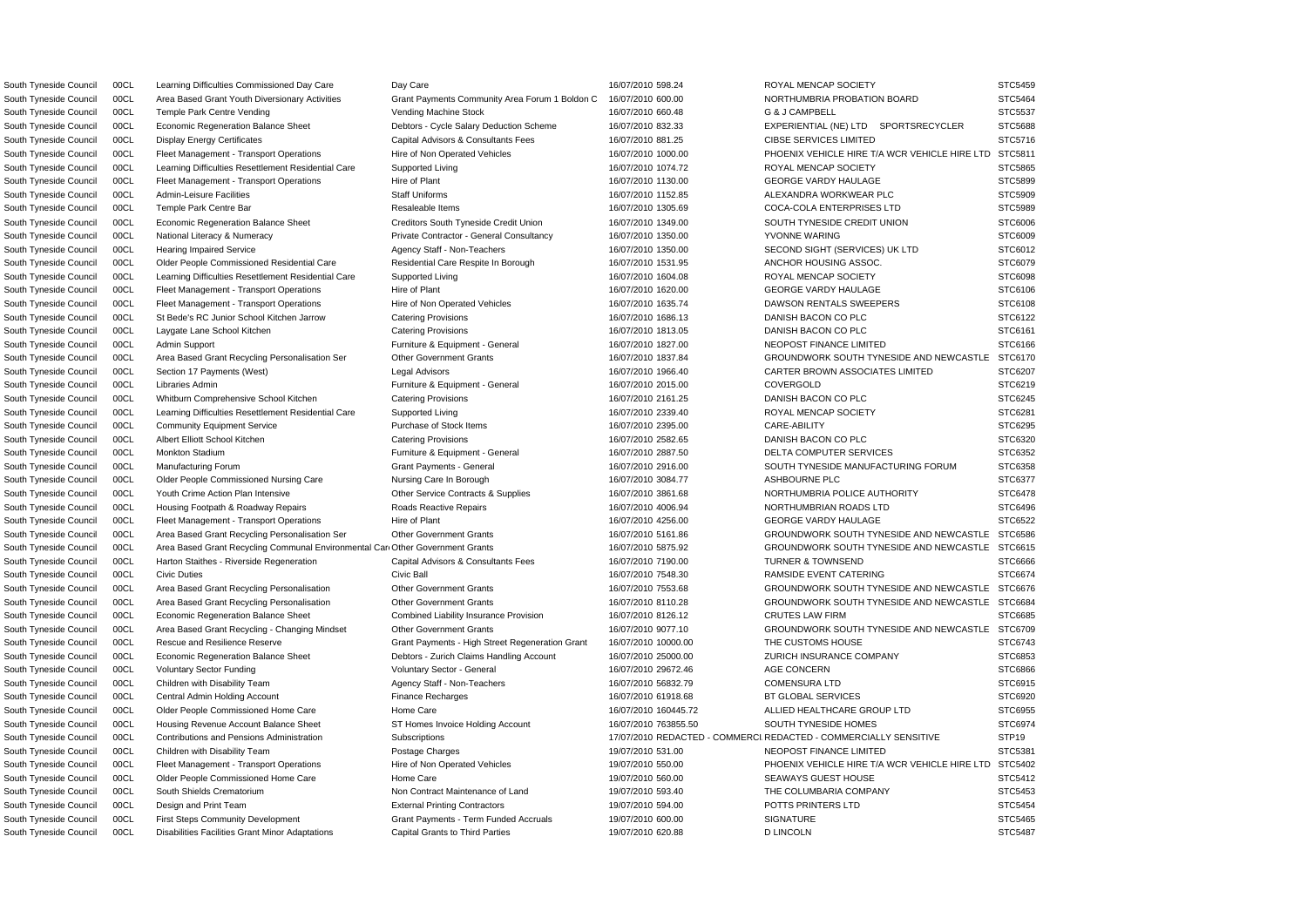South Tyneside Council 00CL Fleet Management - Workshop Operations Purchase of Stock Items 19/07/2010 665.18 GARDEN LANE GARAGE STC5543 South Tyneside Council 00CL Environmental Maintenance STC6890 Grant Payments - National Trust 19/07/2010 39120.70 THE NATIONAL TRUST STC6890

South Tyneside Council COCL Safer & Stronger Communities Grant Payments - Voluntary Sector 19/07/2010 5250.00 SOUTH TYNESIDE COUNCIL FOR VOLUNTARY SERVIC STC6590 South Tyneside Council 00CL Libraries Admin Library & Other Books Maps etc. 19/07/2010 724.44 ASKEWS LIBRARY SERVICES LTD STC5603 South Tyneside Council 00CL Factory Units **Property Reactive/General Repairs** 19/07/2010 800.00 DTZ DEBENHAM TIE LEUNG CLIENTS NO 1 A/C STC5664 South Tyneside Council 00CL Energy Recharges Recharge of Energy Costs 19/07/2010 810.84 BRITISH GAS STC5670 South Tyneside Council 00CL Commissioned Fostering values of Voluntary Sector - Boarded Out Children 19/07/2010 820.00 SWIIS FOSTER CARE LTD STC5679 South Tyneside Council 00CL Brinkburn Comprehensive School Kitchen Catering Provisions Catering Provisions 19/07/2010 849.91 JW RAE BAKER & CONFECTIONER STC5697 South Tyneside Council 00CL Engineering Works, Highways Traded Services Equipment & Materials 19/07/2010 857.61 NORTH EAST CONCRETE LIMITED STC5703 South Tyneside Council 00CL Oakleigh Gardens School **Property Reactive/General Repairs** 19/07/2010 865.00 JENSEN CONSTRUCTION LTD STC5705 South Tyneside Council 00CL Perth Green Children's Centre **Property Reactive/General Repairs** 19/07/2010 870.00 WINDOOR SERVICES STC5709 South Tyneside Council 00CL Disability Housing Team Improvement Grant Fees 19/07/2010 877.44 D LINCOLN STC5713 South Tyneside Council 00CL Commissioned Fostering values of Voluntary Sector - Boarded Out Children 19/07/2010 901.00 SWIIS FOSTER CARE LTD STC5734 South Tyneside Council 00CL Commissioned Fostering values of Voluntary Sector - Boarded Out Children 19/07/2010 901.00 SWIIS FOSTER CARE LTD STC5736 South Tyneside Council 00CL Commissioned Fostering values of Voluntary Sector - Boarded Out Children 19/07/2010 911.00 SWIIS FOSTER CARE LTD STC5746 South Tyneside Council 00CL Commissioned Fostering values of Voluntary Sector - Boarded Out Children 19/07/2010 911.00 SWIIS FOSTER CARE LTD STC5748 South Tyneside Council 00CL Commissioned Fostering values of Voluntary Sector - Boarded Out Children 19/07/2010 911.00 SWIIS FOSTER CARE LTD STC5751 South Tyneside Council 00CL Commissioned Fostering values of Voluntary Sector - Boarded Out Children 19/07/2010 911.00 SWIIS FOSTER CARE LTD STC5753 South Tyneside Council 00CL Engineering Works, Highways Traded Services Equipment & Materials 19/07/2010 983.05 THOMPSONS OF PRUDHOE LIMITED STC5788 South Tyneside Council 00CL Mental Health Commissioned Home Care Home Care Home Care 19/07/2010 989.38 DERBY TERRACE DAY SERVICE STC5808 South Tyneside Council 00CL St James RC Primary School School Schools Maintenance Non-Buyback 19/07/2010 990.00 NE & C WINDOWS & DOORS LTD STC5809 South Tyneside Council 00CL Fleet Management - Transport Operations Hire of Non Operated Vehicles 19/07/2010 1000.00 PHOENIX VEHICLE HIRE T/A WCR VEHICLE HIRE LTD STC5812 South Tyneside Council 00CL Whitburn Junior School Kitchen Catering Provisions Catering Provisions 19/07/2010 1022.43 JW RAE BAKER & CONFECTIONER STC5833 South Tyneside Council 00CL CCTV Costs Servicing/Electric Testing of Equipment 19/07/2010 1026.19 20:20 VISION SYSTEMS LTD STC5836 South Tyneside Council 00CL Whitburn Junior School Kitchen Catering Provisions Catering Provisions 19/07/2010 1082.03 JW RAE BAKER & CONFECTIONER STC5866 South Tyneside Council 00CL Commissioned Fostering values of Voluntary Sector - Boarded Out Children 19/07/2010 1091.00 SWIIS FOSTER CARE LTD STC5875 South Tyneside Council 00CL Commissioned Fostering values of Voluntary Sector - Boarded Out Children 19/07/2010 1091.00 SWIIS FOSTER CARE LTD STC5877 South Tyneside Council 00CL Commissioned Fostering values of Voluntary Sector - Boarded Out Children 19/07/2010 1091.00 SWIIS FOSTER CARE LTD STC5879 South Tyneside Council 00CL Engineering Works, Highways Traded Services Equipment & Materials 19/07/2010 1146.35 THOMPSONS OF PRUDHOE LIMITED STC5908 South Tyneside Council 00CL International Links The Stock Council Council Council Council International Links STC5916 STANLEY STANLEY STANLEY TRAVEL STC5916 South Tyneside Council 00CL Hearing Impaired Service Agency Staff - Non-Teachers 19/07/2010 1208.60 JB SKILLCARE LTD STC5945 South Tyneside Council 00CL Section 17 Payments Charges Other Statutory Fees & Charges 19/07/2010 1400.00 HMCS HMCS STC6042 South Tyneside Council 00CL Engineering Works, Highways The Traded Services Equipment & Materials 19/07/2010 1410.08 THOMPSONS OF PRUDHOE LIMITED STC6046 South Tyneside Council 00CL Area Planning Carea Council Area Planning Carea Council Area Planning Council Area Planning Council Area Planning Council Council Area Planning Council Area Planning Council Area Planning Counci South Tyneside Council 00CL CCTV Costs Servicing/Electric Testing of Equipment 19/07/2010 1525.05 20:20 VISION SYSTEMS LTD STC6075 South Tyneside Council 00CL Aiming High for Disabled Children Children Other Service Contracts & Supplies 19/07/2010 1530.00 CALVERT TRUST STC6076 South Tyneside Council 00CL Porlock Gardens **Telephone Charges** Telephone Charges 19/07/2010 1592.99 VODAFONE CORPORATE LTD STC6094 South Tyneside Council 00CL Engineering Works, Highways The Traded Services Equipment & Materials 19/07/2010 1765.88 THOMPSONS OF PRUDHOE LIMITED STC6141 South Tyneside Council 00CL Rents Rates Taxes Tenant Removal Charges Tenant Removal Charges 19/07/2010 1872.00 HARKERS REMOVERS AND STORERS LTD STC6181 South Tyneside Council 00CL Greenfields School **Property Reactive/General Repairs** 19/07/2010 1935.50 YOUNG CONSTRUCTION SERVICES LTD STC6202 South Tyneside Council 00CL Fostering Carers Foster Carers Basic Allowance 19/07/2010 2174.46 REDACTED PERSONAL INFORMATION STC6250 South Tyneside Council 00CL Hebburn Town Centre Regeneration Capital Construction Costs 19/07/2010 2220.00 NORTHUMBRIAN WATER STC6259 South Tyneside Council 00CL Future Jobs Fund STC6272 Server Mayments - General Grant Payments - General 19/07/2010 2280.00 SPEC SAVERS (SOUTH SHIELDS) STC6272 South Tyneside Council 00CL All Saints CE School Kitchen Catering Provisions Catering Provisions and the through the council of the STC6292 of the STC6292 of the STC6292 South Tyneside Council 00CL Engineering Works, Highways Traded Services Equipment & Materials 19/07/2010 3035.47 MARSHALLS MONO LTD STC6371 South Tyneside Council 00CL Engineering Works, Highways Traded Services Equipment & Materials 19/07/2010 3443.10 THOMPSONS OF PRUDHOE LIMITED STC6420 South Tyneside Council 00CL Accommodation Moves Capital Equipment Purchases 19/07/2010 3805.00 DIGITAL EXCHANGE PRODUCTS LTD STC6474 South Tyneside Council 00CL South Tyneside Council Balance Sheet General ST Homes Invoice Holding Account 19/07/2010 7461.89 SOUTH TYNESIDE HOMES STC6672 South Tyneside Council 00CL Hebburn Children's Centre Schools Maintenance Non-Buyback 19/07/2010 8279.00 MGM LTD STC6692 South Tyneside Council 00CL Regeneration Team **Private Contractor - General Consultancy** 19/07/2010 9332.15 CHARLES GREEN REGENERATION LTD STC6715 South Tyneside Council COOL Social Care Reform Grant Private Contractor - General Consultancy 19/07/2010 13300.00 NINGIN LTD STC6783 South Tyneside Council 00CL Exercise Referral Primary Care Trust Funding Contributions -Primary Care Trust Gen 19/07/2010 13503.59 PULSE FITNESS STC6784 South Tyneside Council 00CL Adult Community Learning Group Central Costs Grant Payments - Term Funded Accruals 19/07/2010 15000.00 STUDIO SCHOOLS TRUST STC6793 South Tyneside Council 00CL Private, Voluntary & Independent Providers Capital Grants to Third Parties 19/07/2010 20000.00 THE BUNGALOW PRE-SCHOOL STC6831 South Tyneside Council 00CL External Audit Costs **External Audit Charges** External Audit Charges 19/07/2010 35000.00 PRICEWATERHOUSE COOPERS LLP STC6881 South Tyneside Council 00CL Voluntary Sector Funding variable voluntary Sector - General 19/07/2010 35376.09 AGE CONCERN STC6882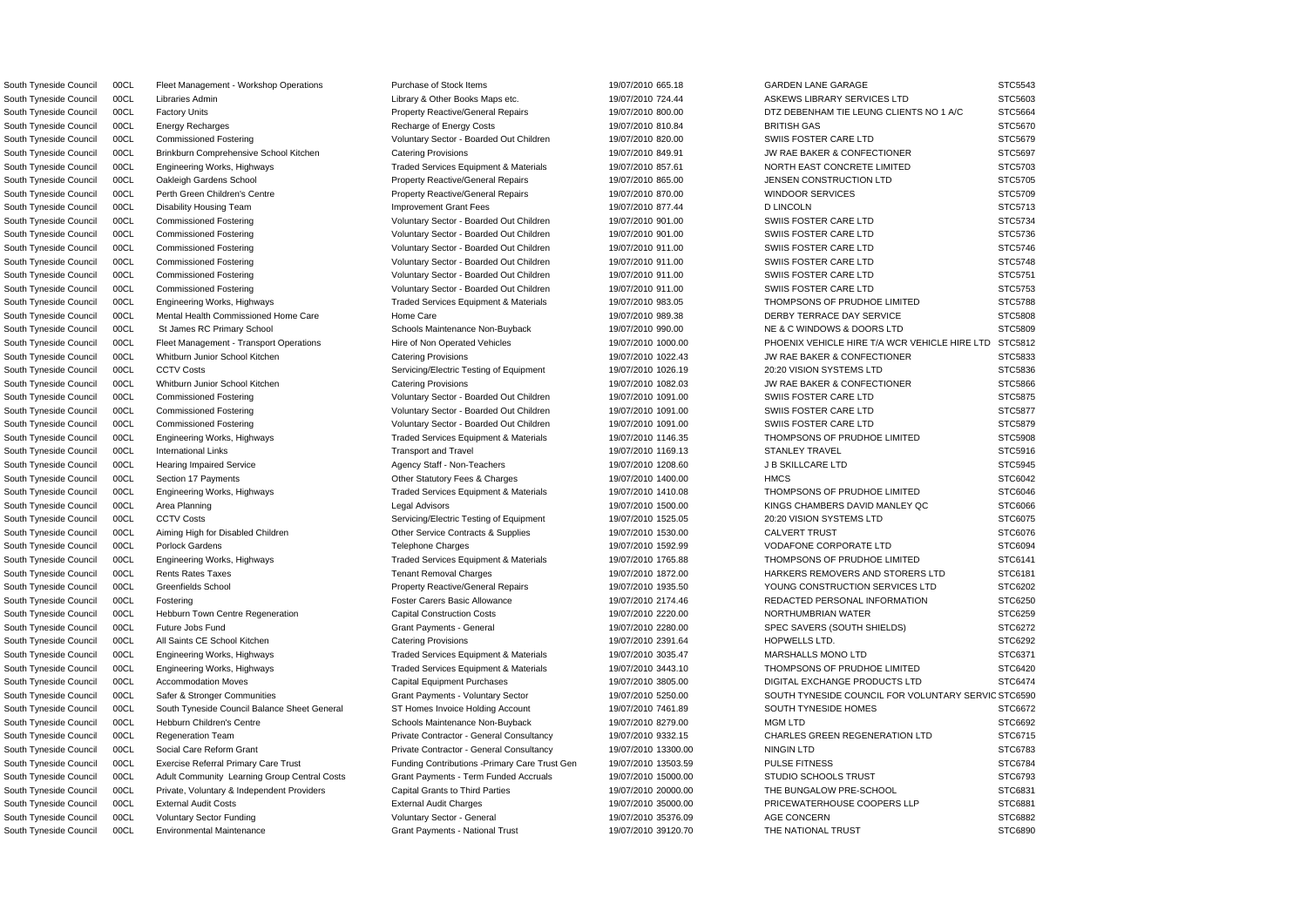| South Tyneside Council | 00CL | Energy Recharges                                                                                   | Water & Sewerage Charges                        | 19/07/2010 107329.56 | NORTHUMBRIAN WATER                             | STC6947 |
|------------------------|------|----------------------------------------------------------------------------------------------------|-------------------------------------------------|----------------------|------------------------------------------------|---------|
| South Tyneside Council | 00CL | St Bede's RC Juniors School Jarrow                                                                 | <b>Catering Provisions</b>                      | 20/07/2010 555.86    | R MANNERS AND SONS LTD                         | STC5407 |
| South Tyneside Council | 00CL | Boldon Nursery School Kitchen                                                                      | <b>Catering Provisions</b>                      | 20/07/2010 662.45    | R MANNERS AND SONS LTD                         | STC5540 |
| South Tyneside Council | 00CL | <b>Commissioned Fostering</b>                                                                      | Voluntary Sector - Boarded Out Children         | 20/07/2010 702.00    | SWIIS FOSTER CARE LTD                          | STC5580 |
| South Tyneside Council | 00CL | Anti-Social Behaviour                                                                              | Other Service Contracts & Supplies              | 20/07/2010 895.00    | SAFETY NET ASSOCIATES LIMITED                  | STC5724 |
| South Tyneside Council | 00CL | <b>Commissioned Fostering</b>                                                                      | Voluntary Sector - Boarded Out Children         | 20/07/2010 901.00    | SWIIS FOSTER CARE LTD                          | STC5732 |
| South Tyneside Council | 00CL | Decent Homes Pproperty Services Fernyhough Hall - Shelte Enhancement HRA Capital - Heating Renewal |                                                 | 20/07/2010 970.26    | <b>OTIS LIMITED</b>                            | STC5783 |
| South Tyneside Council | 00CL | <b>Community Area Forum Grants</b>                                                                 | Grant Payments - Community Area Forum 3 - Hebbu | 20/07/2010 1000.00   | LOBSTER PRODUCTIONS                            | STC5821 |
| South Tyneside Council | 00CL | Decent Homes Property Services Fernyhough Hall - Shelter Enhancement HRA Capital - Heating Renewal |                                                 | 20/07/2010 1023.18   | <b>OTIS LIMITED</b>                            | STC5834 |
| South Tyneside Council | 00CL | St Wilfrids RC College Kitchen                                                                     | <b>Catering Provisions</b>                      | 20/07/2010 1055.37   | R MANNERS AND SONS LTD                         | STC5848 |
| South Tyneside Council | 00CL | Simonside Junior School Kitchen                                                                    | <b>Catering Provisions</b>                      | 20/07/2010 1132.99   | R MANNERS AND SONS LTD                         | STC5901 |
| South Tyneside Council | 00CL | <b>Sports Extended Activities</b>                                                                  | Other Service Contracts & Supplies              | 20/07/2010 1200.00   | <b>DURHAM UNIVERSITY</b>                       | STC5942 |
| South Tyneside Council | 00CL | <b>Commissioned Fostering</b>                                                                      | Voluntary Sector - Boarded Out Children         | 20/07/2010 1230.00   | SWIIS FOSTER CARE LTD                          | STC5956 |
| South Tyneside Council | 00CL |                                                                                                    | Voluntary Sector - Boarded Out Children         |                      | SWIIS FOSTER CARE LTD                          | STC6023 |
|                        |      | <b>Commissioned Fostering</b>                                                                      |                                                 | 20/07/2010 1369.00   |                                                |         |
| South Tyneside Council | 00CL | Libraries Admin                                                                                    | Library & Other Books Maps etc.                 | 20/07/2010 1400.00   | RADIKAL WORDS CIC                              | STC6041 |
| South Tyneside Council | 00CL | Fleet Management - Workshop Operations                                                             | Purchase of Stock Items                         | 20/07/2010 1652.40   | <b>CHEMETALL PLC</b>                           | STC6115 |
| South Tyneside Council | 00CL | Corporate Development                                                                              | Other Service Contracts & Supplies              | 20/07/2010 3067.90   | SHROPSHIRE COUNTY COUNCIL                      | STC6375 |
| South Tyneside Council | 00CL | <b>Community Area Forum Grants</b>                                                                 | Grant Payments Community Area Forum1 Boldon Cli | 20/07/2010 5000.00   | NORTHUMBRIA PROBATION BOARD                    | STC6569 |
| South Tyneside Council | 00CL | Supporting People into Work (Headway)                                                              | Grant Payments - General                        | 20/07/2010 9939.51   | <b>GROUNDWORK SOUTH TYNESIDE AND NEWCASTLE</b> | STC6738 |
| South Tyneside Council | 00CL | <b>Connecting Communities Grant</b>                                                                | <b>Grant Payments - General</b>                 | 20/07/2010 12000.00  | THE YOUNG FOUNDATION                           | STC6764 |
| South Tyneside Council | 00CL | <b>Special Events</b>                                                                              | Other Service Contracts & Supplies              | 20/07/2010 12416.07  | THE PERFORMING RIGHT SOCIETY LIMITED           | STC6772 |
| South Tyneside Council | 00CL | South Shields Community School Building Schools for the F Capital Enhancement Costs                |                                                 | 20/07/2010 13991.40  | INSPIRED STAG (PROJECTCO2) LIMITED             | STC6787 |
| South Tyneside Council | 00CL | Grounds Maintenance Control Account                                                                | Payments to Tree Maintenance Contractor         | 20/07/2010 53686.45  | <b>GLENDALE MANAGED SERVICES LTD</b>           | STC6909 |
| South Tyneside Council | 00CL | Boldon School ICT Building Schools for the Future Funding Capital Computer Software Intangible Cos |                                                 | 20/07/2010 139041.35 | INSPIREDSPACES STAG LIMITED                    | STC6952 |
| South Tyneside Council | 00CL | St Wilfrid's RC College Building Schools for the Future                                            | <b>Capital Construction Costs</b>               | 20/07/2010 160145.31 | <b>INSPIREDSPACES STAG LIMITED</b>             | STC6954 |
| South Tyneside Council | 00CL | Transforming our Primary Schools Harton Primary                                                    | <b>Capital Construction Costs</b>               | 20/07/2010 875718.00 | <b>INSPIREDSPACES STAG LIMITED</b>             | STC6976 |
| South Tyneside Council | 00CL | Pension Fund Investment Administration and Management Training                                     |                                                 | 20/07/2010 4995.00   | <b>EMAP LIMITED</b>                            | STP21   |
| South Tyneside Council | 00CL | <b>Energy Recharges</b>                                                                            | <b>Electricity Charges</b>                      | 21/07/2010 -5505.01  | NPOWER NORTHERN LTD                            | STC5293 |
| South Tyneside Council | 00CL | Stanhope School Pool                                                                               | <b>Electricity Charges</b>                      | 21/07/2010 -1295.68  | <b>BRITISH GAS</b>                             | STC5308 |
| South Tyneside Council | 00CL | Simonside Primary School                                                                           | <b>Electricity Charges</b>                      | 21/07/2010 -1141.62  | <b>BRITISH GAS</b>                             | STC5309 |
| South Tyneside Council | 00CL | Lord Blyton Primary School                                                                         | <b>Electricity Charges</b>                      | 21/07/2010 -995.42   | <b>BRITISH GAS</b>                             | STC5311 |
| South Tyneside Council | 00CL | Cleadon School Kitchen                                                                             | <b>Electricity Charges</b>                      | 21/07/2010 -982.58   | <b>BRITISH GAS</b>                             | STC5312 |
| South Tyneside Council | 00CL | Children's Assessment Team                                                                         | <b>Electricity Charges</b>                      | 21/07/2010 -863.06   | <b>BRITISH GAS</b>                             | STC5315 |
| South Tyneside Council | 00CL | <b>Bedewell Primary School</b>                                                                     | <b>Electricity Charges</b>                      | 21/07/2010 -826.43   | <b>BRITISH GAS</b>                             | STC5316 |
| South Tyneside Council | 00CL | <b>Factory Units</b>                                                                               | <b>Electricity Charges</b>                      | 21/07/2010 -785.54   | <b>BRITISH GAS</b>                             | STC5319 |
| South Tyneside Council | 00CL | Valley View School Kitchen                                                                         | <b>Electricity Charges</b>                      | 21/07/2010 -776.68   | <b>BRITISH GAS</b>                             | STC5320 |
| South Tyneside Council | 00CL | Jarrow Cross School Kitchen                                                                        | <b>Electricity Charges</b>                      | 21/07/2010 -755.45   | <b>BRITISH GAS</b>                             | STC5322 |
| South Tyneside Council | 00CL | <b>Factory Units</b>                                                                               | <b>Electricity Charges</b>                      | 21/07/2010 -738.91   | <b>BRITISH GAS</b>                             | STC5323 |
| South Tyneside Council | 00CL | Bedeburn Primary School                                                                            | <b>Electricity Charges</b>                      | 21/07/2010 -708.60   | <b>BRITISH GAS</b>                             | STC5324 |
| South Tyneside Council | 00CL | St Mary's RC School Kitchen                                                                        | <b>Electricity Charges</b>                      | 21/07/2010 -703.45   | <b>BRITISH GAS</b>                             | STC5326 |
| South Tyneside Council | 00CL | St Bede's RC Junior Schools Kitchen Jarrow                                                         | <b>Electricity Charges</b>                      | 21/07/2010 -701.96   | <b>BRITISH GAS</b>                             | STC5327 |
| South Tyneside Council | 00CL | Open Zone City Learning Centre                                                                     | <b>Electricity Charges</b>                      | 21/07/2010 -664.61   | NPOWER NORTHERN LTD                            | STC5330 |
| South Tyneside Council | 00CL | St Bede's RC School South Shields                                                                  | <b>Electricity Charges</b>                      | 21/07/2010 -565.31   | <b>BRITISH GAS</b>                             | STC5334 |
| South Tyneside Council | 00CL | Toner Avenue Junior School Kitchen                                                                 | <b>Electricity Charges</b>                      | 21/07/2010 -542.77   | <b>BRITISH GAS</b>                             | STC5335 |
| South Tyneside Council | 00CL | Toner Avenue Junior School Kitchen                                                                 | <b>Electricity Charges</b>                      | 21/07/2010 -538.27   | <b>BRITISH GAS</b>                             | STC5336 |
|                        |      |                                                                                                    |                                                 |                      | <b>BRITISH GAS</b>                             |         |
| South Tyneside Council | 00CL | St Oswald's CE School Kitchen                                                                      | <b>Electricity Charges</b>                      | 21/07/2010 -533.62   |                                                | STC5337 |
| South Tyneside Council | 00CL | <b>Hedworthfield School Kitchen</b>                                                                | <b>Electricity Charges</b>                      | 21/07/2010 -525.38   | <b>BRITISH GAS</b>                             | STC5338 |
| South Tyneside Council | 00CL | South Shields Crematorium                                                                          | Non Contract Maintenance of Land                | 21/07/2010 511.20    | THE COLUMBARIA COMPANY                         | STC5350 |
| South Tyneside Council | 00CL | Every Child a Talker                                                                               | Printing & Stationery Consumables               | 21/07/2010 525.89    | <b>TTS GROUP LTD</b>                           | STC5379 |
| South Tyneside Council | 00CL | Temple Park Infant School                                                                          | <b>Electricity Charges</b>                      | 21/07/2010 533.11    | <b>BRITISH GAS</b>                             | STC5384 |
| South Tyneside Council | 00CL | Children's Assessment Team                                                                         | <b>Electricity Charges</b>                      | 21/07/2010 546.40    | <b>BRITISH GAS</b>                             | STC5399 |
| South Tyneside Council | 00CL | Private, Voluntary & Independent                                                                   | Gas Charges                                     | 21/07/2010 560.95    | <b>BRITISH GAS BUSINESS</b>                    | STC5413 |
| South Tyneside Council | 00CL | <b>Making Good Progress</b>                                                                        | Delegated Schools Budget - Grant Funding        | 21/07/2010 580.00    | <b>SUPPLY DESK</b>                             | STC5437 |
| South Tyneside Council | 00CL | <b>Hedworthfield School Kitchen</b>                                                                | <b>Electricity Charges</b>                      | 21/07/2010 581.23    | <b>BRITISH GAS</b>                             | STC5440 |
| South Tyneside Council | 00CL | <b>Factory Units</b>                                                                               | <b>Electricity Charges</b>                      | 21/07/2010 583.71    | <b>BRITISH GAS</b>                             | STC5443 |
| South Tyneside Council | 00CL | Libraries Admin                                                                                    | Library & Other Books Maps etc.                 | 21/07/2010 591.41    | ASKEWS LIBRARY SERVICES LTD                    | STC5451 |
|                        |      |                                                                                                    |                                                 |                      |                                                |         |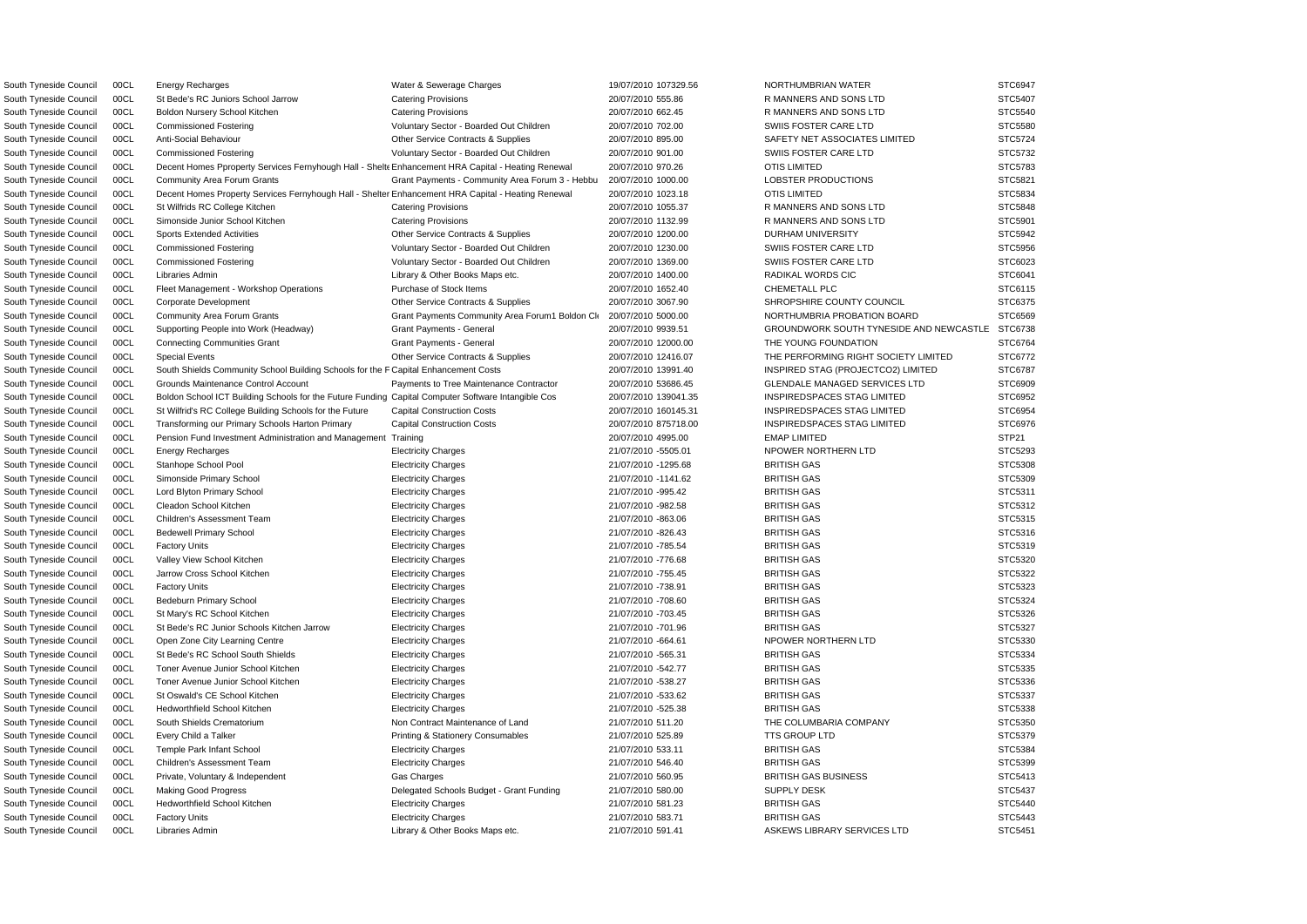South Tyneside Council 00CL Older People Commissioned Home Care Home Care Home Care 21/07/2010 602.92 CARELINE HOMECARE LTD STC5470 South Tyneside Council 00CL Disabled Facilities Grant Capital Grants to Third Parties 21/07/2010 3705.00 DR BUILDERS STC6446

South Tyneside Council 00CL Visually Impaired Service Furniture & Equipment - General 21/07/2010 604.68 ROYAL NATIONAL INSTITUTE FOR THE BLIND STC5472 South Tyneside Council 00CL Factory Units **Electricity Charges 21/07/2010 607.95 BRITISH GAS** BRITISH GAS STC5474 South Tyneside Council 00CL Local Transport Plan Development & Monitoring Transport Capital Construction Costs 21/07/2010 608.65 NEDL NEDL STC5476 South Tyneside Council 00CL St Oswald's CE School Kitchen Electricity Charges 21/07/2010 623.14 BRITISH GAS BRITISH GAS STC5488 South Tyneside Council 00CL Open Zone City Learning Centre Electricity Charges 21/07/2010 623.82 NPOWER NORTHERN LTD STC5489 South Tyneside Council 00CL Bedeburn Primary General **Electricity Charges 21/07/2010 645.70** BRITISH GAS BRITISH GAS STC5521 South Tyneside Council 00CL Open Zone City Learning Centre Electricity Charges 21/07/2010 647.66 NPOWER NORTHERN LTD STC5523 South Tyneside Council 00CL Libraries Admin 2000 2000 2000 2000 Library & Other Books Maps etc. 21/07/2010 653.31 ASKEWS LIBRARY SERVICES LTD STC5526 South Tyneside Council 00CL Open Zone City Learning Centre Electricity Charges Electricity Charges 21/07/2010 674.64 NPOWER NORTHERN LTD STC5549 South Tyneside Council 00CL Libraries Admin 2000 2000 2000 2000 Library & Other Books Maps etc. 21/07/2010 683.66 ASKEWS LIBRARY SERVICES LTD STC5553 South Tyneside Council 00CL Libraries Admin 2000 2000 2000 2000 Library & Other Books Maps etc. 21/07/2010 689.23 ASKEWS LIBRARY SERVICES LTD STC5565 South Tyneside Council 00CL Legal Services Legal Advisors 21/07/2010 700.00 KESTER ARMSTRONG STC5575 South Tyneside Council 00CL Legal Services Legal Advisors 21/07/2010 700.00 JOHN O'SULLIVAN STC5576 South Tyneside Council 00CL Building Surveying The Structure & Equipment - General 21/07/2010 708.00 RIBA BOOKSHOPS STC5585 South Tyneside Council 00CL Animal Warden costs **Printing & Stationery Consumables** 21/07/2010 716.84 SCREEN SERVICES STC5599 STC5599 South Tyneside Council 00CL Laygate School Electricity Charges 21/07/2010 725.76 BRITISH GAS STC5606 South Tyneside Council 00CL Open Zone City Learning Centre Electricity Charges 21/07/2010 736.43 NPOWER NORTHERN LTD STC5614 South Tyneside Council 00CL Valley View School Kitchen Electricity Charges BRITISH GAS STC5632 South Tyneside Council 00CL Boldon Business Park Phase1 Electricity Charges 21/07/2010 756.68 BRITISH GAS BRITISH GAS STC5637 South Tyneside Council 00CL Open Zone City Learning Centre Electricity Charges Electricity Charges 21/07/2010 763.82 NPOWER NORTHERN LTD STC5644 South Tyneside Council 00CL Factory Units **Electricity Charges** Electricity Charges 21/07/2010 785.54 BRITISH GAS STC5657 South Tyneside Council 00CL St Mary's RC School Kitchen Electricity Charges 21/07/2010 810.60 BRITISH GAS STC5669 STC5669 South Tyneside Council 00CL St Bede's RC School South Shields Electricity Charges 21/07/2010 822.83 BRITISH GAS STC5683 STC5683 South Tyneside Council 00CL Quality Awards (TWEBLO) Electricity Charges 21/07/2010 833.01 NPOWER NORTHERN LTD STC5689 South Tyneside Council 00CL Libraries Admin 2000 2000 2000 2000 Library & Other Books Maps etc. 21/07/2010 835.46 ASKEWS LIBRARY SERVICES LTD STC5691 South Tyneside Council 00CL St Peter & Paul RC Junior School Kitchen Electricity Charges 21/07/2010 865.04 BRITISH GAS BRITISH GAS STC5706 South Tyneside Council 00CL Toner Avenue Junior School Kitchen Electricity Charges 21/07/2010 975.82 BRITISH GAS BRITISH GAS STC5787 South Tyneside Council 00CL Marine Park School Kitchen Electricity Charges Electricity Charges 21/07/2010 1015.51 BRITISH GAS BRITISH GAS STC5830 South Tyneside Council 00CL Lord Blyton Primary School **Electricity Charges 21/07/2010 1082.06 BRITISH GAS STC5867** South Tyneside Council 00CL Whitburn Primary School **Electricity Charges 21/07/2010 1112.10** BRITISH GAS BRITISH GAS STC5893 South Tyneside Council 00CL Cookson Festival Statutory Fees and Charges 21/07/2010 1159.09 THE PERFORMING RIGHT SOCIETY LIMITED STC5912 South Tyneside Council 00CL Thurston Activity Centre entity Charges Electricity Charges 21/07/2010 1207.61 NPOWER NORTHERN LTD STC5944 South Tyneside Council COCL Every Child a Talker Network Staff & Members Training 21/07/2010 1240.00 ELKLAN STC5962 South Tyneside Council 00CL First Steps Community Development Grant Payments - Term Funded Accruals 21/07/2010 1282.05 E ACHIEVE E ACHIEVE STC5977 South Tyneside Council 00CL Learning Difficulties Commissioned Residential Care Voluntary Sector - General 21/07/2010 1350.00 TEDCO LTD STC6013 STC6013 South Tyneside Council 00CL Simonside Primary General **Electricity Charges 21/07/2010 1423.02** BRITISH GAS STC6050 South Tyneside Council 00CL St James RC Primary School General Electricity Charges 21/07/2010 1513.99 NPOWER NORTHERN LTD STC6070 South Tyneside Council 00CL Cleadon School Kitchen Electricity Charges 21/07/2010 1531.10 BRITISH GAS STC6077 South Tyneside Council COCL All Saints CE School Kitchen Catering Provisions Catering Provisions 21/07/2010 1531.42 J R HOLLAND STC6078 South Tyneside Council 00CL Choosing Your Health Mainstream Staff Advertising Staff Advertising 21/07/2010 1545.22 PEARSONS PEARSONS STC6083 South Tyneside Council COCL All Saints CE School Kitchen Catering Provisions Catering Provisions 21/07/2010 1580.70 JR HOLLAND STC6090 STC6090 South Tyneside Council 00CL Marketing Team Non-Staff Advertising Non-Staff Advertising 21/07/2010 1587.00 STREETWISE DISTRIBUTION STC6091 South Tyneside Council 00CL St Gregory's RC School Kitchen Catering Provisions Catering Provisions 21/07/2010 1606.60 JR HOLLAND STC6099 South Tyneside Council 00CL Pier Parade Toilets Catering Catering Provisions Catering Provisions 21/07/2010 1618.57 JR HOLLAND STC6104 South Tyneside Council 00CL Libraries Admin 2000 2000 Library & Other Books Maps etc. 21/07/2010 1740.00 NORTHERN CHILDREN'S BOOK FESTIVAL STC6132 South Tyneside Council 00CL National Literacy & Numeracy **Private Contractor - General Consultancy** 21/07/2010 1800.00 YVONNE WARING STC6154 South Tyneside Council 00CL Disabled Facilities Grant Capital Grants to Third Parties 21/07/2010 1823.41 DOLPHIN STAIRLIFTS (NORTH EAST) LTD STC6164 South Tyneside Council 00CL St Josephs RC School Kitchen Catering Provisions Catering Provisions 21/07/2010 1988.02 HOPWELLS LTD. STC6212 South Tyneside Council 00CL Boldon Nursery School Kitchen Catering Provisions Catering Provisions 21/07/2010 2147.12 JR HOLLAND STC6243 South Tyneside Council 00CL Bedewell Primary General **Electricity Charges 21/07/2010 2351.09 BRITISH GAS STC6286** South Tyneside Council COCL Boldon Nursery School Kitchen Catering Provisions Catering Provisions 21/07/2010 2387.81 JR HOLLAND STC6291 STC6291 South Tyneside Council COCL West Boldon School Kitchen Catering Provisions Catering Provisions 21/07/2010 2526.39 JR HOLLAND STC6313 South Tyneside Council 00CL Westoe Crown School Kitchen Catering Provisions Catering Provisions 21/07/2010 2597.94 J R HOLLAND STC6323 South Tyneside Council 00CL Chuter Ede Kitchen Catering Provisions Catering Provisions 21/07/2010 2681.33 HOPWELLS LTD. STC6328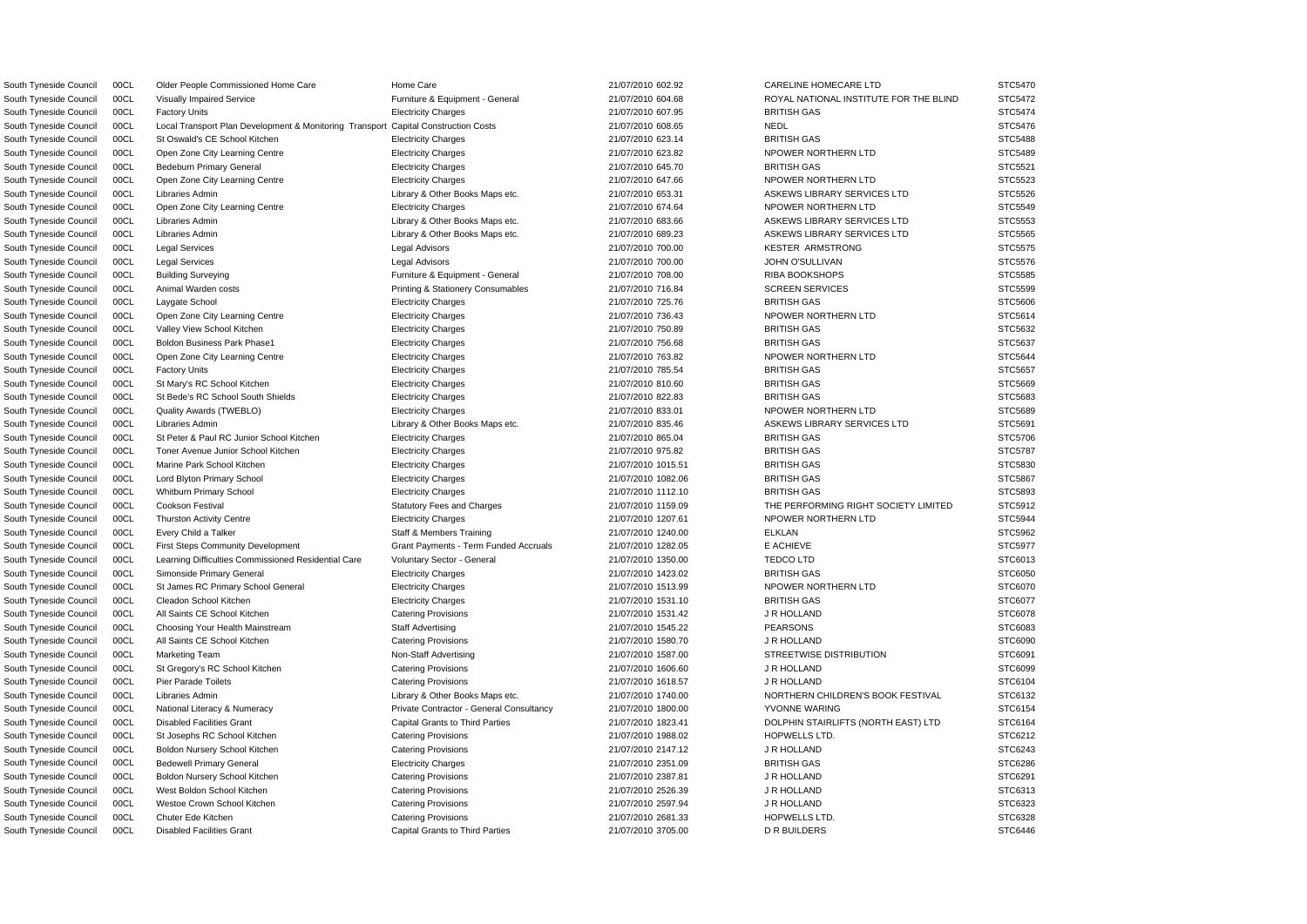South Tyneside Council 00CL Kerbside Collection - Kerb It Furniture & Equipment - General 21/07/2010 3952.00 CBS OUTDOOR LIMITED STC6489 South Tyneside Council 00CL Middlefield's Depot Telephone Charges 21/07/2010 4342.76 BRITISH TELECOM PLC STC6527 South Tyneside Council 00CL Toner Avenue Junior School Kitchen Catering Provisions 21/07/2010 4404.33 DANISH BACON CO PLC STC6533 South Tyneside Council 00CL Business Mentoring CHO Contracts & Supplies 21/07/2010 5000.00 BASE 2 TRAINING LIMITED STC6571 South Tyneside Council COCL Disabled Facilities Grant Capital Grants to Third Parties 21/07/2010 5767.52 D LINCOLN STC6611 STC6611 South Tyneside Council 00CL Central Library South Shields Property Reactive/General Repairs 21/07/2010 5872.52 FWA (SYSTEMS) LTD STC6614 South Tyneside Council 00CL Mental Health Capacity Grant Advocacy Support Advocacy Support 21/07/2010 6338.50 YOUR VOICE COUNTS STC6631 South Tyneside Council 00CL Making Good Progress Secretion Schools Budget - Grant Funding 21/07/2010 6703.13 EDUCATION MANAGEMENT DIRECT STC6641 South Tyneside Council 00CL Learning Difficulties Commissioned Residential Care Voluntary Sector - General 21/07/2010 9587.02 YOUR VOICE COUNTS STC6732 South Tyneside Council 00CL Physical Disabilities Home Care Home Care Home Care 21/07/2010 12827.23 CARE UK HOMECARE STC6778 South Tyneside Council 00CL Hebburn Town Centre Regeneration Capital Construction Costs 21/07/2010 15850.00 OWEN PUGH & CO LTD STC6802 South Tyneside Council 00CL Coulthard park Cleadon Playbuilder Capital Enhancement Costs 21/07/2010 54557.92 EIBE PLAY LTD STC6910 South Tyneside Council 00CL Cornthwaite Park Whitburn Playbuilder Capital Enhancement Costs 21/07/2010 55608.13 EIBE PLAY LTD STC6912 South Tyneside Council COCL Grange Park Boldon Playbuilder Capital Enhancement Costs 21/07/2010 56804.74 EIBE PLAY LTD STC6914 South Tyneside Council 00CL Older People Commissioned Home Care Home Care Home Care 21/07/2010 86036.98 CARE UK HOMECARE STC6939 South Tyneside Council 00CL Replacement Vehicles and Plant Hire Capital Equipment Purchases 21/07/2010 100995.00 HEIL EUROPE LTD STC6945 South Tyneside Council 00CL Street Lighting Administration **Electricity Charges** 22/07/2010 -205172.02 EDF ENERGY EDF ENERGY STC5291 South Tyneside Council 00CL Housing Revenue Account Balance Sheet ST Homes Invoice Holding Account 22/07/2010 -4030.70 SOUTH TYNESIDE HOMES STC5296 South Tyneside Council 00CL Laygate School Electricity Charges 22/07/2010 -1030.57 BRITISH GAS STC5310 South Tyneside Council 00CL Biddick Hall Junior School **Electricity Charges 22/07/2010** -969.08 BRITISH GAS STC5313 South Tyneside Council 00CL Epinay School **Electricity Charges** Electricity Charges 22/07/2010 -819.37 BRITISH GAS STC5317 South Tyneside Council 00CL Ashley Primary School excluding the Electricity Charges 22/07/2010 -796.66 BRITISH GAS BRITISH GAS STC5318 South Tyneside Council 00CL Monkton Junior School **Electricity Charges 22/07/2010** -776.47 BRITISH GAS BRITISH GAS STC5321 South Tyneside Council 00CL Westoe Crown School examples the Electricity Charges 22/07/2010 -697.20 BRITISH GAS STC5328 STC5328 South Tyneside Council 00CL Open Zone City Learning Centre Electricity Charges 22/07/2010 -697.00 BRITISH GAS STC5329 South Tyneside Council COCL Albert Elliott Primary General **Electricity Charges 22/07/2010** -625.85 BRITISH GAS STC5332 South Tyneside Council 00CL Biddick Hall Infants General **Electricity Charges 22/07/2010** -578.78 BRITISH GAS STC5333 South Tyneside Council 00CL Monkton Stadium Vending Machine Stock 22/07/2010 512.30 M & M VALUE LIMITED STC5356 South Tyneside Council 00CL Monkton Junior School **Electricity Charges 22/07/2010 519.56 BRITISH GAS** BRITISH GAS STC5368 South Tyneside Council 00CL Chuter Ede Kitchen Catering Provisions Catering Provisions 22/07/2010 539.48 DANISH BACON CO PLC STC5386 South Tyneside Council 00CL Governors Admin Section State Staff & Members Training 22/07/2010 550.00 HEADS HEADS STC5400 South Tyneside Council 00CL Training - Adults Numbers Stame Staff & Members Training 22/07/2010 550.00 NECA (SERVICES) LTD STC5406 South Tyneside Council 00CL Libraries Admin 2000 2000 2000 2000 Library & Other Books Maps etc. 22/07/2010 556.22 ASKEWS LIBRARY SERVICES LTD STC5408 South Tyneside Council 00CL Connolly House **Furniture & Equipment - General** 22/07/2010 557.38 GREENHAM TRADING LIMITED STC5410 South Tyneside Council 00CL South Marine Park **Electricity Charges 22/07/2010 562.71** SWALEC SWALEC STC5415 South Tyneside Council 00CL Unclassified Roads Maintenance Roads Planned Maintenance 22/07/2010 565.60 NORTHUMBRIAN ROADS LTD STC5421 South Tyneside Council 00CL Learning Difficulties Commissioned Residential Care Residential Care Respite In Borough 22/07/2010 568.38 HEBBURN COURT NURSING HOME STC5423 South Tyneside Council 00CL Waste Disposal Waste Disposal Waste Disposal Contract - Recycling 22/07/2010 585.00 ROONEYS SCRAP MERCHANTS LTD STC5445 South Tyneside Council 00CL Commissioned Fostering Voluntary Sector - Boarded Out Children 22/07/2010 592.80 TEAM FOSTERING NORTH EAST STC5452 South Tyneside Council 00CL Libraries Admin 2000 2000 2000 22/07/2010 599.18 ASKEWS LIBRARY SERVICES LTD STC5460 South Tyneside Council 00CL Albert Elliott Primary General Electricity Charges Electricity Charges 22/07/2010 612.35 BRITISH GAS STC5482 South Tyneside Council 00CL Brinkburn Comprehensive School Kitchen Catering Provisions 22/07/2010 626.65 PASTA KING (UK) LTD STC5493 South Tyneside Council 00CL 1 off Boilers Horsley Hill & Boldon Colliery Enhancement HRA Capital - Heating Renewal 22/07/2010 629.33 BRITISH GAS BUSINESS STC5496 South Tyneside Council COCL Member Services **Tranport and Tranport and Travel 22/07/2010** 636.30 WESTOE TAXIS STC5503 South Tyneside Council 00CL Fleet Management - Transport Operations Hire of Plant 22/07/2010 642.86 WERNICK HIRE LIMITED STC5512 South Tyneside Council 00CL Fleet Management - Transport Operations Hire of Plant Hire of Plant 22/07/2010 642.86 WERNICK HIRE LIMITED STC5513 South Tyneside Council 00CL Fleet Management - Transport Operations Hire of Plant Hire of Plant 22/07/2010 642.86 WERNICK HIRE LIMITED STC5514 South Tyneside Council 00CL Fleet Management - Transport Operations Hire of Plant Hire of Plant 22/07/2010 642.86 WERNICK HIRE LIMITED STC5515 South Tyneside Council 00CL Fleet Management - Transport Operations Hire of Plant Hire of Plant 22/07/2010 642.86 WERNICK HIRE LIMITED STC5516 South Tyneside Council 00CL Fleet Management - Transport Operations Hire of Plant 2007/2010 642.86 WERNICK HIRE LIMITED STC5517 South Tyneside Council 00CL Fleet Management - Transport Operations Hire of Plant 2007/2010 642.86 WERNICK HIRE LIMITED STC5518 South Tyneside Council 00CL Fleet Management - Transport Operations Hire of Plant Hire of Plant 22/07/2010 642.86 WERNICK HIRE LIMITED STC5519 South Tyneside Council 00CL Design and Print Team **Printing & Stationery Consumables** 22/07/2010 680.24 ANTALIS LIMITED STC5552 South Tyneside Council 00CL Fleet Management - Transport Operations Hire of Plant Hire of Plant 22/07/2010 685.71 WERNICK HIRE LIMITED STC5556 South Tyneside Council 00CL Fleet Management - Transport Operations Hire of Plant Hire of Plant 22/07/2010 685.71 WERNICK HIRE LIMITED STC5557

South Tyneside Council 00CL Disability Housing Team **Improvement Grant Fees** 21/07/2010 3789.94 HANDICARE (FREELIFT) LTD STC6465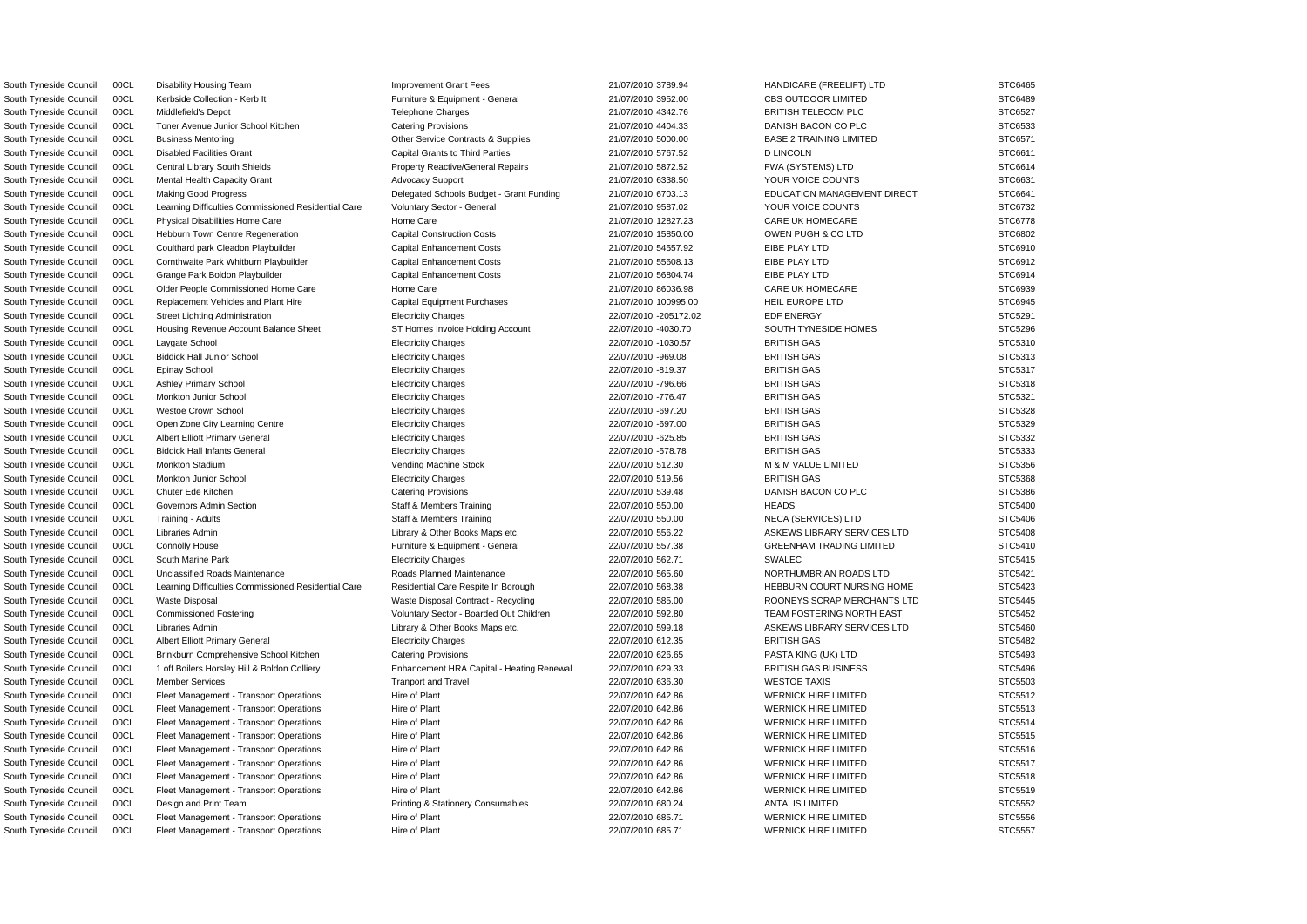South Tyneside Council 00CL Disabled Facilities Grant Capital Grants to Third Parties 22/07/2010 1709.73 DOLPHIN STAIRLIFTS (NORTH EAST) LTD STC6127

South Tyneside Council 00CL Fleet Management - Transport Operations Hire of Plant Hire of Plant 22/07/2010 685.71 WERNICK HIRE LIMITED STC5558 South Tyneside Council 00CL Fleet Management - Transport Operations Hire of Plant Hire of Plant 22/07/2010 685.71 WERNICK HIRE LIMITED STC5559 South Tyneside Council 00CL Fleet Management - Transport Operations Hire of Plant Hire of Plant 22/07/2010 685.71 WERNICK HIRE LIMITED STC5560 South Tyneside Council 00CL Hadrian Primary School **Electricity Charges 22/07/2010 694.73** BRITISH GAS BRITISH GAS STC5567 South Tyneside Council 00CL Staff Disability Equipment Furniture & Equipment - General 22/07/2010 698.95 BACK CARE SOLUTIONS LTD STC5572 South Tyneside Council 00CL Cookson Festival **Furniture & Equipment - General** 22/07/2010 700.00 NITELITES STC5574 South Tyneside Council 00CL Libraries Admin 2000 2000 2000 2000 Library & Other Books Maps etc. 22/07/2010 710.10 ASKEWS LIBRARY SERVICES LTD STC5588 South Tyneside Council COCL South Marine Park **Electricity Charges Electricity Charges** 22/07/2010 714.89 SWALEC SWALEC STC5596 South Tyneside Council 00CL Out of Schools Clubs **Printing & Stationery Consumables** 22/07/2010 715.00 KIDS STC5597 South Tyneside Council 00CL St Wilfrid's RC College Kitchen Catering Provisions Catering Provisions 22/07/2010 725.20 COCA-COLA ENTERPRISES LTD STC5605 South Tyneside Council 00CL Laygate School Electricity Charges 22/07/2010 749.34 BRITISH GAS STC5627 South Tyneside Council 00CL South Tyneside Council Balance Sheet General Postage Charges 22/07/2010 777.00 ROYAL MAIL ROYAL MAIL STC5651 South Tyneside Council 00CL Accommodation Moves Capital Sundry Costs Capital Sundry Costs 22/07/2010 780.00 HARKERS REMOVERS AND STORERS LTD STC5653 South Tyneside Council 00CL Ashley Primary School excluding the Electricity Charges 22/07/2010 789.56 BRITISH GAS BRITISH GAS STC5660 South Tyneside Council 00CL Libraries Admin 2000 2000 Library & Other Books Maps etc. 22/07/2010 803.72 ASKEWS LIBRARY SERVICES LTD STC5668 South Tyneside Council 00CL Marsden Primary School **Electricity Charges 22/07/2010 818.84** BRITISH GAS BRITISH GAS STC5674 South Tyneside Council 00CL St Joseph's School Building Schools for the Future Capital Sundry Costs 22/07/2010 818.98 UNITED UTILITIES OPS LTD STC5675 South Tyneside Council 00CL Section 17 Payments (Central) Legal Advisors Legal Advisors 22/07/2010 870.00 REDACTED PERSONAL INFORMATION STC5710 South Tyneside Council 00CL Local Development Framework Non-Staff Advertising 22/07/2010 874.82 PEARSONS PEARSONS STC5712 South Tyneside Council 00CL Holy Trinity CE Aided School Electricity Charges 22/07/2010 882.93 BRITISH GAS STC5717 South Tyneside Council 00CL Jarrow Estate & Communal Areas Cleaning Furniture & Equipment - General 22/07/2010 897.26 SWITCH 2 ENERGY SOLUTIONS LTD STC5727 South Tyneside Council 00CL First Steps Community Development Grant Payments - Term Funded Accruals 22/07/2010 915.70 E ACHIEVE E ACHIEVE STC5760 South Tyneside Council 00CL Epinay School **Electricity Charges 22/07/2010 940.10** BRITISH GAS BRITISH GAS STC5771 South Tyneside Council COCL Biddick Hall Infant School Electricity Charges Electricity Charges 22/07/2010 956.57 BRITISH GAS STC5778 BRITISH GAS STC5778 South Tyneside Council 00CL Cookson Festival **Furniture & Equipment - General** 22/07/2010 1014.00 ALAN FAIRBAIRN STC5828 STC5828 South Tyneside Council 00CL Wider Family Learning Crant Payments - Term Funded Accruals 22/07/2010 1026.00 GROUNDWORK SOUTH TYNESIDE AND NEWCASTLE STC5835 South Tyneside Council 00CL Regeneration and Transformation Fund Capital Construction Costs 22/07/2010 1048.92 NORTHUMBRIAN ROADS LTD STC5844 South Tyneside Council COCL Sports Development (CSSAT Rates Rates 22/07/2010 1051.24 BRITISH GAS STC5847 STC5847 South Tyneside Council 00CL Family Literacy & Numeracy Grant Payments - Term Funded Accruals 22/07/2010 1065.00 GROUNDWORK SOUTH TYNESIDE AND NEWCASTLE STC5856 South Tyneside Council 00CL Community Equipment Service Purchase of Stock Items 22/07/2010 1070.71 CARE-ABILITY STC5858 South Tyneside Council 00CL Sports Development **Furniture & Equipment - General** 22/07/2010 1086.72 MAUDESPORT STC5869 South Tyneside Council 00CL First Steps Community Development Grant Payments - Term Funded Accruals 22/07/2010 1098.90 E ACHIEVE STC5884 South Tyneside Council 00CL Accommodation Moves Capital Enhancement Costs 22/07/2010 1120.37 TOLENT CONSTRUCTION LTD STC5895 South Tyneside Council 00CL External Audit Costs External Audit Charges 22/07/2010 1142.00 AUDIT COMMISSION STC5907 South Tyneside Council 00CL Section 17 Payments (East) Legal Advisors 22/07/2010 1162.50 REDACTED PERSONAL INFORMATION STC5914 South Tyneside Council 00CL Section 17 Payments (East) Legal Advisors 22/07/2010 1162.50 PSYCHOLOGICAL MEDICINE CONSULTANTS LTD STC5915 South Tyneside Council 00CL Legal Services Legal Advisors 22/07/2010 1175.00 CAROLINE SMITH STC5921 South Tyneside Council 00CL Design and Print Team External Printing Contractors 22/07/2010 1185.00 NB GROUP STC5926 South Tyneside Council 00CL Older People Commissioned Residential Care Residential Care Respite Out of Borough 22/07/2010 1195.60 SOUTHERN CROSS HEALTHCARE STC5932 South Tyneside Council 00CL Westoe Crown School Kitchen Vending Machine Stock 22/07/2010 1197.80 GM PACKAGING (UK) LIMITED STC5933 South Tyneside Council 00CL Jarrow Estate & Communal Areas Cleaning Furniture & Equipment - General 22/07/2010 1247.91 SWITCH 2 ENERGY SOLUTIONS LTD STC5964 South Tyneside Council 00CL Commissioned Fostering versus voluntary Sector - Boarded Out Children 22/07/2010 1250.00 TEAM FOSTERING NORTH EAST STC5966 South Tyneside Council COCL Biddick Hall Juniors General Electricity Charges 22/07/2010 1287.60 BRITISH GAS STC5979 STC5979 South Tyneside Council 00CL Open Zone City Learning Centre Electricity Charges 22/07/2010 1337.98 BRITISH GAS STC5998 South Tyneside Council 00CL Thurston Activity Centre **Electricity Charges** Electricity Charges 22/07/2010 1338.76 NPOWER STC5999 South Tyneside Council 00CL Older People Commissioned Residential Care Residential Care Respite In Borough 22/07/2010 1354.80 HARTON GRANGE RESIDENTIAL CARE HOME STC6015 South Tyneside Council 00CL South Tyneside Council Balance Sheet General Postage Charges 22/07/2010 1376.00 ROYAL MAIL ROYAL MAIL STC6027 South Tyneside Council 00CL Disabilities Facilities Grant Minor Adaptations Capital Grants to Third Parties 22/07/2010 1385.44 K CAMPBELL STC6031 STC6031 South Tyneside Council 00CL Learning Difficulties Resettlement Residential Care Supported Living 22/07/2010 1387.80 DIMENSIONS (UK) LTD STC6032 South Tyneside Council 00CL Learning Difficulties Resettlement Residential Care Supported Living 22/07/2010 1387.80 DIMENSIONS (UK) LTD STC6033 South Tyneside Council 00CL Learning Difficulties Resettlement Residential Care Supported Living 22/07/2010 1387.80 DIMENSIONS (UK) LTD STC6034 South Tyneside Council 00CL Learning Difficulties Resettlement Residential Care Supported Living 22/07/2010 1387.80 DIMENSIONS (UK) LTD STC6035 South Tyneside Council COCL Asbestos Surveys Capital Enhancement Costs 22/07/2010 1420.59 NEDL NEDL STC6049 STC6049 South Tyneside Council 00CL Wider Family Learning Carries Crant Payments - Term Funded Accruals 22/07/2010 1456.00 GROUNDWORK SOUTH TYNESIDE AND NEWCASTLE STC6058 South Tyneside Council 00CL Tourism Non-Number 2007/2010 1500.00 CBS OUTDOOR LIMITED STC6065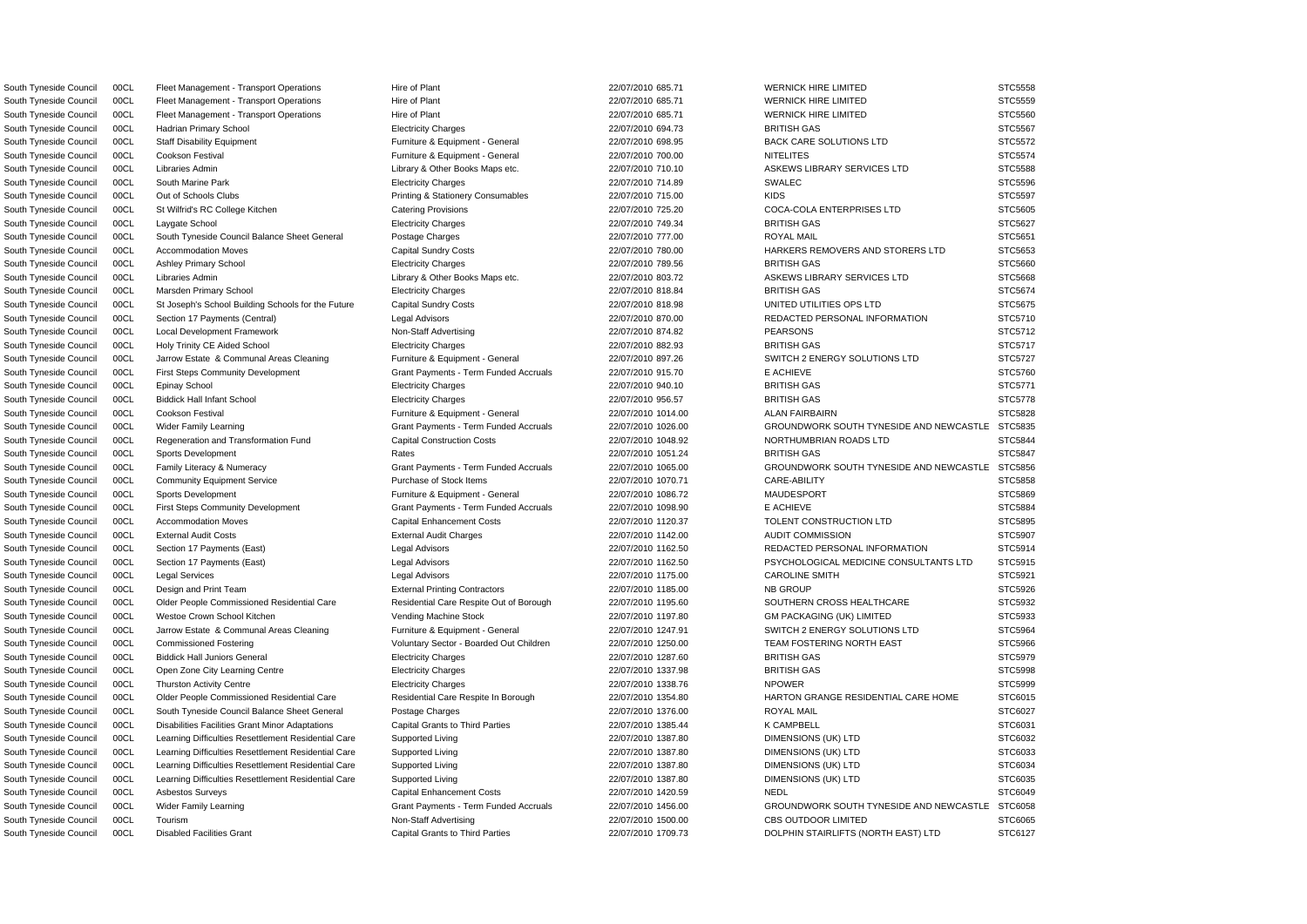South Tyneside Council COCL New Hebburn Special Educational Needs School Building S Capital Advisors & Consultants Fees 22/07/2010 1730.40 PEARSONS PEARSONS STC6131 South Tyneside Council 00CL Neighbourhood Learning in Deprived Communities Revenu Grant Payments - Term Funded Accruals 22/07/2010 4589.50 GROUNDWORK SOUTH TYNESIDE AND NEWCASTLE STC6547 South Tyneside Council 00CL Older People Commissioned Residential Care Residential Care Respite Out Borough 22/07/2010 1720.00 BIRCHDALE CARE HOME STC6128 South Tyneside Council 00CL Fostering **Foster Carers Other Fees & Expenses** 22/07/2010 1762.50 REDACTED - PERSONAL INFORMATION STC6139 South Tyneside Council 00CL Area Planning Control and Area Planning Legal Advisors Legal Advisors C2/07/2010 1769.90 COBBETTS LLP STC6145 South Tyneside Council 00CL Factory Units COL STC6152 Security of Assets/Alarms Mainten 22/07/2010 1796.40 DELTA ONE SECURITY LTD STC6152 South Tyneside Council 00CL Further Education Employer Responsive-Further Education Grant Payments - Term Funded Accruals 22/07/2010 1895.20 E ACHIEVE E ACHIEVE STC6184 South Tyneside Council 00CL Physical Disabilities Commissioned Nursing Care Residential Care Respite In Borough 22/07/2010 1924.85 NEEDHAM COURT CARE HOME STC6200 South Tyneside Council 00CL Grounds Maintenance Control Account **Routine Contract Ground Maintenance** 22/07/2010 2000.00 ISS FACILITY SERVICES LTD STC6215 South Tyneside Council 00CL Westoe Crown School General Electricity Charges 22/07/2010 2137.53 BRITISH GAS STC6239 STC6239 South Tyneside Council 00CL Skills for Jobs STC6356 Crant Payments - Term Funded Accruals 22/07/2010 2905.00 PP TRAINING LTD STC6356 South Tyneside Council 00CL Tourism Non-Staff Advertising 22/07/2010 2915.00 CBS OUTDOOR LIMITED STC6357 South Tyneside Council 00CL Aim Higher **Furniture & Equipment - General** 22/07/2010 2941.42 IMPACT UNIVERSAL LTD STC6360 South Tyneside Council COCL Local Safety Schemes Capital Advisors & Consultants Fees 22/07/2010 3123.01 NORTHUMBRIAN ROADS LTD STC6381 South Tyneside Council 00CL Jarrow Estate & Communal Areas Cleaning Furniture & Equipment - General 22/07/2010 3308.58 SWITCH 2 ENERGY SOLUTIONS LTD STC6402 South Tyneside Council 00CL Building Services entitled and the Rents Paid - General and and the 22/07/2010 3376.96 PORTAKABIN LIMITED STC6412 South Tyneside Council 00CL Building Services entitled the state of the Rents Paid - General and the 22/07/2010 3376.96 PORTAKABIN LIMITED STC6413 South Tyneside Council 00CL School Improvement Partners example and Private Contractor - General Consultancy 22/07/2010 3513.90 DR D M HAYNES STC6428 South Tyneside Council 00CL Commissioned Fostering Voluntary Sector - Boarded Out Children 22/07/2010 3588.48 TEAM FOSTERING NORTH EAST STC6438 South Tyneside Council 00CL Commissioned Fostering values of Voluntary Sector - Boarded Out Children 22/07/2010 3588.48 TEAM FOSTERING NORTH EAST STC6439 South Tyneside Council 00CL Principal Roads Maintenance Roads Planned Maintenance 22/07/2010 3647.49 NORTHUMBRIAN ROADS LTD STC6441 South Tyneside Council 00CL Commissioned Fostering values of Voluntary Sector - Boarded Out Children 22/07/2010 3655.50 TEAM FOSTERING NORTH EAST STC6442 South Tyneside Council 00CL Commissioned Fostering values of Voluntary Sector - Boarded Out Children 22/07/2010 3777.35 TEAM FOSTERING NORTH EAST STC6454 South Tyneside Council 00CL Commissioned Fostering values of Voluntary Sector - Boarded Out Children 22/07/2010 3777.35 TEAM FOSTERING NORTH EAST STC6455 South Tyneside Council 00CL Commissioned Fostering values of Voluntary Sector - Boarded Out Children 22/07/2010 3777.35 TEAM FOSTERING NORTH EAST STC6456 South Tyneside Council 00CL Commissioned Fostering values of Voluntary Sector - Boarded Out Children 22/07/2010 3777.35 TEAM FOSTERING NORTH EAST STC6457 South Tyneside Council 00CL Commissioned Fostering Voluntary Sector - Boarded Out Children 22/07/2010 3777.35 TEAM FOSTERING NORTH EAST STC6458 South Tyneside Council 00CL Commissioned Fostering versus voluntary Sector - Boarded Out Children 22/07/2010 3777.35 TEAM FOSTERING NORTH EAST STC6459 South Tyneside Council 00CL Commissioned Fostering values of Voluntary Sector - Boarded Out Children 22/07/2010 3777.35 TEAM FOSTERING NORTH EAST STC6460 South Tyneside Council 00CL Commissioned Fostering Voluntary Sector - Boarded Out Children 22/07/2010 3777.35 TEAM FOSTERING NORTH EAST STC6461 South Tyneside Council 00CL Commissioned Fostering Voluntary Sector - Boarded Out Children 22/07/2010 3777.35 TEAM FOSTERING NORTH EAST STC6462 South Tyneside Council 00CL Commissioned Fostering values of Voluntary Sector - Boarded Out Children 22/07/2010 3777.35 TEAM FOSTERING NORTH EAST STC6463 South Tyneside Council 00CL Wider Family Learning Carries Crant Payments - Term Funded Accruals 22/07/2010 3947.00 GROUNDWORK SOUTH TYNESIDE AND NEWCASTLE STC6487 South Tyneside Council 00CL Disabled Facilities Grant Capital Grants to Third Parties 22/07/2010 3966.45 D R BUILDERS STC6490 South Tyneside Council 00CL Children with Disability Team Private Contractor - Residential Looked After 22/07/2010 4474.00 PERCY HEDLEY FOUNDATION STC6539 South Tyneside Council COCL Other Bridges (STC6545 Capital Enhancement Costs 22/07/2010 4560.00 ST ASTIER LTD STC6545 ST ASTIER LTD STC6545 South Tyneside Council 00CL Engineering Works, Highways Traded Services Equipment & Materials 22/07/2010 4623.79 MARSHALLS MONO LTD STC6550 South Tyneside Council 00CL Commissioned Fostering values of Voluntary Sector - Boarded Out Children 22/07/2010 4687.50 TEAM FOSTERING NORTH EAST STC6552 South Tyneside Council 00CL Learning Difficulties Commissioned Residential Care Residential Care Respite In Borough 22/07/2010 4882.34 MARINA REST HOME STC6561 South Tyneside Council 00CL Grounds Maintenance Control Account **Routine Contract Ground Maintenance** 22/07/2010 4936.24 ISS FACILITY SERVICES LTD STC6565 South Tyneside Council 00CL Cultural Development Commeta Contracts & Supplies 22/07/2010 5000.00 THE CUSTOMS HOUSE STC6572 South Tyneside Council 00CL Mortimer Community College Electricity Charges 22/07/2010 5011.22 EDF ENERGY EDF ENERGY STC6575 South Tyneside Council 00CL Waste Disposal **Property Reactive/General Repairs** 22/07/2010 5076.09 SECURI-DOOR (NORTH EAST) LTD STC6582 South Tyneside Council 00CL Grounds Maintenance Control Account **Routine Contract Ground Maintenance** 22/07/2010 5092.40 ISS FACILITY SERVICES LTD STC6583 South Tyneside Council 00CL Drug/Alcohol Residential Homes Residential Care Respite Out of Borough 22/07/2010 5784.41 PHOENIX HOUSE STC6612 South Tyneside Council 00CL Benefits Admin Staff & Members Training 22/07/2010 6879.05 ORBIT SERVICES 2000 LTD STC6645 South Tyneside Council 00CL Valley View School & Nursery School Property Planned Maintenance 22/07/2010 6970.78 NE & C WINDOWS & DOORS LTD STC6650 South Tyneside Council 00CL Commissioned Fostering Voluntary Sector - Boarded Out Children 22/07/2010 6988.10 TEAM FOSTERING NORTH EAST STC6654 South Tyneside Council 00CL Older People Commissioned Residential Care Residential Care Respite In Borough 22/07/2010 7016.43 HAMPSHIRE COURT STC6659 South Tyneside Council 00CL Commissioned Fostering values of Voluntary Sector - Boarded Out Children 22/07/2010 7554.39 TEAM FOSTERING NORTH EAST STC6677 South Tyneside Council 00CL Skills for Jobs Scrubs Grant Payments - Term Funded Accruals 22/07/2010 10347.75 GROUNDWORK SOUTH TYNESIDE AND NEWCASTLE STC6751 South Tyneside Council 00CL Warm Zone South Tyneside Capital Enhancement non Council Property 22/07/2010 12124.84 WARM UP WEARSIDE STC6765 South Tyneside Council 00CL Safer & Stronger Communities Furniture & Equipment - General 22/07/2010 12380.22 NORTHUMBRIA PROBATION BOARD STC6771 South Tyneside Council 00CL Tyne Gateway Capital Advisors & Consultants Fees 22/07/2010 12750.82 TURNER & TOWNSEND STC6777 South Tyneside Council 00CL Murtagh Diamond House Demolition Capital Demolition Costs 22/07/2010 13200.00 THOMPSONS OF PRUDHOE LIMITED STC6782 South Tyneside Council 00CL Tyne Gateway Capital Capital Advisors & Consultants Fees 22/07/2010 15361.57 TURNER & TOWNSEND STC6797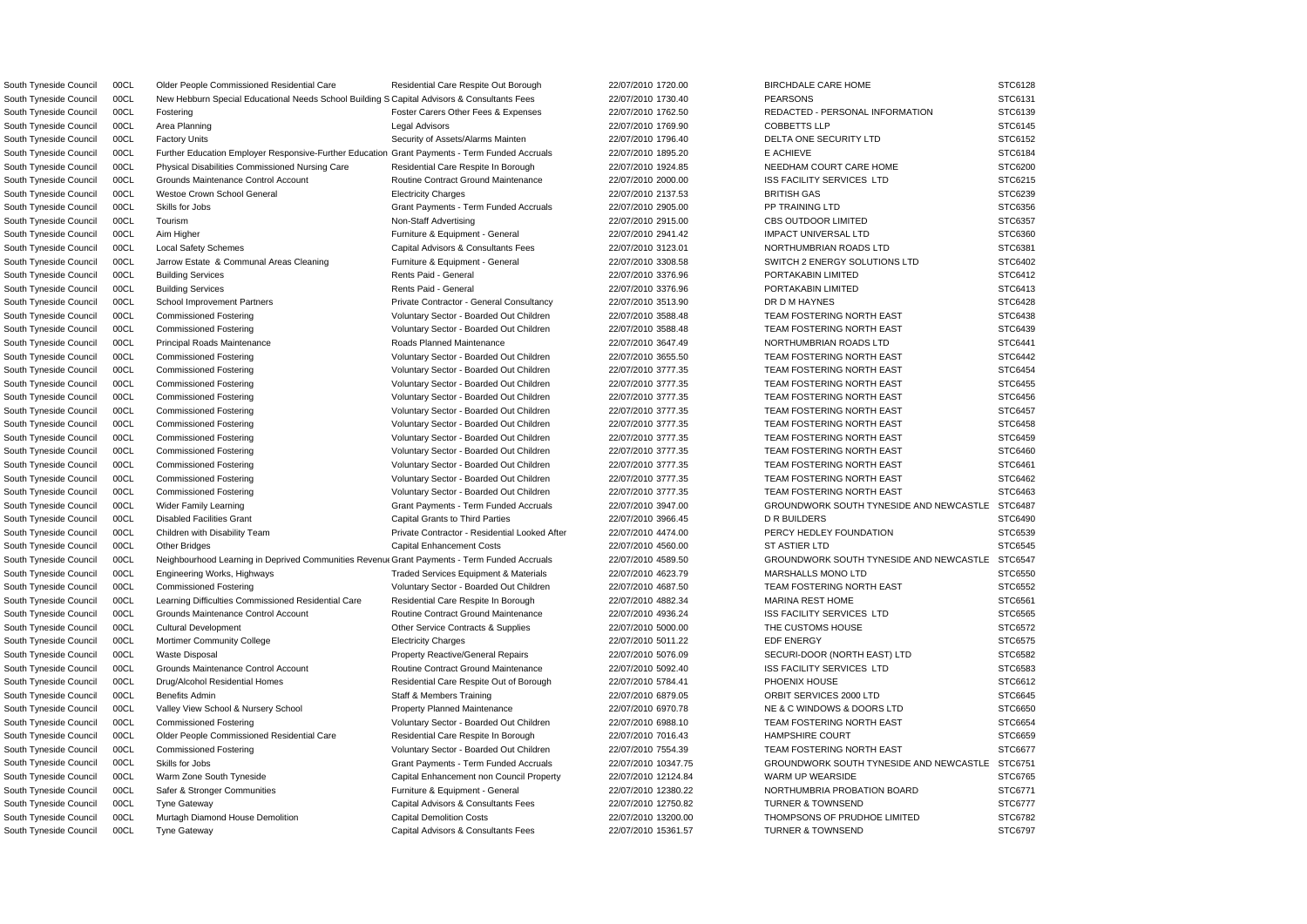South Tyneside Council 00CL Decent Homes Heating - Priority Boilers Enhancement HRA Capital - ST Homes 22/07/2010 15506.00 HCR NORTH EAST LTD STC6799 South Tyneside Council 00CL Alternate Waste Collection/Recycling Pro Capital Equipment Purchases 22/07/2010 16536.00 STRAIGHT PLC STC6805 South Tyneside Council 00CL Fleet Management - Transport Operations Vehicle Running Costs 22/07/2010 22139.80 PETROPLUS REFINING TEESSIDE LIMITED STC6837 South Tyneside Council 00CL Economic Regeneration Balance Sheet Creditors Child Care Salary Sacrifice 22/07/2010 23268.21 RSM TENON STC6844 South Tyneside Council 00CL Tyne Gateway Capital Capital Advisors & Consultants Fees 22/07/2010 24028.63 TURNER & TOWNSEND STC6845 South Tyneside Council 00CL Other Grants Tyne & Wear City Regions 22/07/2010 27465.00 CITY OF SUNDERLAND STC6862 South Tyneside Council 00CL Warm Zone South Tyneside Capital Enhancement non Council Property 22/07/2010 28122.15 DYSON INSULATIONS LTD STC6864 South Tyneside Council 00CL Alternate Waste Collection/Recycling Pro Capital Equipment Purchases 22/07/2010 33072.00 STRAIGHT PLC STC6878 South Tyneside Council 00CL Council Elections external extendions Printing & Stationery Consumables 22/07/2010 37444.91 ADARE HALCYON LIMITED STC6886 South Tyneside Council 00CL Energy Recharges Electricity Charges 22/07/2010 71657.21 EDF ENERGY STC6930 South Tyneside Council 00CL Street Lighting Administration Electricity Charges 22/07/2010 72477.24 EDF ENERGY EDF ENERGY STC6931 South Tyneside Council 00CL Street Lighting Administration **Electricity Charges 22/07/2010 72477.24** EDF ENERGY EDF ENERGY STC6932 South Tyneside Council 00CL Housing Revenue Account Balance Sheet ST Homes Invoice Holding Account 22/07/2010 87246.65 SOUTH TYNESIDE HOMES STC6940 South Tyneside Council 00CL Energy Recharges Water & Sewerage Charges 22/07/2010 116966.04 NORTHUMBRIAN WATER STC6948 South Tyneside Council 00CL Alternate Waste Collection/Recycling Capital Equipment Purchases 22/07/2010 122618.88 MGB PLASTICS LTD STC6950 South Tyneside Council 00CL Street Lighting Administration Electricity Charges 22/07/2010 205172.02 EDF ENERGY EDF ENERGY STC6961 South Tyneside Council 00CL Housing Revenue Account Balance Sheet ST Homes Invoice Holding Account 22/07/2010 239052.29 SOUTH TYNESIDE HOMES STC6964 South Tyneside Council 00CL Grounds Maintenance Control Account **Routine Contract Ground Maintenance** 22/07/2010 442466.54 ISS FACILITY SERVICES LTD STC6973 South Tyneside Council 00CL Housing Revenue Account Balance Sheet ST Homes Invoice Holding Account 22/07/2010 1027236.81 SOUTH TYNESIDE HOMES STC6978 South Tyneside Council 00CL Commissioned Fostering verboot voluntary Sector - Boarded Out Children 26/07/2010 -4116.80 FOSTER CARE ASSOCIATES LIMITED STC5295 South Tyneside Council 00CL Commissioned Fostering values of Voluntary Sector - Boarded Out Children 26/07/2010 -3984.00 FOSTER CARE ASSOCIATES LIMITED STC5297 South Tyneside Council 00CL Community Learning Disabilities Team Client Travel & Subsistence 26/07/2010 503.20 SOUTH TYNESIDE TAXIS AGENCY STC5344 South Tyneside Council 00CL Community Learning Disabilities Team Client Travel & Subsistence 26/07/2010 503.20 SOUTH TYNESIDE TAXIS AGENCY STC5345 South Tyneside Council 00CL Special Educational Needs Transport School Travel Contracts 26/07/2010 512.25 SOUTH TYNESIDE TAXIS AGENCY STC5354 South Tyneside Council 00CL Special Educational Needs Transport School Travel Contracts 26/07/2010 512.25 SOUTH TYNESIDE TAXIS AGENCY STC5355 South Tyneside Council 00CL Hebburn Baths **Property Reactive/General Repairs** 26/07/2010 513.27 RING READY 2007 LTD STC5357 South Tyneside Council 00CL Sea View Primary School School Schools Maintenance Non-Buyback 26/07/2010 520.00 MARSDEN PRESERVATION STC5371 South Tyneside Council 00CL South Shields Crematorium Non Contract Maintenance of Land 26/07/2010 526.00 THE COLUMBARIA COMPANY STC5380 South Tyneside Council 00CL Home to College Transport School Travel Contracts 26/07/2010 545.00 SOUTH TYNESIDE TAXIS AGENCY STC5397 South Tyneside Council 00CL Home to College Transport School Travel Contracts 26/07/2010 545.00 SOUTH TYNESIDE TAXIS AGENCY STC5398 South Tyneside Council 00CL Finance & Administration -Children & Young People Furniture & Equipment - General 26/07/2010 580.49 CANON (UK) LTD STC5438 STC5438 South Tyneside Council 00CL John Wright Centre Client Travel & Subsistence 26/07/2010 587.90 SOUTH TYNESIDE TAXIS AGENCY STC5449 South Tyneside Council 00CL John Wright Centre Client Travel & Subsistence 26/07/2010 587.90 SOUTH TYNESIDE TAXIS AGENCY STC5450 South Tyneside Council 00CL School Pools General Furniture & Equipment - General 26/07/2010 602.50 UNIVAR LIMITED STC5469 South Tyneside Council 00CL Section 17 Payments (Central) Voluntary Sector - General 26/07/2010 628.00 OCEAN HOTELS LTD STC5495 South Tyneside Council 00CL Father James Walsh Centre Client Travel & Subsistence 26/07/2010 653.35 SOUTH TYNESIDE TAXIS AGENCY STC5529 South Tyneside Council 00CL Father James Walsh Centre Client Travel & Subsistence 26/07/2010 653.35 SOUTH TYNESIDE TAXIS AGENCY STC5530 South Tyneside Council 00CL Tyneside Economic Development Company LTD (TEDCO) Private Contractor - Youth & Community 26/07/2010 653.60 THE TRAVEL BUREAU STC5531 South Tyneside Council 00CL Special Educational Needs Transport School Travel Contracts 26/07/2010 667.20 SOUTH TYNESIDE TAXIS AGENCY STC5546 South Tyneside Council 00CL Special Educational Needs Transport School Travel Contracts 26/07/2010 667.20 SOUTH TYNESIDE TAXIS AGENCY STC5547 South Tyneside Council 00CL Libraries Admin 2000 2000 2000 2000 Library & Other Books Maps etc. 26/07/2010 709.48 ASKEWS LIBRARY SERVICES LTD STC5587 South Tyneside Council 00CL Special Educational Needs Transport School Travel Contracts 26/07/2010 714.00 SOUTH TYNESIDE TAXIS AGENCY STC5594 South Tyneside Council 00CL Special Educational Needs Transport School Travel Contracts 26/07/2010 714.00 SOUTH TYNESIDE TAXIS AGENCY STC5595 South Tyneside Council 00CL Libraries Admin 2000 2000 2000 2000 Library & Other Books Maps etc. 26/07/2010 715.33 ASKEWS LIBRARY SERVICES LTD STC5598 South Tyneside Council 00CL Hampden Street Day Care Client Travel & Subsistence 26/07/2010 736.60 SOUTH TYNESIDE TAXIS AGENCY STC5617 South Tyneside Council 00CL Hampden Street Day Care Client Travel & Subsistence 26/07/2010 736.60 SOUTH TYNESIDE TAXIS AGENCY STC5618 South Tyneside Council 00CL South Marine Park **Property Planned Maintenance** 26/07/2010 750.00 RICHARD BRODERICK SCULPTOR STC5629 South Tyneside Council 00CL Fleet Management - Transport Operations Hire of Non Operated Vehicles 26/07/2010 760.00 WVH VEHICLE HIRE LIMITED STC5640 South Tyneside Council 00CL Libraries Admin 2000 2000 Library & Other Books Maps etc. 26/07/2010 769.00 UBM AVIATION WORLDWIDE LTD STC5646 South Tyneside Council 00CL Epinay School Kitchen Catering Provisions Catering Provisions 26/07/2010 773.63 JW RAE BAKER & CONFECTIONER STC5648 South Tyneside Council 00CL Wouldhave House **Property Reactive/General Repairs** 26/07/2010 774.42 RING READY 2007 LTD STC5649 South Tyneside Council 00CL Tyne & Wear Housing Partnership Venue Hire 26/07/2010 788.00 NEWCASTLE CITY COUNCIL STC5659 South Tyneside Council 00CL Libraries Admin 2000 Company 2000 Library & Other Books Maps etc. 26/07/2010 792.00 WHICH LIMITED STC5661 South Tyneside Council 00CL Momenta 1 Furniture & Equipment - General 26/07/2010 856.92 MAUDESPORT STC5702 South Tyneside Council 00CL Tyne Dock Youth Centre **Property Reactive/General Repairs** 26/07/2010 885.00 SPRINGS ROOFING LTD STC5720

South Tyneside Council 00CL Assistive Technologies **Furniture & Equipment - General** 26/07/2010 920.00 TUNSTALL TELECOM LIMITED STC5762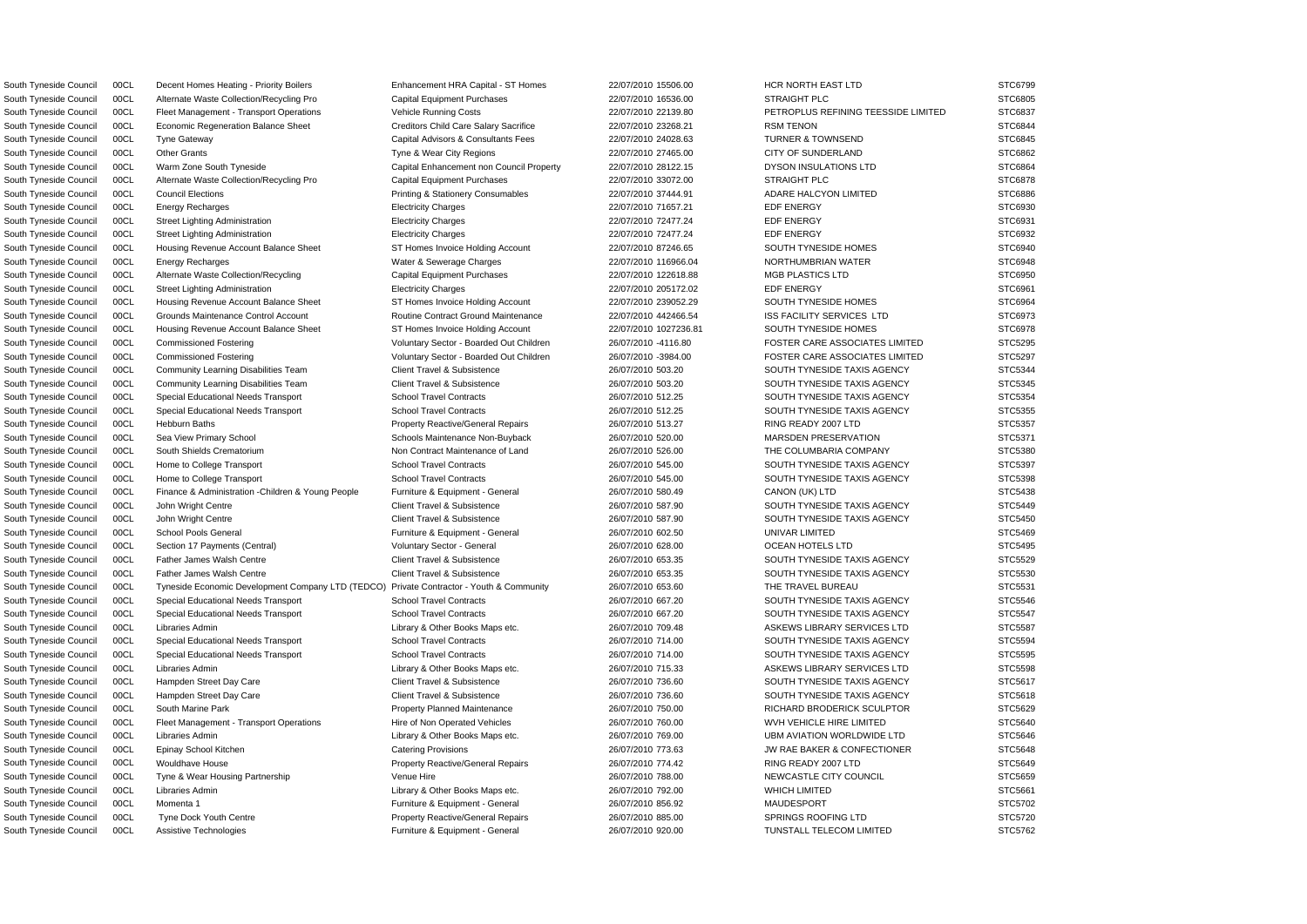South Tyneside Council 00CL St Oswald's RC School Kitchen Catering Provisions Catering Provisions 26/07/2010 925.53 JW RAE BAKER & CONFECTIONER STC5767

South Tyneside Council 00CL Factory Units extending the state of Electricity Charges 26/07/2010 942.35 BRITISH GAS BUSINESS STC5772 South Tyneside Council 00CL Section 17 Payments (Central) Legal Advisors Legal Advisors 26/07/2010 1000.00 PSYCHOLOGICAL MEDICINE CONSULTANTS LTD STC5817 South Tyneside Council COCL Non Factory Units-Misc (State Gas Charges Cass Charges 26/07/2010 1055.49 BRITISH GAS STC5849 STC5849 South Tyneside Council 00CL Fleet Management - Workshop Operations Purchase of Stock Items 26/07/2010 1057.31 AUTO ELECTRICAL SOLUTIONS LTD STC5852 South Tyneside Council 00CL Commissioned Fostering values of Voluntary Sector - Boarded Out Children 26/07/2010 1091.00 SWIIS FOSTER CARE LTD STC5880 South Tyneside Council 00CL Home to College Transport School Travel Contracts 26/07/2010 1106.70 SOUTH TYNESIDE TAXIS AGENCY STC5890 South Tyneside Council 00CL Home to College Transport School Travel Contracts 26/07/2010 1106.70 SOUTH TYNESIDE TAXIS AGENCY STC5891 South Tyneside Council 00CL Hedworthfield School Kitchen Catering Provisions Catering Provisions 26/07/2010 1114.14 DANISH BACON CO PLC STC5894 South Tyneside Council 00CL Energy Recharges Gas Charges 26/07/2010 1140.23 BRITISH GAS STC5906 South Tyneside Council 00CL Monkton Infant School Kitchen Catering Provisions Catering Provisions 26/07/2010 1215.39 DANISH BACON CO PLC STC5947 South Tyneside Council 00CL Food Safety **CHO CONTRACT CONTRACTS CONTRACTS ASSUPPLIES** 26/07/2010 1236.20 DURHAM COUNTY COUNCIL STC5959 South Tyneside Council 00CL Central Services Admin Telephone Charges 26/07/2010 1278.49 VIRGIN MEDIA PAYMENTS LTD STC5974 South Tyneside Council 00CL Economic Regeneration Balance Sheet Creditors Creditors South Tyneside Credit Union 26/07/2010 1289.00 SOUTH TYNESIDE CREDIT UNION STC5981 South Tyneside Council 00CL Community Equipment Service Purchase of Stock Items 26/07/2010 1340.00 BCA DIRECT LTD STC6001 South Tyneside Council 00CL Targeted Mental Health Support Private Contractor - General Consultancy 26/07/2010 1380.00 NORTHUMBERLAND TYNE AND WEAR NHS TRUST STC6029 South Tyneside Council COCL Sports Coaching **Instructors fees** 26/07/2010 1433.33 SAFC FOUNDATION STC6053 STC6053 South Tyneside Council COCL Sports Coaching **Instructors fees** 26/07/2010 1433.33 SAFC FOUNDATION STC6054 South Tyneside Council COOL Culder People Commissioned Nursing Care Nursing Care In Borough 26/07/2010 1543.66 ASHBOURNE PLC STC6082 South Tyneside Council 00CL Energy Recharges Gas Charges 26/07/2010 1551.20 BRITISH GAS STC6084 South Tyneside Council COCL Sports Coaching **Instructors fees** 26/07/2010 1700.00 ELITE I.D STC6125 South Tyneside Council 00CL South Tyneside Get Active Currence Contracts & Supplies 26/07/2010 1749.00 MORTIMER COMMUNITY ASSOCIATION STC6137 South Tyneside Council 00CL Asylum Seeker-Families Gas Charges 26/07/2010 1823.51 BRITISH GAS STC6165 South Tyneside Council 00CL Special Educational Needs Transport School Travel Contracts 26/07/2010 1896.90 SOUTH TYNESIDE TAXIS AGENCY STC6187 South Tyneside Council 00CL Special Educational Needs Transport School Travel Contracts 26/07/2010 1896.90 SOUTH TYNESIDE TAXIS AGENCY STC6188 South Tyneside Council 00CL Simonside Juniors School Kitchen Catering Provisions Catering Provisions 26/07/2010 1973.33 DANISH BACON CO PLC STC6208 South Tyneside Council 00CL Older People Commissioned Home Care Home Support 26/07/2010 2056.41 THOMPSON PARK HOMECARE SERVICES STC6226 South Tyneside Council 00CL Top up Swimming Non Staff Travel & Expenses 26/07/2010 2160.00 WILKINSON TRAVEL STC6244 South Tyneside Council 00CL Community Equipment Service Purchase of Stock Items 26/07/2010 2187.38 EASIACCESS SOLUTIONS STC6252 South Tyneside Council 00CL Mouth of the Tyne Festival **Furniture & Equipment - General** 26/07/2010 2575.00 KW READER & SONS LTD STC6318 South Tyneside Council 00CL Commissioned Fostering Voluntary Sector - Boarded Out Children 26/07/2010 2741.20 FOSTER CARE SOLUTIONS LTD STC6336 South Tyneside Council 00CL Boldon Children's Centre Electricity Charges Electricity Charges 26/07/2010 2848.27 NPOWER STC6344 South Tyneside Council 00CL Public Rights of Way costs Public Rights of Way Public Rights of Way 26/07/2010 2995.55 DOMINIC WRIGHT GARDENS SERVICES STC6368 South Tyneside Council 00CL Special Educational Needs Transport School Travel Contracts 26/07/2010 3182.40 SOUTH TYNESIDE TAXIS AGENCY STC6386 South Tyneside Council 00CL Special Educational Needs Transport School Travel Contracts 26/07/2010 3182.40 SOUTH TYNESIDE TAXIS AGENCY STC6387 South Tyneside Council 00CL Foreshores **Property Reactive/General Repairs** 26/07/2010 3263.76 WYBONE LIMITED STC6396 South Tyneside Council 00CL Commissioned Fostering values of Voluntary Sector - Boarded Out Children 26/07/2010 3302.43 FOSTER CARE SOLUTIONS LTD STC6401 South Tyneside Council 00CL Catering Contract General Telephone Charges 26/07/2010 3332.69 BRITISH TELECOM PLC STC6403 South Tyneside Council 00CL Commissioned Fostering values of Voluntary Sector - Boarded Out Children 26/07/2010 3364.20 FOSTER CARE SOLUTIONS LTD STC6407 South Tyneside Council 00CL Energy Recharges Gas Charges 26/07/2010 3367.12 BRITISH GAS STC6409 South Tyneside Council 00CL Energy Recharges Gas Charges 26/07/2010 3375.04 BRITISH GAS STC6411 South Tyneside Council 00CL Commissioned Fostering versus voluntary Sector - Boarded Out Children 26/07/2010 3451.85 FOSTERING PEOPLE LTD STC6422 South Tyneside Council 00CL Commissioned Fostering values of Voluntary Sector - Boarded Out Children 26/07/2010 3476.34 FOSTER CARE SOLUTIONS LTD STC6424 South Tyneside Council 00CL Commissioned Fostering versus voluntary Sector - Boarded Out Children 26/07/2010 3476.34 FOSTER CARE SOLUTIONS LTD STC6425 South Tyneside Council 00CL Commissioned Fostering values of Voluntary Sector - Boarded Out Children 26/07/2010 3551.10 FOSTER CARE SOLUTIONS LTD STC6433 South Tyneside Council 00CL Learning Disabilities Management Payments to Carers 26/07/2010 3722.12 REDACTED PERSONAL INFORMATION STC6447 South Tyneside Council 00CL Commissioned Fostering values of Voluntary Sector - Boarded Out Children 26/07/2010 3738.00 FOSTER CARE SOLUTIONS LTD STC6451 South Tyneside Council 00CL Commissioned Fostering Voluntary Sector - Boarded Out Children 26/07/2010 3738.00 FOSTER CARE SOLUTIONS LTD STC6452 South Tyneside Council 00CL Commissioned Fostering values of Voluntary Sector - Boarded Out Children 26/07/2010 3862.60 FOSTER CARE SOLUTIONS LTD STC6481 South Tyneside Council 00CL Commissioned Fostering verboot voluntary Sector - Boarded Out Children 26/07/2010 4116.80 FOSTER CARE ASSOCIATES LIMITED STC6503 South Tyneside Council 00CL Commissioned Fostering values of Voluntary Sector - Boarded Out Children 26/07/2010 4159.89 FOSTER CARE ASSOCIATES LIMITED STC6504 South Tyneside Council 00CL Hebburn Comprehensive School Kitchen Catering Provisions 26/07/2010 4160.57 DANISH BACON CO PLC STC6505 South Tyneside Council 00CL Commissioned Fostering The Voluntary Sector - Boarded Out Children 26/07/2010 4202.67 FOSTER CARE ASSOCIATES LIMITED STC6511 South Tyneside Council 00CL Commissioned Fostering vera vera veral voluntary Sector - Boarded Out Children 26/07/2010 4245.45 FOSTER CARE ASSOCIATES LIMITED STC6517 South Tyneside Council 00CL Commissioned Fostering values of Voluntary Sector - Boarded Out Children 26/07/2010 4245.45 FOSTER CARE ASSOCIATES LIMITED STC6518

South Tyneside Council 00CL Commissioned Fostering values of Voluntary Sector - Boarded Out Children 26/07/2010 4245.45 FOSTER CARE ASSOCIATES LIMITED STC6519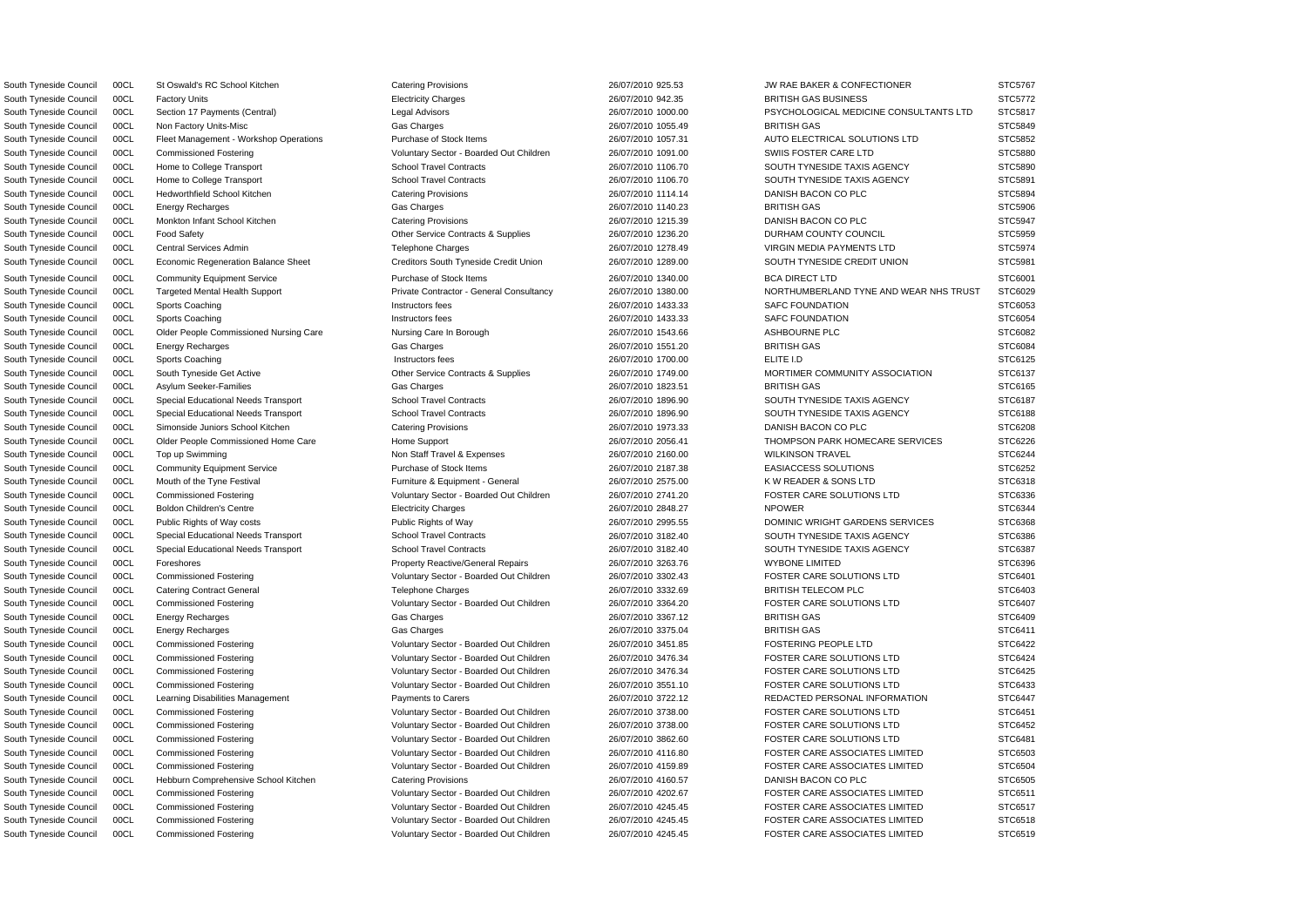South Tyneside Council COCL Safer & Stronger Communities Grant Payments - Voluntary Sector 26/07/2010 5250.00 SOUTH TYNESIDE COUNCIL FOR VOLUNTARY SERVIC STC6591 South Tyneside Council 00CL Business Mentoring Crant Payments - General Grant Payments - General 26/07/2010 5000.00 LIDDLE DOORS LIMITED STC6573 South Tyneside Council 00CL Energy Recharges Gas Charges 26/07/2010 5269.67 BRITISH GAS STC6593 STC6593 South Tyneside Council 00CL Economic Regeneration Balance Sheet Expenditure for Reallocation 26/07/2010 5663.08 SOUTH TYNESIDE HOMES STC6606 South Tyneside Council 00CL Commissioned Fostering values of Voluntary Sector - Boarded Out Children 26/07/2010 5946.11 FOSTER CARE ASSOCIATES LIMITED STC6619 South Tyneside Council 00CL Commissioned Fostering values of Voluntary Sector - Boarded Out Children 26/07/2010 6089.02 FOSTER CARE ASSOCIATES LIMITED STC6622 South Tyneside Council 00CL Energy Recharges Gas Charges 26/07/2010 6912.07 BRITISH GAS STC6646 STC6646 South Tyneside Council 00CL Older People Commissioned Home Care Home Care Home Care 26/07/2010 8355.63 D H HOMECARE LTD STC6695 South Tyneside Council 00CL Early Years Development and Childcare Partnership Printing & Stationery Consumables 26/07/2010 9506.18 CACI LTD STC6731 STC6731 South Tyneside Council 00CL Tourism Non-Staff Advertising 26/07/2010 11600.00 NEXUS STC6760 South Tyneside Council 00CL Alternate Waste Collection/Recycling Pro Capital Equipment Purchases 26/07/2010 16536.00 STRAIGHT PLC STC6806 STC6806 South Tyneside Council 00CL Learning Difficulties Commissioned Home Care Home Care Home Care 26/07/2010 16650.79 LS CARE LIMITED STC6808 South Tyneside Council 00CL Commissioned Fostering variable voluntary Sector - Boarded Out Children 26/07/2010 18060.00 ACTIVE ARK STC6812 South Tyneside Council 00CL Supporting People Main Grant Block Gross Floating Support 26/07/2010 21633.04 TYNESIDE CYRENIANS LTD STC6834 South Tyneside Council 00CL Energy Recharges Gas Charges 26/07/2010 24799.75 BRITISH GAS STC6851 South Tyneside Council 00CL Energy Recharges Gas Charges 26/07/2010 25668.66 BRITISH GAS STC6858 South Tyneside Council 00CL Children with Disability Team Agency Staff - Non-Teachers 26/07/2010 42425.27 COMENSURA LTD STC6901 South Tyneside Council 00CL Sheridan Road Council Housing New Build Capital Enhancement Costs 26/07/2010 88668.44 FRANK HASLAM MILAN & CO LTD STC6941 South Tyneside Council 00CL Simonside Court and Dean Road Residential Care In Borough 26/07/2010 97271.48 CREATIVE SUPPORT LTD STC6944 South Tyneside Council 00CL Hedgeley Road Council Housing New Build Capital Enhancement Costs 26/07/2010 154809.96 FRANK HASLAM MILAN & CO LTD STC6953 South Tyneside Council 00CL Brancepeth Road Council Housing New Build Capital Enhancement Costs 26/07/2010 271708.95 FRANK HASLAM MILAN & CO LTD STC6966 South Tyneside Council 00CL South Shields Crematorium **Property Reactive/General Repairs** 27/07/2010 501.00 FACULTATIEVE TECHNOLOGIES LTD STC5340 South Tyneside Council 00CL Hebburn Baths Vending Machine Stock 27/07/2010 515.34 G & J CAMPBELL STC5360 South Tyneside Council 00CL Fleet Management - Transport Operations Hire of Non Council Vehicles 27/07/2010 520.00 TRANS LINC LTD STC5370 South Tyneside Council 00CL Supporting People into Work (Headway) Grant Payments - General 27/07/2010 520.00 HEDWORTHFIELD C A STC5372 South Tyneside Council 00CL Supporting People into Work (Headway) Grant Payments - General 27/07/2010 520.00 HEDWORTHFIELD C A STC5373 South Tyneside Council 00CL Supporting People into Work (Headway) Grant Payments - General 27/07/2010 520.00 HEDWORTHFIELD C A STC5374 South Tyneside Council 00CL Design and Print Team External Printing Contractors 27/07/2010 550.00 NB GROUP STC5404 South Tyneside Council 00CL Chuter Ede Education Centre **Printing & Stationery Consumables** 27/07/2010 575.67 CANON (UK) LTD STC5432 South Tyneside Council 00CL Future Jobs Fund Crant Council Grant Payments - General 27/07/2010 624.75 TRINITY HOUSE SOCIAL CENTRE STC5490 South Tyneside Council 00CL Libraries Admin 2000 2000 2000 2000 Library & Other Books Maps etc. 27/07/2010 639.22 ASKEWS LIBRARY SERVICES LTD STC5507 South Tyneside Council 00CL Fleet Management - Workshop Operations Purchase of Stock Items 27/07/2010 691.90 DENNIS EAGLE LTD STC5566 South Tyneside Council 00CL Older People Commissioned Residential Care Residential Care Out of Borough 27/07/2010 697.92 CASTLE VIEW CASTLE VIEW STC5570 South Tyneside Council 00CL Fostering Cases of the Structure & Equipment - General 27/07/2010 727.32 CANON (UK) LTD STC5608 South Tyneside Council 00CL Older People Commissioned Nursing Care Nursing Care Out Borough 27/07/2010 812.76 ST OSWALDS CARE HOME STC5672 South Tyneside Council 00CL Fleet Management - Transport Operations Hire of Non Council Vehicles 27/07/2010 825.00 TRANS LINC LTD STC5685 South Tyneside Council 00CL Older People Commissioned Residential Care Residential Care Residential Care Residential Care Residential Care Residential Care Dut of Borough 27/07/2010 839.48 CHURCH VIEW CHURCH VIEW STC5692 South Tyneside Council 00CL Supporting People into Work (Headway) Grant Payments - General 27/07/2010 884.70 GROUNDWORK SOUTH TYNESIDE AND NEWCASTLE STC5719 South Tyneside Council 00CL Older People Commissioned Nursing Care Nursing Care Out of Borough 27/07/2010 885.88 BEECHCROFT NURSING HOME STC5721 South Tyneside Council 00CL Older People Commissioned Nursing Care Nursing Care Dementia Out of Borough 27/07/2010 895.68 WASHINGTON LODGE STC5726 South Tyneside Council 00CL Older People Commissioned Residential Care Residential Care Residential Care Residential Care Residential Care Residential Care Residential Care Out of Borough 27/07/2010 914.76 OFFMORE FARM HOU South Tyneside Council 00CL Older People Commissioned Nursing Care Nursing Care Out of Borough 27/07/2010 932.32 APPLE TREE GRANGE STC5769 South Tyneside Council 00CL Older People Commissioned Residential Care Residential Care Dut Borough 27/07/2010 942.64 SOUTHERN CROSS STC5773 South Tyneside Council 00CL Asylum Seeker-Families exception and Property Planned Maintenance 27/07/2010 947.33 THE WRIGHT BUILDING COM. STC5774 South Tyneside Council 00CL Older People Commissioned Residential Care Residential Care Residential Care Residential Care Dementia Out Borough 27/07/2010 956.00 KAYCARE SERVICES LTD STC5777 South Tyneside Council 00CL Future Jobs Fund Crant Payments - General Grant Payments - General 27/07/2010 965.00 TRINITY HOUSE SOCIAL CENTRE STC5782 South Tyneside Council 00CL Supporting People into Work (Headway) Grant Payments - General 27/07/2010 975.00 TRINITY HOUSE SOCIAL CENTRE STC5786 South Tyneside Council 00CL Beacon Status Financial Inclusion Voluntary Sector - General 27/07/2010 1000.00 INSTITUTE FOR PUBLIC POLICY RESEARCH STC5816 South Tyneside Council 00CL Older People Commissioned Residential Care Residential Care Residential Care Residential Care Residential Care Residential Care Residential Care Residential Care Residential Care Dut of Borough South Tyneside Council 00CL Older People Commissioned Nursing Care Nursing Care Out of Borough 27/07/2010 1041.80 WALLDENE COURT NURSING HOME STC5841 South Tyneside Council 00CL Older People Commissioned Residential Care Residential Care Residential Care Residential Care Residential Care Residential Care Residential Care Residential Care Residential Care Residential Car South Tyneside Council 00CL Older People Commissioned Residential Care Residential Care Residential Care Residential Care Residential Care Residential Care Out of Borough 27/07/2010 1111.36 THE TUDORS TES892 South Tyneside Council 00CL Older People Commissioned Residential Care Residential Care Residential Care Residential Care Residential Care Residential Care Out of Borough 27/07/2010 1135.84 WELLBURN CARE HOMES LTD STC5902 South Tyneside Council 00CL Physical Disabilities Commissioned Nursing Care Nursing Care Out of Borough 27/07/2010 1138.80 THROCKLEY NURSING HOME STC5903

South Tyneside Council 00CL Commissioned Fostering Voluntary Sector - Boarded Out Children 26/07/2010 4245.76 FOSTER CARE ASSOCIATES LIMITED STC6520

South Tyneside Council 00CL Section 17 Payments **COUNTY And Accept Council Country Sector** - General 26/07/2010 4308.48 NSPCC REGISTERED CHARITY STC6525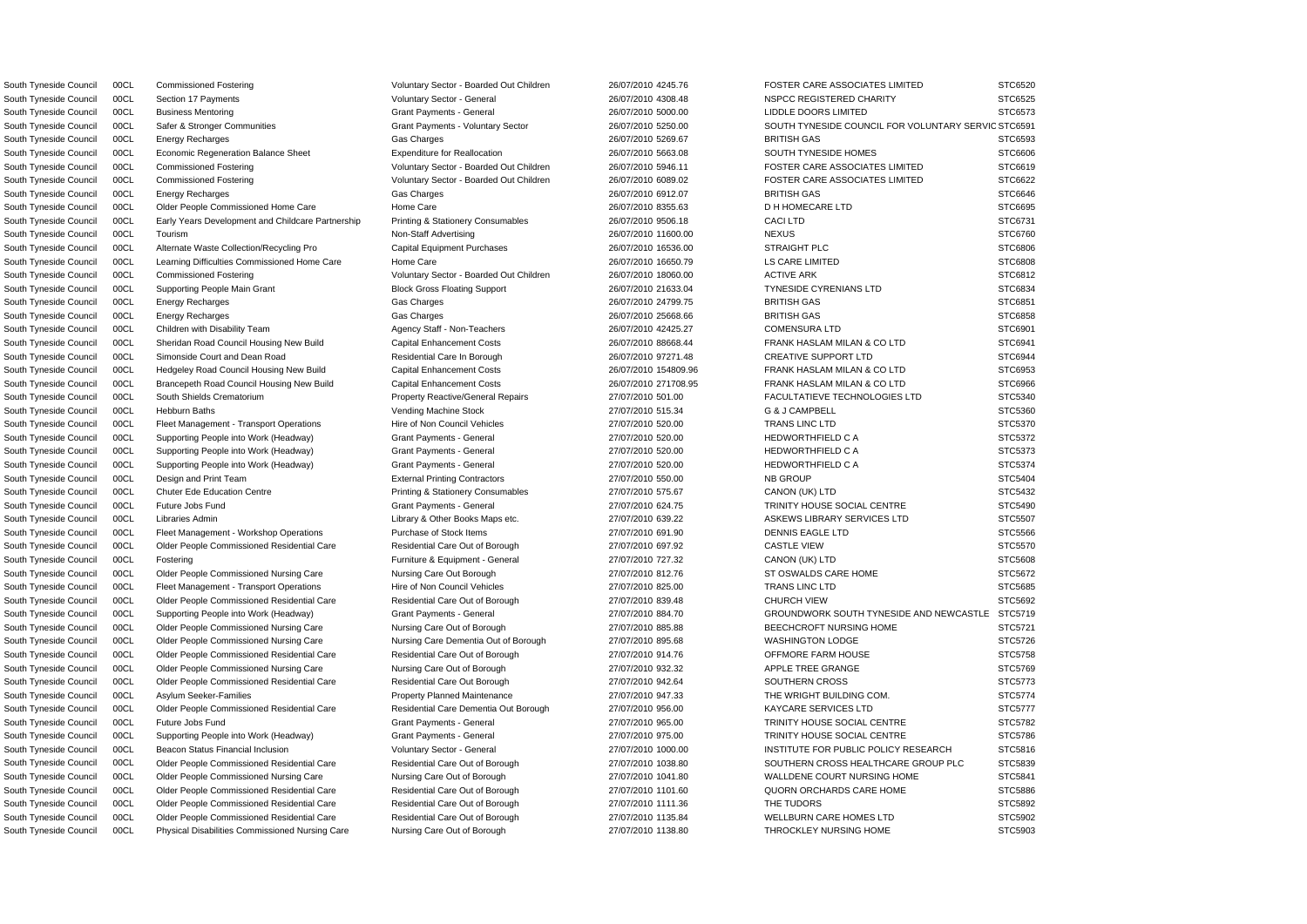South Tyneside Council 00CL Older People Commissioned Residential Care Residential Care Residential Care Residential Care Residential Care Residential Care Out of Borough 27/07/2010 1138.80 VALLEY VIEW CARE HOME STC5904 South Tyneside Council 00CL Older People Commissioned Residential Care Residential Care Residential Care Residential Care Residential Care Residential Care Out of Borough 27/07/2010 1153.44 ST MARTINS CARE LTD STC5910 South Tyneside Council 00CL Older People Commissioned Residential Care Residential Care Residential Care Residential Care Residential Care Residential Care Residential Care Out of Borough 27/07/2010 1170.80 FIELDVIEW RESID South Tyneside Council 00CL Older People Commissioned Nursing Care Nursing Care Out of Borough 27/07/2010 1185.60 ALBANY CARE HOME STC5928 South Tyneside Council 00CL Older People Commissioned Residential Care Residential Care Residential Care Residential Care Residential Care Dementia Out of Borough 27/07/2010 1191.52 WINNIE CARE (ASHLEA COURT) STC5929 South Tyneside Council 00CL Temple Park Centre Telephone Charges 27/07/2010 1191.54 BRITISH TELECOM PLC STC5930 South Tyneside Council 00CL Older People Commissioned Residential Care Residential Care Residential Care Residential Care Residential Care Residential Care Residential Care Residential Care Residential Care Residential Car South Tyneside Council 00CL Older People Commissioned Nursing Care Nursing Care Dementia Out of Borough 27/07/2010 1198.80 BARCHESTER HEALTHCARE HOMES LTD STC5939 South Tyneside Council 00CL Older People Commissioned Residential Care Residential Care Residential Care Residential Care Residential Care Residential Care Residential Care Residential Care Residential Care Residential Car South Tyneside Council 00CL Older People Commissioned Residential Care Residential Care Residential Care Residential Care Residential Care Residential Care Residential Care Residential Care Residential Care Dut of Borough South Tyneside Council 00CL Section 17 Payments (Central) Legal Advisors Legal Advisors 27/07/2010 1237.00 SCREENSAFE UK LTD STC5960 South Tyneside Council 00CL Older People Commissioned Residential Care Residential Care Residential Care Residential Care Residential Care Residential Care Out of Borough 27/07/2010 1239.40 IDEAL CARE (NORTH) LTD STC5961 South Tyneside Council 00CL Older People Commissioned Nursing Care Nursing Care Out of Borough 27/07/2010 1254.12 SCARBOROUGH COURT STC5969 South Tyneside Council 00CL Older People Commissioned Residential Care Residential Care Residential Care Residential Care Residential Care Residential Care Out Borough 27/07/2010 1262.04 WHITEFRIARS HOME STC5972 South Tyneside Council 00CL Older People Commissioned Residential Care Residential Care Residential Care Residential Care Residential Care Residential Care Residential Care Out of Borough 27/07/2010 1301.08 ST ANDREWS HOME South Tyneside Council 00CL Older People Commissioned Nursing Care Nursing Care Out of Borough 27/07/2010 1302.80 BYKER HALL NURSING HOME STC5986 South Tyneside Council COOL Culder People Commissioned Residential Care Residential Care Residential Care Residential Care Residential Care Residential Care Out of Borough 27/07/2010 1304.28 HOLMLEA CARE HOME STC5988 South Tyneside Council 00CL Temple Park Centre Bar Resaleable Items Resaleable Items 27/07/2010 1319.95 HEINEKEN UK LTD STC5993 South Tyneside Council 00CL Older People Commissioned Residential Care Residential Care Residential Care Residential Care Residential Care Dementia Out of Borough 27/07/2010 1337.12 HADRIAN PARK CARE HOME STC5997 South Tyneside Council 00CL Older People Commissioned Residential Care Residential Care Residential Care Residential Care Residential Care Residential Care Out of Borough 27/07/2010 1339.32 S & L GUNPITH STC6000 South Tyneside Council 00CL Older People Commissioned Nursing Care Nursing Care Out of Borough 27/07/2010 1343.32 WEARCOURT LTD STC6004 South Tyneside Council 00CL Older People Commissioned Residential Care Residential Care Residential Care Residential Care Residential Care Residential Care Out of Borough 27/07/2010 1355.64 BROCKWELL COURT STC6016 South Tyneside Council 00CL Older People Commissioned Residential Care Residential Care Residential Care Residential Care Residential Care Residential Care Out of Borough 27/07/2010 1360.56 POTENSIAL LIMITED STC6018 South Tyneside Council 00CL Older People Commissioned Residential Care Residential Care Residential Care Residential Care Dementia Out Borough 27/07/2010 1366.80 HELEN MCARDLE CARE STC6019 South Tyneside Council 00CL Physical Disabilities Commissioned Nursing Care Residential Care Out of Borough 27/07/2010 1458.24 GAILEY LODGE STC6059 South Tyneside Council 00CL Mental Health Commissioned Residential Care Residential Care Residential Care Residential Care Residential Care Residential Care Dut of Borough 27/07/2010 1557.24 WINDSOR COURT CARE HOME STC6086 South Tyneside Council 00CL Mental Health Commissioned Nursing Care Nursing Care Out of Borough 27/07/2010 1572.00 MENTAL HEALTH CONCERN STC6089 South Tyneside Council 00CL Older People Commissioned Residential Care Residential Care Residential Care Residential Care Residential Care Residential Care Residential Care Residential Care Residential Care Dut of Borough South Tyneside Council 00CL Older People Commissioned Nursing Care Nursing Care Dementia Out of Borough 27/07/2010 1613.40 HOLLYBERRY CARE LTD STC6102 South Tyneside Council 00CL Older People Commissioned Nursing Care Nursing Care Out of Borough 27/07/2010 1619.76 ASHINGTON GRANGE NURSING HOME STC6105 South Tyneside Council 00CL Older People Commissioned Residential Care Residential Care Residential Care Residential Care Residential Care Residential Care In Borough 27/07/2010 1726.60 BARCHESTER HEALTHCARE STC6130 South Tyneside Council 00CL Drug/Alcohol Residential Homes Residential Care Out of Borough 27/07/2010 1765.96 ASPIRE HEALTHCARE STC6142 South Tyneside Council 00CL Physical Disabilities Commissioned Nursing Care Residential Care Out of Borough 27/07/2010 1767.20 CORNERSTONE QUALITY CARE STC6144 South Tyneside Council 00CL Reaching Our Communities Together Staff & Members Training 27/07/2010 1800.00 THE CONSULTATION INSTITUTE STC6155 South Tyneside Council 00CL Older People Commissioned Residential Care Residential Care Out of Borough 27/07/2010 1812.20 THE HOLY CROSS STC6160 STC6160 South Tyneside Council 00CL Older People Commissioned Residential Care Residential Care Residential Care Residential Care Residential Care Residential Care Residential Care Residential Care Residential Care Residential Car South Tyneside Council 00CL Learning Difficulties Commissioned Residential Care Residential Care Out of Borough 27/07/2010 1835.24 LINKAGE COLLEGE STC6169 STC6169 South Tyneside Council 00CL Older People Commissioned Residential Care Residential Care Residential Care Residential Care Dementia Out of Borough 27/07/2010 1848.60 SEYMOUR HOUSE STC6172 South Tyneside Council 00CL Aiming High for Disabled Children Staff & Members Training 27/07/2010 1901.65 SIGNS FOR SUCCESS LTD STC6195 South Tyneside Council 00CL Community Equipment Service Purchase of Stock Items 27/07/2010 1906.00 HUNTLEIGH HEALTHCARE STC6196 South Tyneside Council 00CL Older People Commissioned Nursing Care Residential Care Out of Borough 27/07/2010 1924.36 CHARLTON COURT NURSING HOME STC6199 South Tyneside Council 00CL Older People Commissioned Nursing Care Nursing Care Dementia Out of Borough 27/07/2010 1984.88 ABBEY CARE VILLAGE STC6211 South Tyneside Council 00CL Learning Difficulties Commissioned Residential Care Residential Care Out of Borough 27/07/2010 2004.92 JC CARE PLC 3TC6216 South Tyneside Council 00CL Learning Difficulties Commissioned Residential Care Residential Care Out of Borough 27/07/2010 2023.24 CARE OUTREACH STC6223 South Tyneside Council 00CL Older People Commissioned Residential Care Residential Care Residential Care Residential Care Residential Care Residential Care Residential Care Out of Borough 27/07/2010 2043.68 ASPIRE HEALTHCA South Tyneside Council 00CL Learning Difficulties Commissioned Residential Care Residential Care Out of Borough 27/07/2010 2142.20 ROCHELL HOUSE RES. CARE STC6241 South Tyneside Council 00CL Boldon Nursery School Kitchen Catering Provisions Catering Provisions 27/07/2010 2166.48 DANISH BACON CO PLC STC6247 South Tyneside Council 00CL Older People Commissioned Nursing Care Nursing Care Out of Borough 27/07/2010 2217.08 LEONARD CHESHIRE IN NORTHUMBRIA STC6258 South Tyneside Council 00CL Section 17 Payments **CHARGE COUNTS CONTENTS Other Statutory Fees & Charges** 27/07/2010 2225.00 HMCS HMCS STC6260 South Tyneside Council 00CL Learning Difficulties Commissioned Nursing Care Nursing Care Out of Borough 27/07/2010 2252.40 ORCHARD VALE TRUST STC6265 South Tyneside Council 00CL Learning Difficulties Commissioned Residential Care Residential Care Out of Borough 27/07/2010 2263.60 OAK LODGE STC6267 South Tyneside Council 00CL Biddick Hall Juniors Pool Property Planned Maintenance 27/07/2010 2280.00 COOL BREEZE LTD STC6271 South Tyneside Council 00CL Older People Commissioned Residential Care Residential Care Residential Care Residential Care Residential Care Residential Care Residential Care Residential Care Residential Care Residential Car South Tyneside Council 00CL Jarrow/Hebburn Concierge **Property Reactive/General Repairs** 27/07/2010 2394.00 GOLDSHIELD ELECTRONIC SECURITY STC6294 South Tyneside Council 00CL Learning Difficulties Commissioned Residential Care Residential Care Out of Borough 27/07/2010 2506.68 STONEHAVEN STOREHAVEN STC6309 South Tyneside Council 00CL Older People Commissioned Residential Care Residential Care Residential Care Residential Care Residential Care Residential Care Dut of Borough 27/07/2010 2523.92 PRINCESS HOUSE PRINCESS HOUSE ST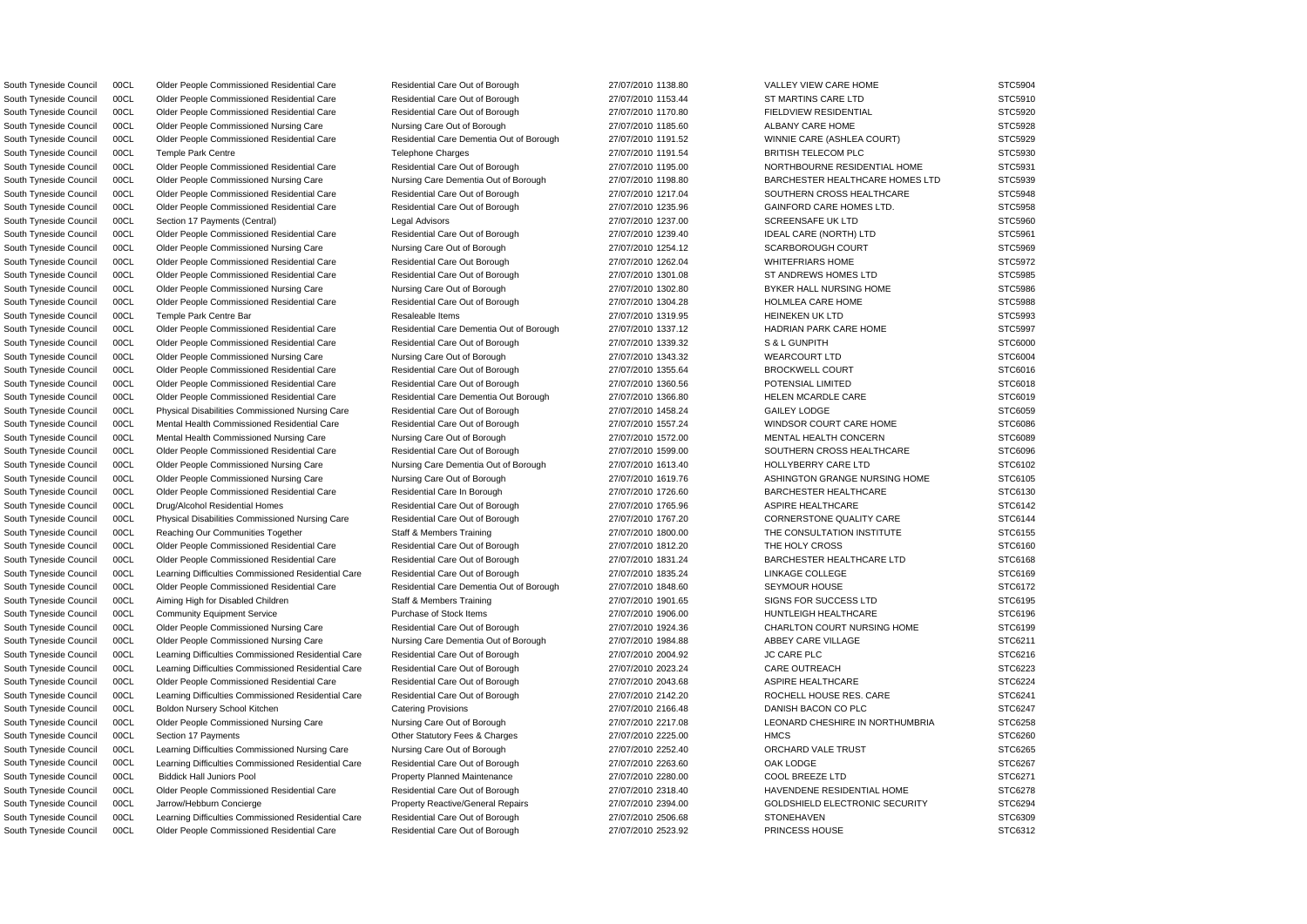South Tyneside Council 00CL Learning Difficulties Commissioned Residential Care Residential Care Out of Borough 27/07/2010 2782.00 EASTCLIFFE RESIDENTIAL STC6339 South Tyneside Council 00CL Physical Disabilities Commissioned Nursing Care Residential Care Out of Borough 27/07/2010 2847.44 FAYCROFT RESIDENTIAL STC6343 South Tyneside Council 00CL Older People Commissioned Residential Care Residential Care Residential Care Residential Care Residential Care Residential Care Dut of Borough 27/07/2010 2879.58 ST CUTHBERTS CARE STC6348 South Tyneside Council 00CL Older People Commissioned Residential Care Residential Care Residential Care Residential Care Residential Care Residential Care Residential Care Residential Care Residential Care Residential Car South Tyneside Council 00CL South Marine Park Non Noutine Contracted Grounds Maintenance 27/07/2010 2950.00 KERNOCK PARK PLANTS STC6361 South Tyneside Council 00CL South Marine Park Non Noutine Contracted Grounds Maintenance 27/07/2010 2950.00 KERNOCK PARK PLANTS STC6362 South Tyneside Council 00CL Commissioned Fostering values of Voluntary Sector - Boarded Out Children 27/07/2010 3003.20 BARNARDOS NORTH EAST STC6370 South Tyneside Council 00CL Older People Commissioned Nursing Care Nursing Care Out of Borough 27/07/2010 3110.92 ALDERWOOD STC6379 South Tyneside Council 00CL Learning Difficulties Commissioned Nursing Care Nursing Care Out of Borough 27/07/2010 3366.08 THE HOSPITALLER ORDER OF ST JOHN OF GOD STC6408 South Tyneside Council 00CL Learning Difficulties Commissioned Residential Care Residential Care In Borough 27/07/2010 3369.12 J BEST J J BEST STC6410 South Tyneside Council 00CL Mental Health Commissioned Nursing Care Nursing Care Out Borough 27/07/2010 3411.48 RANVILLES CARE HOME STC6417 South Tyneside Council 00CL Learning Difficulties Commissioned Residential Care Residential Care Out of Borough 27/07/2010 3523.40 HAYFIELD HAYFIELD STC6431 South Tyneside Council 00CL Older People Commissioned Residential Care Residential Care Residential Care Residential Care Residential Care Residential Care Dut Borough 27/07/2010 3659.64 HIGHCLIFFE CARE CENTRE STC6443 South Tyneside Council 00CL Tyne & Wear Housing Partnership Other Service Contracts & Supplies 27/07/2010 3800.00 SOLUTIONS RECRUITMENT (NORTH EAST) LIMITED STC6467 South Tyneside Council 00CL Tyne & Wear Housing Partnership Other Service Contracts & Supplies 27/07/2010 3800.00 SOLUTIONS RECRUITMENT (NORTH EAST) LIMITED STC6468 South Tyneside Council 00CL Tyne & Wear Housing Partnership Other Service Contracts & Supplies 27/07/2010 3800.00 SOLUTIONS RECRUITMENT (NORTH EAST) LIMITED STC6469 South Tyneside Council 00CL Tyne & Wear Housing Partnership Other Service Contracts & Supplies 27/07/2010 3800.00 SOLUTIONS RECRUITMENT (NORTH EAST) LIMITED STC6470 South Tyneside Council 00CL Tyne & Wear Housing Partnership Other Service Contracts & Supplies 27/07/2010 3800.00 SOLUTIONS RECRUITMENT (NORTH EAST) LIMITED STC6471 South Tyneside Council 00CL Fleet Management - Transport Operations Hire of Non Operated Vehicles 27/07/2010 3800.00 NOBLET MUNICIPAL SERVICES LTD STC6473 South Tyneside Council 00CL Social Care Reform Grant Private Contractor - General Consultancy 27/07/2010 3895.60 IN PRACTICE PARTNERSHIP MANAGEMENT CONSULT STC6483 South Tyneside Council 00CL Physical Disabilities Commissioned Nursing Care Nursing Care Out of Borough 27/07/2010 3896.12 STANTON LODGE NEURODISABILITY UNIT STC6484 South Tyneside Council 00CL Mental Health Commissioned Residential Care Residential Care Residential Care Residential Care Residential Care Residential Care Out of Borough 27/07/2010 3904.92 SANCTUARY HEALTHCARE STC6486 South Tyneside Council 00CL Community Equipment Service Purchase of Stock Items 27/07/2010 3983.00 HUNTLEIGH HEALTHCARE STC6491 South Tyneside Council 00CL Physical Disabilities Commissioned Nursing Care Nursing Care Out of Borough 27/07/2010 4047.40 STEPPING STONES RESETTLEMENT UNIT STC6500 South Tyneside Council 00CL Mental Health Commissioned Residential Care Residential Care Residential Care Residential Care Residential Care Residential Care Out of Borough 27/07/2010 4200.00 WINSTON HOUSE STC6510 South Tyneside Council 00CL Commissioned Fostering version of Voluntary Sector - Boarded Out Children 27/07/2010 4373.44 BARNARDOS NORTH EAST STC6531 South Tyneside Council 00CL Physical Disabilities Commissioned Nursing Care Residential Care Out of Borough 27/07/2010 4421.20 HENSHAWS SOCIETY FOR BLIND PEOPLE STC6535 South Tyneside Council 00CL Mental Health Commissioned Residential Care Residential Care Residential Care Residential Care Residential Care Out of Borough 27/07/2010 4524.76 CARE CONSORTIUM LTD STC6542 South Tyneside Council 00CL Learning Difficulties Commissioned Nursing Care Nursing Care Out of Borough 27/07/2010 4672.04 LAMBTON GRANGE STC6551 South Tyneside Council 00CL Learning Difficulties Commissioned Residential Care Residential Care Out of Borough 27/07/2010 4854.24 ROYAL BOROUGH OF WINDSOR & MAIDENHEAD STC6560 South Tyneside Council 00CL Older People Commissioned Residential Care Residential Care Residential Care Residential Care Residential Care Residential Care Residential Care Out of Borough 27/07/2010 4903.65 GLENHOLME HOUSE South Tyneside Council 00CL Learning Difficulties Commissioned Residential Care Residential Care Out of Borough 27/07/2010 5014.00 MAPLEVIEW MAPLEVIEW STC6576 South Tyneside Council 00CL Mental Health Commissioned Nursing Care Nursing Care Out of Borough 27/07/2010 5143.84 BILLINGHAM GRANGE CARE CENTRE STC6584 South Tyneside Council 00CL Learning Difficulties Commissioned Nursing Care Nursing Care Out of Borough 27/07/2010 5621.28 DORADENE STC6604 South Tyneside Council 00CL Older People Commissioned Residential Care Residential Care Residential Care Residential Care Residential Care Residential Care Residential Care Residential Care Residential Care Residential Car South Tyneside Council 00CL Older People Commissioned Residential Care Residential Care Residential Care Residential Care Residential Care Residential Care Out of Borough 27/07/2010 5765.28 DOVECOTE CARE HOME STC6610 South Tyneside Council 00CL Learning Difficulties Commissioned Residential Care Residential Care Out of Borough 27/07/2010 5922.26 ORCHARD HOUSE STC6618 South Tyneside Council 00CL Commissioned Fostering vera vera veral voluntary Sector - Boarded Out Children 27/07/2010 6251.46 BARNARDOS NORTH EAST STC6628 South Tyneside Council 00CL Learning Difficulties Commissioned Residential Care Residential Care Out of Borough 27/07/2010 6586.04 ESPA LTD STC6637 South Tyneside Council 00CL Learning Difficulties Commissioned Nursing Care Nursing Care Out of Borough 27/07/2010 6696.40 CHAD CHAD STC6639 South Tyneside Council 00CL Learning Difficulties Commissioned Residential Care Residential Care Out of Borough 27/07/2010 6941.85 CARE VILLAGE STC6648 South Tyneside Council 00CL Learning Difficulties Commissioned Residential Care Residential Care Out of Borough 27/07/2010 7068.70 DURHAM CARELINE LTD STC6661 South Tyneside Council 00CL Physical Disabilities Commissioned Nursing Care Nursing Care Out of Borough 27/07/2010 7152.64 BAWI HOMES LTD STC6663 South Tyneside Council 00CL Older People Commissioned Residential Care Residential Care Residential Care Residential Care Residential Care Residential Care Residential Care Out of Borough 27/07/2010 7153.84 DAVID LEWIS CEN South Tyneside Council 00CL Physical Disabilities Commissioned Nursing Care Residential Care Out of Borough 27/07/2010 7210.00 PEMBROKE COURT CARE HOME STC6667 South Tyneside Council 00CL Mental Health Commissioned Nursing Care Nursing Care In Borough 27/07/2010 7360.00 CONIFER LODGE STC6671 South Tyneside Council 00CL Learning Difficulties Commissioned Residential Care Residential Care Out of Borough 27/07/2010 8191.08 DENE HALL- FOUR SEASONS HEALTHCARE STC6686 South Tyneside Council 00CL Learning Difficulties Commissioned Residential Care Residential Care Out of Borough 27/07/2010 8368.96 MILEWOOD HEALTH CARE LTD STC6696 South Tyneside Council 00CL Learning Difficulties Commissioned Nursing Care Nursing Care Out of Borough 27/07/2010 8699.20 CASTLEBECK CARE (TEESDALE) LTD STC6702 South Tyneside Council 00CL Physical Disabilities Commissioned Nursing Care Nursing Care Out of Borough 27/07/2010 8726.76 CHASE PARK STC6703 South Tyneside Council 00CL Learning Difficulties Commissioned Residential Care Residential Care Out of Borough 27/07/2010 9415.40 NORTH EAST AUTISM SOCIETY STC6720 South Tyneside Council 00CL Mental Health Commissioned Residential Care Residential Care Residential Care Residential Care Residential Care Residential Care Dut of Borough 27/07/2010 9772.00 SHERWOOD HOUSE STC6735 South Tyneside Council 00CL Supporting People into Work (Headway) Grant Payments - General 27/07/2010 9963.30 CREST CREST STC6740 South Tyneside Council 00CL Learning Difficulties Commissioned Nursing Care Nursing Care Out of Borough 27/07/2010 10060.40 CASTLEBECK CARE (TEESDALE) LTD STC6746

South Tyneside Council 00CL Learning Difficulties Commissioned Residential Care Residential Care In Borough 27/07/2010 10096.50 POTENSIAL LIMITED STC6747

South Tyneside Council 00CL Older People Commissioned Residential Care Residential Care Residential Care Out of Borough 27/07/2010 2586.51 SLW LIMITED STC6322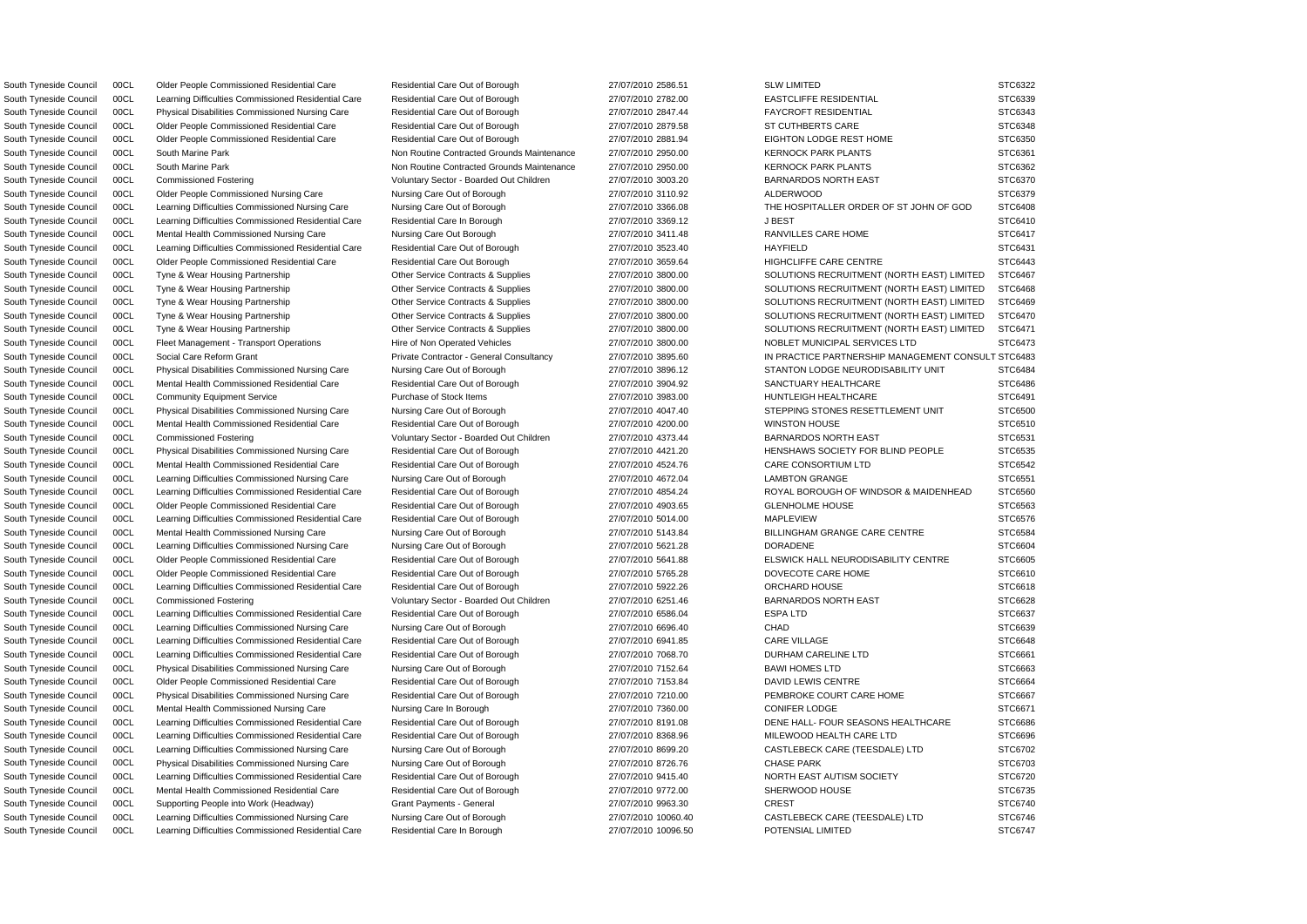South Tyneside Council COCL Local Transport Plan Development & Monitoring Transport { Capital Construction Costs 28/07/2010 518.00 NEDL NEDL STC5364 South Tyneside Council 00CL Physical Disabilities Commissioned Nursing Care Residential Care Out Borough 27/07/2010 11562.52 PERCY HEDLEY CENTRE STC6759 South Tyneside Council 00CL Learning Difficulties Commissioned Nursing Care Nursing Care Out of Borough 27/07/2010 11660.76 ORCHARD HOUSE STC6761 South Tyneside Council 00CL Learning Difficulties Commissioned Nursing Care Nursing Care Out of Borough 27/07/2010 11945.40 ABBEYMOOR NEURODISABILITY CENTRE STC6763 South Tyneside Council 00CL Learning Difficulties Commissioned Nursing Care Nursing Care Out of Borough 27/07/2010 13195.00 CASTLEBECK CARE STC6781 South Tyneside Council 00CL Learning Difficulties Commissioned Residential Care Residential Care Out of Borough 27/07/2010 13597.48 BIRCHWOOD BUNGALOW MILBURY CARE SERVICES STC6785 South Tyneside Council 00CL Reaching Our Communities Together Staff & Members Training 27/07/2010 13872.50 THE CONSULTATION INSTITUTE STC6786 South Tyneside Council 00CL Older People Commissioned Residential Care Residential Care Residential Care Residential Care Residential Care Residential Care In Borough 27/07/2010 15089.68 ENTERPRISE 5 HOUSING ASSOCIATION ST South Tyneside Council 00CL Learning Difficulties Commissioned Residential Care Residential Care In Borough 27/07/2010 15503.20 POTENSIAL LIMITED STC6798 South Tyneside Council 00CL Older People Commissioned Residential Care Residential Care Residential Care Residential Care Residential Care Residential Care Residential Care In Borough 27/07/2010 16632.80 SEAHAVEN REST HOME South Tyneside Council 00CL Learning Difficulties Commissioned Nursing Care Nursing Care Out of Borough 27/07/2010 18289.60 INTERACT CARE LTD STC6819 South Tyneside Council COOL Culter People Commissioned Residential Care Residential Care Residential Care Residential Care Residential Care Residential Care In Borough 27/07/2010 18986.35 MARINA REST HOME STC6823 South Tyneside Council COOL Culder People Commissioned Residential Care Residential Care Residential Care Residential Care Residential Care Residential Care Residential Care In Borough 27/07/2010 19037.77 MARSDEN ROCK CARE South Tyneside Council 00CL Older People Commissioned Residential Care Residential Care Residential Care Residential Care Residential Care Residential Care In Borough 27/07/2010 21945.06 THE MEADOWS CARE HOME STC6835 South Tyneside Council 00CL Whitburn Library Nursing Care Out Borough 27/07/2010 22760.00 SELF LTD STC6841 STC6841 South Tyneside Council 00CL Older People Commissioned Residential Care Residential Care Residential Care Residential Care Residential Care Residential Care Residential Care In Borough 27/07/2010 23183.34 DOBSON LTD STC6843 South Tyneside Council 00CL Learning Difficulties Commissioned Residential Care Residential Care Out of Borough 27/07/2010 24502.83 CARELINE LIFESTYLES LTD STC6849 South Tyneside Council 00CL Learning Difficulties Commissioned Residential Care Residential Care Out of Borough 27/07/2010 25421.20 CARELINE LIFESTYLES LTD STC6856 South Tyneside Council 00CL Older People Commissioned Residential Care Residential Care Residential Care Residential Care Residential Care Residential Care Residential Care In Borough 27/07/2010 25698.32 THE BRANCHES REST South Tyneside Council 00CL Older People Commissioned Residential Care Residential Care Residential Care Residential Care Residential Care Residential Care Residential Care Residential Care Residential Care Dut of Borough South Tyneside Council COOL Culter People Commissioned Residential Care Residential Care In Borough 27/07/2010 29186.44 TNESBIT STC6865 South Tyneside Council 00CL Dunn St Children's Centre Capital Enhancement Costs 27/07/2010 29789.67 THURSTON BUILDING SYSTEMS LTD STC6867 South Tyneside Council 00CL Older People Commissioned Residential Care Residential Care Residential Care Residential Care Residential Care Residential Care Residential Care Residential Care Residential Care Residential Car South Tyneside Council 00CL Older People Commissioned Residential Care Residential Care Residential Care Residential Care Residential Care Residential Care Residential Care In Borough 27/07/2010 30181.70 WINNIE CARE ASHLEA South Tyneside Council 00CL Older People Commissioned Residential Care Residential Care Residential Care Residential Care Residential Care Residential Care Residential Care In Borough 27/07/2010 31079.36 ANCHOR HOUSING ASS South Tyneside Council 00CL Mental Health Commissioned Residential Care Residential Care Residential Care Residential Care Residential Care Residential Care In Borough 27/07/2010 35802.48 FAIRHOLME RESIDENTIAL HOME STC6884 South Tyneside Council 00CL Older People Commissioned Residential Care Residential Care Residential Care Residential Care Residential Care Residential Care Residential Care In Borough 27/07/2010 39824.20 GARDEN HILL CARE H South Tyneside Council 00CL Older People Commissioned Residential Care Residential Care Residential Care Residential Care Residential Care Residential Care Residential Care In Borough 27/07/2010 40973.08 ASHBOURNE PLC STC6 South Tyneside Council 00CL Mental Health Commissioned Residential Care Residential Care In Borough 27/07/2010 47935.92 THE LODGE RESIDENTIAL CARE HOME STC6903 South Tyneside Council 00CL Older People Commissioned Residential Care Residential Care Residential Care Residential Care Residential Care Residential Care Residential Care Residential Care Residential Care Residential Car South Tyneside Council 00CL Mental Health Commissioned Nursing Care Nursing Care Out Borough 27/07/2010 50780.52 NORTHVIEW LODGE STC6908 South Tyneside Council 00CL Older People Commissioned Residential Care Residential Care Residential Care Residential Care Residential Care Residential Care In Borough 27/07/2010 60266.98 WINDSOR NURSING HOME STC6917 South Tyneside Council 00CL Older People Commissioned Residential Care Residential Care Residential Care Residential Care Residential Care Residential Care In Borough 27/07/2010 61847.82 HILLCREST CARE HOME STC6919 South Tyneside Council 00CL Older People Commissioned Residential Care Residential Care Residential Care Residential Care Residential Care Residential Care Residential Care Residential Care Residential Care Residential Car South Tyneside Council 00CL Older People Commissioned Residential Care Residential Care Residential Care Residential Care Residential Care Residential Care In Borough 27/07/2010 65645.21 BEDEWELL GRANGE RES. CARE CENTRE ST South Tyneside Council 00CL Older People Commissioned Residential Care Residential Care Residential Care Residential Care Residential Care Residential Care Residential Care In Borough 27/07/2010 67640.29 FOUR SEASONS HEALT South Tyneside Council 00CL Mental Health Commissioned Residential Care Residential Care In Borough 27/07/2010 69301.30 ST THOMAS - K HAMODI STC6927 South Tyneside Council 00CL Older People Commissioned Residential Care Residential Care Residential Care Residential Care Residential Care Residential Care In Borough 27/07/2010 69817.47 ST MICHAELS NURSING HOME STC6928 South Tyneside Council 00CL Older People Commissioned Residential Care Residential Care Residential Care Residential Care Residential Care Residential Care In Borough 27/07/2010 70477.24 SOUTHERN CROSS HEALTHCARE GROUP PLC South Tyneside Council 00CL Older People Commissioned Residential Care Residential Care Residential Care Residential Care Residential Care Dementia In Borough 27/07/2010 76990.01 PREMIER NURSING HOMES STC6933 South Tyneside Council 00CL Wouldhave House **Property Planned Maintenance** 28/07/2010 540.00 P& N ASSOCIATES LTD. STC5387 South Tyneside Council 00CL Fleet Management - Transport Operations Vehicle Running Costs 28/07/2010 557.13 ARVAL UK LTD STC5409 South Tyneside Council 00CL Fleet Management - Transport Operations Hire of Plant 28/07/2010 572.00 JOHN NIXON LIMITED STC5429 South Tyneside Council 00CL Monkton Stadium Vending Machine Stock 28/07/2010 574.45 G & J CAMPBELL STC5431 South Tyneside Council 00CL Community Equipment Service Purchase of Stock Items 28/07/2010 606.31 CARE-ABILITY STC5473 South Tyneside Council 00CL Finance & Administration -Children & Young People Furniture & Equipment - General 28/07/2010 609.21 CANON (UK) LTD STC5478 South Tyneside Council 00CL Fleet Management - Transport Operations Hire of Non Operated Vehicles 28/07/2010 664.28 SHB HIRE LTD STC5542 South Tyneside Council 00CL Section 17 Payments (East) Cases Cheap Advisors Legal Advisors 28/07/2010 697.00 REDACTED PERSONAL INFORMATION STC5569 South Tyneside Council 00CL Cookson Festival **Furniture & Equipment - General** 28/07/2010 700.00 NITELITES NITELITES STC5577 South Tyneside Council 00CL Commissioned Fostering values of Voluntary Sector - Boarded Out Children 28/07/2010 702.00 SWIIS FOSTER CARE LTD STC5581 South Tyneside Council COOL Fleet Management - Workshop Operations Purchase of Stock Items 28/07/2010 751.86 GARDEN LANE GARAGE STC5634 South Tyneside Council 00CL South Tyneside Means Business **Promotional Activities 28/07/2010 759.38** BOX MODEL SOUT STC5639 South Tyneside Council COCL Legal Services (STC5654 Legal Advisors Legal Advisors 28/07/2010 780.00 SHARPE PRITCHARD STC5654 STC5654 South Tyneside Council 00CL Commissioned Fostering values of Voluntary Sector - Boarded Out Children 28/07/2010 820.00 SWIIS FOSTER CARE LTD STC5680 South Tyneside Council 00CL Commissioned Fostering values of Voluntary Sector - Boarded Out Children 28/07/2010 901.00 SWIIS FOSTER CARE LTD STC5737

South Tyneside Council 00CL Young Apprenticeship Cohort 5,6,7 Grant Payments - Term Funded Accruals 27/07/2010 10725.00 TDR LIMITED (TRAINING & DEVELOPMENT RESCOURC STC6753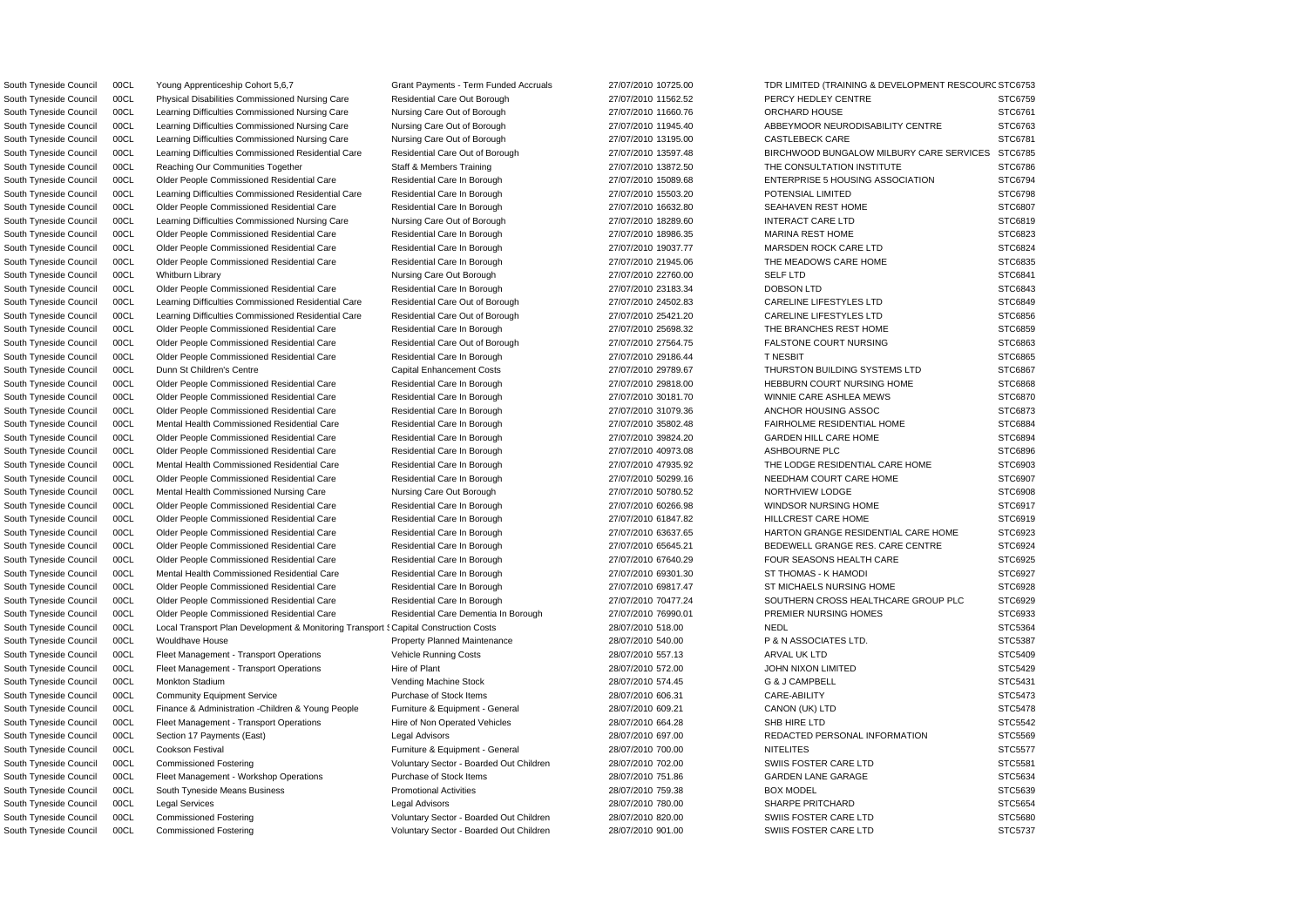South Tyneside Council 00CL Commissioned Fostering values of Voluntary Sector - Boarded Out Children 28/07/2010 901.00 SWIIS FOSTER CARE LTD STC5738 South Tyneside Council 00CL Commissioned Fostering values of Voluntary Sector - Boarded Out Children 28/07/2010 901.00 SWIIS FOSTER CARE LTD STC5739 South Tyneside Council 00CL Commissioned Fostering Voluntary Sector - Boarded Out Children 28/07/2010 911.00 SWIIS FOSTER CARE LTD STC5754 South Tyneside Council 00CL Commissioned Fostering values of Voluntary Sector - Boarded Out Children 28/07/2010 911.00 SWIIS FOSTER CARE LTD STC5755 South Tyneside Council 00CL Commissioned Fostering values of Voluntary Sector - Boarded Out Children 28/07/2010 911.00 SWIIS FOSTER CARE LTD STC5756 South Tyneside Council 00CL Commissioned Fostering values of Voluntary Sector - Boarded Out Children 28/07/2010 911.00 SWIIS FOSTER CARE LTD STC5757 South Tyneside Council 00CL Local Safeguarding Children Board Private Contractor - General Consultancy 28/07/2010 1050.00 CLEAR OUTCOMES CONSULTANCY LTD STC5845 South Tyneside Council 00CL Temple Park Centre **Furniture A Equipment - General** 28/07/2010 1061.52 AMATEUR SWIMMING ASSC. AWARDS SCHEME STC5855 South Tyneside Council 00CL Learning Difficulties Resettlement Residential Care Supported Living 28/07/2010 1073.76 MENCAP STC5861 South Tyneside Council 00CL Commissioned Fostering values of Voluntary Sector - Boarded Out Children 28/07/2010 1091.00 SWIIS FOSTER CARE LTD STC5881 South Tyneside Council 00CL Commissioned Fostering values of Voluntary Sector - Boarded Out Children 28/07/2010 1091.00 SWIIS FOSTER CARE LTD STC5882 South Tyneside Council 00CL Asylum Seeker-Families **Property Planned Maintenance** 28/07/2010 1124.23 THE WRIGHT BUILDING COM. STC5897 South Tyneside Council 00CL Commissioned Fostering values of Voluntary Sector - Boarded Out Children 28/07/2010 1230.00 SWIIS FOSTER CARE LTD STC5957 South Tyneside Council 00CL Learning Difficulties Resettlement Residential Care Supported Living 28/07/2010 1297.66 MENCAP MENCAP STC5982 South Tyneside Council 00CL Personal Community Development Learning Grant Payments - Term Funded Accruals 28/07/2010 1350.00 PRIMROSE COMMUNITY ASSOCIATION STC6010 South Tyneside Council 00CL Commissioned Fostering values of Voluntary Sector - Boarded Out Children 28/07/2010 1369.00 SWIIS FOSTER CARE LTD STC6024 South Tyneside Council 00CL Monastery Court Lift Replacement Capital Enhancement Costs 28/07/2010 1370.00 GOLDSHIELD ELECTRONIC SECURITY STC6025 South Tyneside Council 00CL Cookson Festival **Other Service Contracts & Supplies** 28/07/2010 1445.00 RJ RIDE GUIDE STC6056 STC6056 South Tyneside Council 00CL Legal Services 28/07/2010 1532.00 LEXIS NEXIS UK STC6080 STC6080 South Tyneside Council 00CL Community Equipment Service Purchase of Stock Items 28/07/2010 1641.00 HEARING PRODUCTS INTERNATIONAL LTD STC6109 South Tyneside Council 00CL Legal Services Legal Advisors 28/07/2010 2100.00 JAMES BROWN STC6232 South Tyneside Council 00CL Child Protect Register/Review Property Reactive/General Repairs 28/07/2010 2104.64 RING READY 2007 LTD STC6235 South Tyneside Council 00CL South Tyneside Get Active Currence Contracts & Supplies 28/07/2010 2347.05 PERTH GREEN COMMUNITY ASSOCIATION STC6284 South Tyneside Council 00CL Thurston Activity Centre **Other Energy Charges 28/07/2010 2475.00** WCF FUELS NORTH WEST STC6301 South Tyneside Council 00CL Hadrian School Kitchen **Furniture & Equipment - General** 28/07/2010 2518.00 EXCEL REFRIGERATION STC6310 South Tyneside Council 00CL Foreshore Sea Change Project Capital Advisors & Consultants Fees 28/07/2010 2716.36 HALL & PARTNERS (SPECIAL PROJECTS) LTD STC6332 South Tyneside Council 00CL Commissioned Fostering version of Voluntary Sector - Boarded Out Children 28/07/2010 2776.80 NATIONAL FOSTERING AGENCY LTD STC6338 South Tyneside Council 00CL Future Jobs Fund STC6349 Crant Payments - General 28/07/2010 2880.00 SPEC SAVERS (SOUTH SHIELDS) STC6349 South Tyneside Council 00CL Animal Warden costs **Environmental Services** Environmental Services 28/07/2010 2975.40 WEST HALL BOARDING KENNELS AND LIVERY YARD STC6366 South Tyneside Council 00CL Other Planning Development Grant Related Expenditure Other Service Contracts & Supplies 28/07/2010 2977.70 ROBIN CARR ASSOCIATES STC6367 South Tyneside Council 00CL Hedworthfield Comp Phase 2 Demolition Capital Construction Costs 28/07/2010 3300.00 E J S FABRICATIONS LTD STC6400 South Tyneside Council 00CL Commissioned Fostering Voluntary Sector - Boarded Out Children 28/07/2010 3692.10 ORCHARD CARE (NORTH EAST) LTD STC6445 South Tyneside Council 00CL Commissioned Fostering Voluntary Sector - Boarded Out Children 28/07/2010 4032.44 ORCHARD CARE (NORTH EAST) LTD STC6499 South Tyneside Council 00CL Commissioned Fostering Voluntary Sector - Boarded Out Children 28/07/2010 4168.36 ORCHARD CARE (NORTH EAST) LTD STC6506 South Tyneside Council 00CL Commissioned Fostering Voluntary Sector - Boarded Out Children 28/07/2010 4191.02 ORCHARD CARE (NORTH EAST) LTD STC6508 South Tyneside Council 00CL Commissioned Fostering Voluntary Sector - Boarded Out Children 28/07/2010 4228.18 ORCHARD CARE (NORTH EAST) LTD STC6514 South Tyneside Council 00CL Commissioned Fostering values of Voluntary Sector - Boarded Out Children 28/07/2010 4228.18 ORCHARD CARE (NORTH EAST) LTD STC6515 South Tyneside Council 00CL Simonside Youth Centre **Property Reactive/General Repairs** 28/07/2010 4240.00 WINDOOR SERVICES STC6516 South Tyneside Council 00CL Grounds Maintenance Non Non Routine Contracted Grounds Maintenance 28/07/2010 4500.00 RAVENSWORTH NURSERIES STC6540 South Tyneside Council 00CL The Matrix exception of the Matrix Payments to Health Bodies - General 28/07/2010 4595.25 NECA (SERVICES) LTD STC6549 South Tyneside Council 00CL Foreshore Regeneration Capital Advisors & Consultants Fees 28/07/2010 4803.08 HALL & PARTNERS (SPECIAL PROJECTS) LTD STC6558 South Tyneside Council 00CL Voluntary Sector Funding Voluntary Sector - General 28/07/2010 4982.70 CHARLES YOUNG CENTRE STC6567 South Tyneside Council 00CL Star Centre Shared Costs National Rents Paid - General 28/07/2010 5070.14 DH & E DEIGHTON STC6581 STC6581 South Tyneside Council 00CL Mental Health Grants To Voluntary Organisations Voluntary Sector - General 28/07/2010 5438.75 NECA (SERVICES) LTD STC6599 STC6599 South Tyneside Council 00CL Regeneration Team Staff Advertising 28/07/2010 6825.00 PEARSONS STC6644 South Tyneside Council 00CL The Matrix example and the Payments to Health Bodies - General 28/07/2010 8970.75 NECA (SERVICES) LTD STC6707 South Tyneside Council 00CL Commissioned Fostering values of Voluntary Sector - Boarded Out Children 28/07/2010 9448.89 ORCHARD CARE (NORTH EAST) LTD STC6723 South Tyneside Council 00CL Learning Difficulties Commissioned Residential Care Voluntary Sector - General 28/07/2010 9770.08 YOUR VOICE COUNTS STC6734 South Tyneside Council 00CL Learning Difficulties Commissioned Residential Care Residential Care In Borough 28/07/2010 10314.01 AUTISM NORTH LTD STC6750 South Tyneside Council 00CL Star Centre Shared Costs National Rents Paid - General 28/07/2010 12272.04 DH & E DEIGHTON STC6769 STC6769 South Tyneside Council 00CL Scheme under £10k Miscellaneous Capital Enhancement Costs 28/07/2010 12306.01 NORTHUMBRIAN ROADS LTD STC6770 South Tyneside Council 00CL Old Harbour Quarry Risk Assessment Capital Advisors & Consultants Fees 28/07/2010 12436.84 HALCROW GROUP LTD STC6773 South Tyneside Council 00CL The Matrix examples and the Payments to Health Bodies - General 28/07/2010 12476.00 NECA (SERVICES) LTD STC6774 South Tyneside Council 00CL Margaret Sutton School School Schools Maintenance Non-Buyback 28/07/2010 13054.76 SECURI-DOOR (NORTH EAST) LTD STC6780 South Tyneside Council 00CL Kerbside Collection - Kerb It Furniture & Equipment - General 28/07/2010 19217.00 AGRIPA SOLUTIONS LTD STC6825

South Tyneside Council 00CL Learning Difficulties Commissioned Home Care Home Care 28/07/2010 19770.24 KAY CARE SERVICES LTD STC6829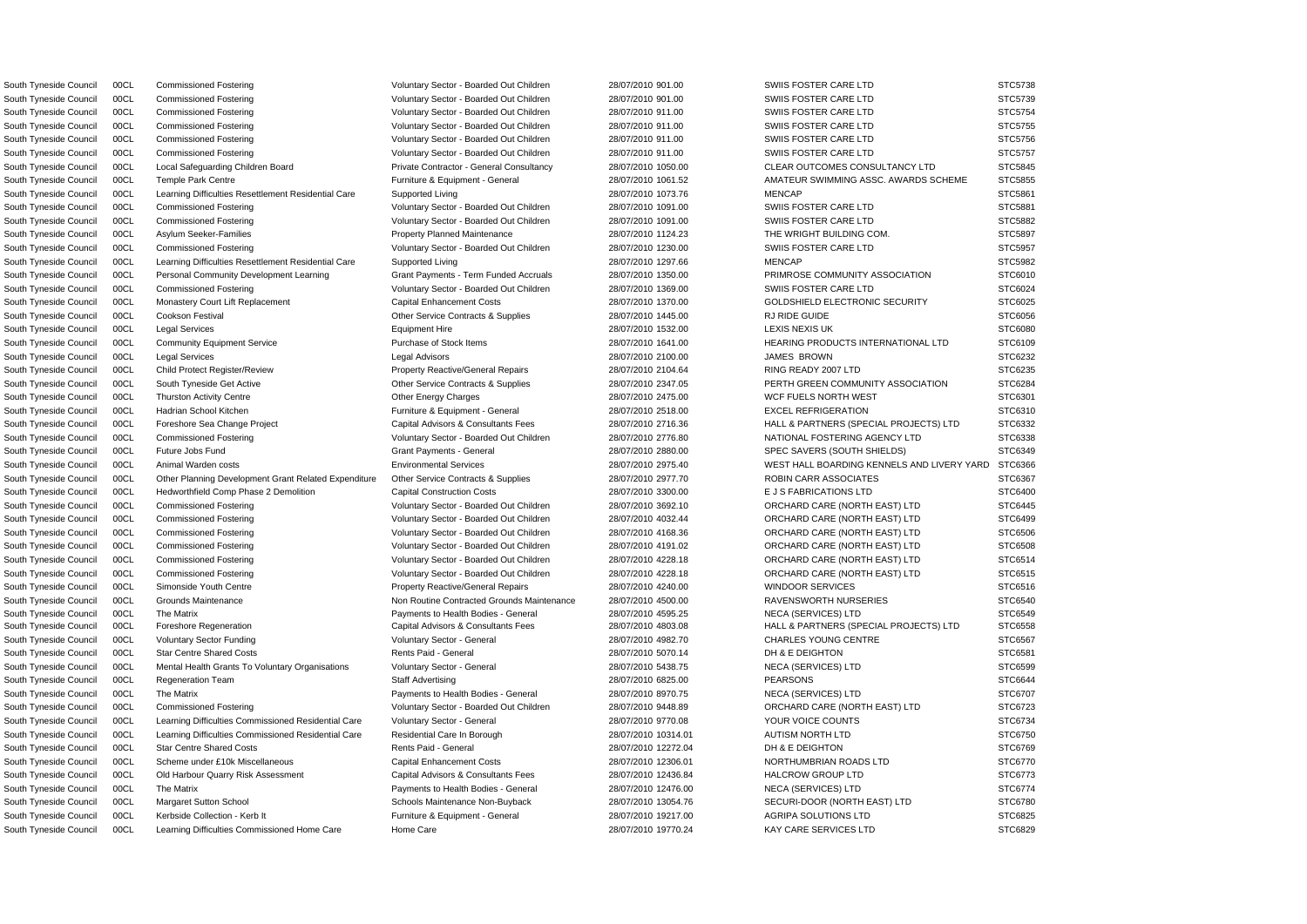South Tyneside Council COCL Harton Tech College Council Central Charges Contributions to Schools 28/07/2010 41845.88 HARTON TECHNOLOGY COLLEGE STC6899 South Tyneside Council 00CL Investment Property **Costs Recoverable From Tenants** 28/07/2010 1000.00 SAVILLS COMMERCIAL STP22 South Tyneside Council 00CL Community Laundry Gas Charges 29/07/2010 -1426.94 BRITISH GAS STC5304 South Tyneside Council 00CL Whitburn Village Primary School Schools Maintenance Non-Buyback 29/07/2010 518.00 JENSEN CONSTRUCTION LTD STC5363 South Tyneside Council 00CL Learning Difficulties Resettlement Residential Care Supported Living 29/07/2010 544.00 MENCAP MENCAP STC5393 South Tyneside Council 00CL Libraries Admin Printing & Stationery Consumables 29/07/2010 562.35 SUPPLIES TEAM SOLUTIONS STC5414 South Tyneside Council 00CL Lukes Lane Junior School Kitchen Catering Provisions Catering Provisions 29/07/2010 602.23 R MANNERS AND SONS LTD STC5468 South Tyneside Council 00CL Asylum Seeker-Families Electricity Charges 29/07/2010 631.56 BRITISH GAS STC5501 South Tyneside Council 00CL Streetscape Training Staff & Members Training 29/07/2010 640.00 DAWSON RENTALS SWEEPERS STC5510 South Tyneside Council 00CL First Steps Community Development Grant Payments - Term Funded Accruals 29/07/2010 668.47 E ACHIEVE E ACHIEVE STC5548 South Tyneside Council 00CL Foreshore Sea Change Project Capital Advisors & Consultants Fees 29/07/2010 688.00 HALL & PARTNERS (SPECIAL PROJECTS) LTD STC5562 South Tyneside Council 00CL Fleet Management - Transport Operations Hire of Non Operated Vehicles 29/07/2010 707.14 SHB HIRE LTD STC5584 South Tyneside Council 00CL Fleet Management - Transport Operations Hire of Non Operated Vehicles 29/07/2010 748.00 CLEVELAND LAND SERVICES LTD STC5626 South Tyneside Council 00CL Fleet Management - Transport Operations Hire of Non Operated Vehicles 29/07/2010 760.00 WVH VEHICLE HIRE LIMITED STC5641 South Tyneside Council 00CL Learning Difficulties Resettlement Residential Care Supported Living 29/07/2010 761.60 MENCAP MENCAP STC5642 South Tyneside Council 00CL Jarrow Estate & Communal Areas Cleaning Cleaning Charges 29/07/2010 811.43 HARKERS REMOVERS AND STORERS LTD STC5671 South Tyneside Council 00CL Boldon Cleadon East Shields Area Working Promotional Activities 29/07/2010 830.00 BRINKBURN COMMUNITY ASSOCIATION STC5686 South Tyneside Council 00CL Economic Regeneration Balance Sheet Debtors - Cycle Salary Deduction Scheme 29/07/2010 846.80 EDINBURGH BICYCLE CO-OPERATIVE LTD STC5696 South Tyneside Council 00CL Economic Regeneration Balance Sheet Debtors - Cycle Salary Deduction Scheme 29/07/2010 851.06 EDINBURGH BICYCLE CO-OPERATIVE LTD STC5699 South Tyneside Council 00CL Community Laundry Gas Charges 29/07/2010 865.26 BRITISH GAS STC5707 South Tyneside Council 00CL Physically Disabilities Grant Christian Other Service Contracts & Supplies 29/07/2010 984.00 NORTHERN SIGN INTERPRETING LTD STC5789 South Tyneside Council 00CL Reaching Our Communities Together Staff & Members Training 29/07/2010 1000.00 THE CONSULTATION INSTITUTE STC5819 South Tyneside Council 00CL Community Laundry Gas Charges 29/07/2010 1046.55 BRITISH GAS STC5843 South Tyneside Council 00CL Monkton Stadium **Furniture & Equipment - General** 29/07/2010 1055.70 SITA UK LTD STC5850 STA STC5850 South Tyneside Council 00CL Learning Difficulties Resettlement Residential Care Supported Living 29/07/2010 1073.76 MENCAP MENCAP STC5862 South Tyneside Council 00CL Learning Difficulties Resettlement Residential Care Supported Living 29/07/2010 1073.76 MENCAP MENCAP STC5863 South Tyneside Council 00CL Learning Difficulties Resettlement Residential Care Supported Living 29/07/2010 1073.76 MENCAP MENCAP STC5864 South Tyneside Council 00CL Learning Difficulties Resettlement Residential Care Supported Living 29/07/2010 1088.00 MENCAP MENCAP STC5870 South Tyneside Council 00CL Adult Community Learning Group Central Costs Software Software 29/07/2010 1100.00 COMPASS COMPUTER CONSULTANTS LTD STC5885 South Tyneside Council 00CL Learning Difficulties Resettlement Residential Care Supported Living 29/07/2010 1197.84 MENCAP MENCAP STC5934 South Tyneside Council 00CL Learning Difficulties Resettlement Residential Care Supported Living 29/07/2010 1197.84 MENCAP MENCAP STC5935 South Tyneside Council 00CL Learning Difficulties Resettlement Residential Care Supported Living 29/07/2010 1197.84 MENCAP MENCAP STC5936 South Tyneside Council 00CL Learning Difficulties Resettlement Residential Care Supported Living 29/07/2010 1197.84 MENCAP MENCAP STC5937 South Tyneside Council 00CL Learning Difficulties Resettlement Residential Care Supported Living 29/07/2010 1197.84 MENCAP MENCAP STC5938 South Tyneside Council 00CL Fostering Agency Staff - Non-Teachers 29/07/2010 1200.00 N WHITELOCK STC5940 South Tyneside Council 00CL Economic Regeneration Balance Sheet Creditors Creditors South Tyneside Credit Union 29/07/2010 1299.00 SOUTH TYNESIDE CREDIT UNION STC5983 South Tyneside Council 00CL Ashley Primary School **Property Reactive/General Repairs** 29/07/2010 1347.50 YOUNG CONSTRUCTION SERVICES LTD STC6005 South Tyneside Council 00CL South Shields Crematorium Non Contract Maintenance of Land 29/07/2010 1350.13 ZAGOTA CREATIONS STC6014 South Tyneside Council 00CL Further Education Adult Learner Responsive Grant Payments - Term Funded Accruals 29/07/2010 1380.15 TRAINING IN CHILDCARE STC6030 South Tyneside Council 00CL Energy Recharges Electricity Charges 29/07/2010 1391.94 BRITISH GAS STC6037 South Tyneside Council 00CL Learning Difficulties Resettlement Residential Care Supported Living 29/07/2010 1398.32 MENCAP STC6038 South Tyneside Council 00CL Learning Difficulties Resettlement Residential Care Supported Living 29/07/2010 1398.32 MENCAP STC6039 STC6039 South Tyneside Council 00CL Learning Difficulties Resettlement Residential Care Supported Living 29/07/2010 1398.32 MENCAP STC6040 South Tyneside Council 00CL Further Education Adult Learner Responsive Grant Payments - Term Funded Accruals 29/07/2010 1432.65 TRAINING IN CHILDCARE STC6052 South Tyneside Council 00CL Local Development Framework Legal Advisors Legal Advisors 29/07/2010 1500.00 N ALLAN (TRINITY BARRISTERS) STC6067 South Tyneside Council 00CL Further Education Adult Learner Responsive Grant Payments - Term Funded Accruals 29/07/2010 1524.50 TRAINING IN CHILDCARE STC6072 South Tyneside Council 00CL Further Education Adult Learner Responsive Grant Payments - Term Funded Accruals 29/07/2010 1524.50 TRAINING IN CHILDCARE STC6073 South Tyneside Council 00CL Refuse Collection Collection Traded Services Subcontractors 29/07/2010 1589.00 RENEW NORTH EAST STC6092 South Tyneside Council 00CL Ashley Primary School **Property Reactive/General Repairs** 29/07/2010 1607.20 YOUNG CONSTRUCTION SERVICES LTD STC6100 South Tyneside Council 00CL Cookson Festival **Furniture & Equipment - General** 29/07/2010 1650.00 NITELITES NITELITES STC6113 South Tyneside Council 00CL Cookson Festival **Furniture & Equipment - General** 29/07/2010 1650.00 NITELITES NITELITES STC6114 South Tyneside Council 00CL Implementation of Electronic Government Capital Equipment Purchases 29/07/2010 1680.00 GOSS INTERACTIVE LIMITED STC6121 South Tyneside Council 00CL West Boldon School Pool Gas Charges 29/07/2010 1743.86 BRITISH GAS STC6133 South Tyneside Council 00CL Energy Recharges **Exercicity Charges Electricity Charges** 29/07/2010 1766.53 BRITISH GAS STC6143 South Tyneside Council 00CL Boldon Nursery School Kitchen Catering Provisions Catering Provisions 29/07/2010 1785.15 HOPWELLS LTD. STC6147 South Tyneside Council 00CL Market Dock Market Dock Market Dock Water Feature 29/07/2010 1795.46 ENTEC UK LIMITED STC6151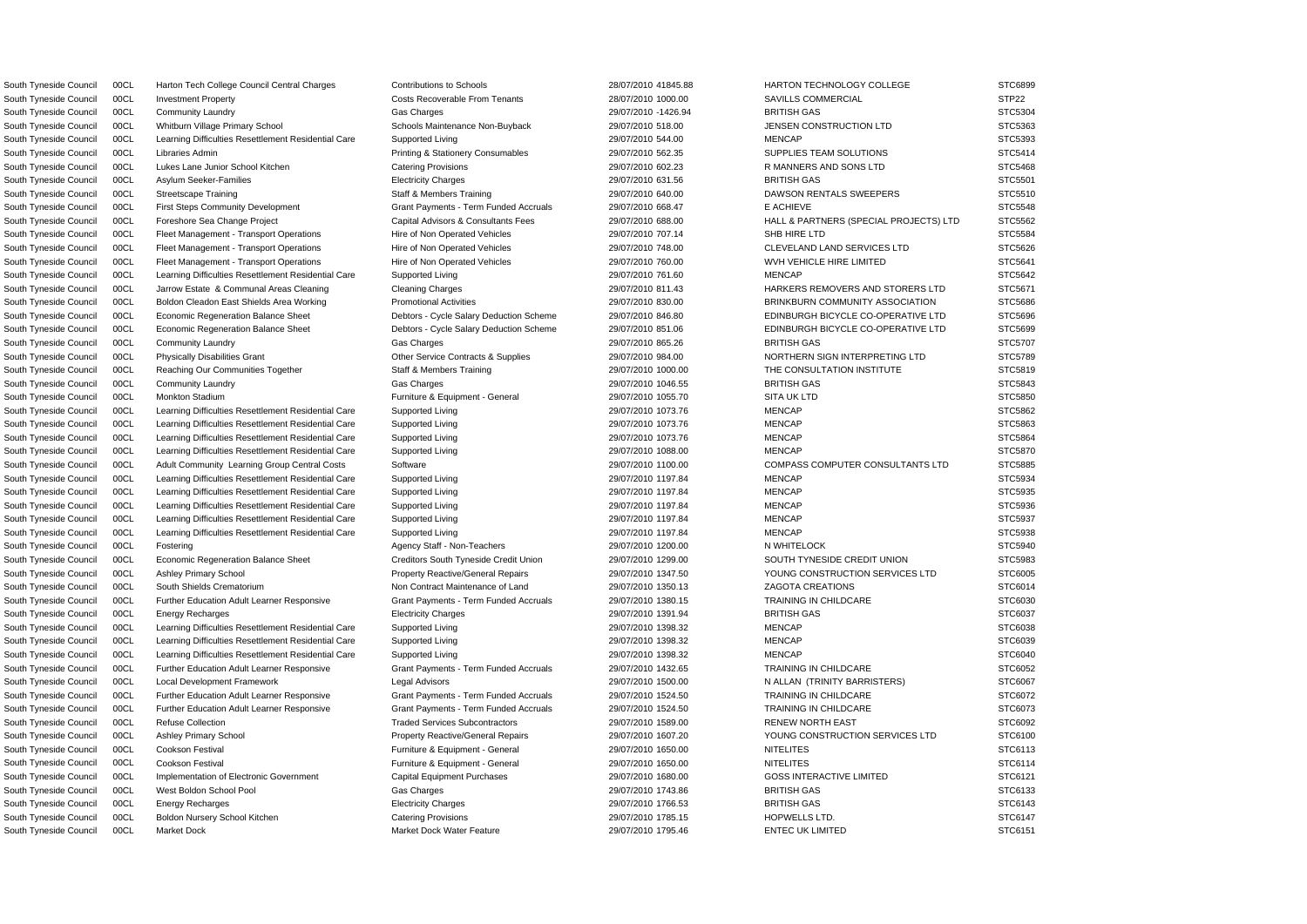South Tyneside Council 00CL Fleet Management - Transport Operations Hire of Non Operated Vehicles 29/07/2010 1865.00 DAWSON RENTALS SWEEPERS STC6175 South Tyneside Council 00CL Fleet Management - Transport Operations Hire of Non Operated Vehicles 29/07/2010 1865.00 DAWSON RENTALS SWEEPERS STC6176 South Tyneside Council 00CL Fleet Management - Transport Operations Hire of Non Operated Vehicles 29/07/2010 1865.00 DAWSON RENTALS SWEEPERS STC6177 South Tyneside Council 00CL Fleet Management - Transport Operations Hire of Non Operated Vehicles 29/07/2010 1865.00 DAWSON RENTALS SWEEPERS STC6178 South Tyneside Council 00CL Fleet Management - Transport Operations Hire of Non Operated Vehicles 29/07/2010 1865.00 DAWSON RENTALS SWEEPERS STC6179 South Tyneside Council 00CL Disabilities Facilities Grant Minor Adaptations Capital Grants to Third Parties 29/07/2010 1870.55 P & B GLASSFIBRE STC6180 South Tyneside Council 00CL West Home Care Team **Printing & Stationery Consumables** 29/07/2010 1900.00 POST OFFICE LTD STC6190 South Tyneside Council 00CL Whiteleas Way Residential Care Home Furniture & Equipment - General 29/07/2010 1900.00 PLAY FITNESS LTD STC6191 South Tyneside Council 00CL Learning Difficulties Commissioned Day Care Supported Living 29/07/2010 1918.96 MENCAP MENCAP STC6198 South Tyneside Council 00CL Simonside Junior School Kitchen Catering Provisions Catering Provisions 29/07/2010 1941.71 HOPWELLS LTD. STC6203 South Tyneside Council 00CL Marine Park School Kitchen Catering Provisions Catering Provisions 29/07/2010 1948.71 HOPWELLS LTD. STC6204 South Tyneside Council 00CL School Pools General School Travel Contracts 29/07/2010 2005.20 TOURMASTER TRAVEL LIMITED STC6217 South Tyneside Council 00CL Refuse Collection Case of the Collection Traded Services Subcontractors 29/07/2010 2023.00 RENEW NORTH EAST STC6222 South Tyneside Council 00CL Temple Park Centre Gas Charges 29/07/2010 2080.11 BRITISH GAS STC6229 STC6229 South Tyneside Council 00CL Energy Recharges Electricity Charges 29/07/2010 2274.07 BRITISH GAS STC6270 South Tyneside Council 00CL Further Education Adult Learner Responsive Grant Payments - Term Funded Accruals 29/07/2010 2286.75 TRAINING IN CHILDCARE STC6273 South Tyneside Council 00CL Fleet Management - Transport Operations Recharges for use of Council Vehicles 29/07/2010 2288.00 LONDONDERRY GARAGE LTD STC6274 South Tyneside Council 00CL Ashley Primary School **Property Reactive/General Repairs** 29/07/2010 2327.50 YOUNG CONSTRUCTION SERVICES LTD STC6280 South Tyneside Council 00CL Energy Recharges Electricity Charges 29/07/2010 2497.18 BRITISH GAS STC6303 South Tyneside Council 00CL Engineering Works, Highways The Traded Services Subcontractors 29/07/2010 2528.25 THOMPSONS OF PRUDHOE LIMITED STC6314 South Tyneside Council 00CL Section 17 Payments **CHARGE COUNTS CONTENTS Other Statutory Fees & Charges** 29/07/2010 2600.00 HMCS HMCS STC6324 South Tyneside Council 00CL Further Education 16-18 Apprenticeships Grant Payments - Term Funded Accruals 29/07/2010 2664.54 ZODIAC TRAINING LTD STC6327 South Tyneside Council 00CL Further Education Adult Learner Responsive Grant Payments - Term Funded Accruals 29/07/2010 2799.00 TRAINING IN CHILDCARE STC6340 South Tyneside Council 00CL Unclassified Roads Maintenance Roads Planned Maintenance 29/07/2010 2845.19 NORTHUMBRIAN ROADS LTD STC6342 South Tyneside Council 00CL Strategic and Regulatory Administration Postage Charges 29/07/2010 3000.00 NEOPOST NEOPOST STC6369 South Tyneside Council 00CL Cookson Festival Contracts Contracts & Supplies 29/07/2010 3250.00 INSANITY TALENT MANAGEMENT LTD STC6393 South Tyneside Council 00CL First Steps Community Development Grant Payments - Term Funded Accruals 29/07/2010 3295.00 WILSON ELLIOTT TRAINING & CONSULTANCY LTD STC6399 South Tyneside Council 00CL Total Place Pilot South Tyne Gateshead Sunderland Private Contractor - General Consultancy 29/07/2010 3500.00 QA BUSINESS IMPROVEMENT LTD STC6427 South Tyneside Council 00CL Fleet Management - Transport Operations Hire of Non Operated Vehicles 29/07/2010 3520.00 LONDONDERRY GARAGE LTD STC6430 South Tyneside Council 00CL Tyne & Wear Housing Partnership Other Service Contracts & Supplies 29/07/2010 3800.00 SOLUTIONS RECRUITMENT (NORTH EAST) LIMITED STC6472 South Tyneside Council 00CL Energy Recharges Electricity Charges 29/07/2010 3872.18 BRITISH GAS STC6482 South Tyneside Council 00CL Energy Recharges Electricity Charges 29/07/2010 3948.95 BRITISH GAS STC6488 South Tyneside Council 00CL Fleet Management - Transport Operations Hire of Non Operated Vehicles 29/07/2010 4180.00 PREMIER TRUCK HIRE LTD. STC6507 South Tyneside Council 00CL Energy Recharges Electricity Charges 29/07/2010 4291.75 BRITISH GAS STC6524 South Tyneside Council 00CL Energy Recharges Electricity Charges 29/07/2010 4593.24 BRITISH GAS STC6548 South Tyneside Council 00CL Energy Recharges Electricity Charges 29/07/2010 4809.20 BRITISH GAS STC6559 South Tyneside Council 00CL Factory Units Tyne & Wear Economic Development Compa Payment of Income Collected 29/07/2010 5029.01 TYNE & WEAR DEVELOPMENT CO LTD STC6577 South Tyneside Council 00CL Alternate Waste Collection/Recycling Capital Equipment Purchases 29/07/2010 5251.04 MGB PLASTICS LTD STC6592 South Tyneside Council 00CL Family Learning Impact Crant Compact Grant Payments - Term Funded Accurals 29/07/2010 7000.00 WILSON ELLIOTT TRAINING & CONSULTANCY LTD STC6655 South Tyneside Council 00CL Bisley Drive Short Breaks **Residential Care Respite In Borough 29/07/2010 7862.24** PLACES FOR PEOPLE INDIVIDUAL SUPPORT STC6682 South Tyneside Council 00CL Economic Regeneration Balance Sheet Creditors Creditors ST Credit Union 29/07/2010 8249.00 SOUTH TYNESIDE CREDIT UNION STC6687 South Tyneside Council 00CL West Walpole Street Adult Training Centre Servicing/Electric Testing of Equipment 29/07/2010 8433.90 ZURICH INSURANCE COMPANY STC6697 South Tyneside Council 00CL Further Education Employer Responsive-Workplace NVQ Grant Payments - Term Funded Accruals 29/07/2010 9156.00 TRAINING IN CHILDCARE STC6712 South Tyneside Council 00CL Energy Recharges Electricity Charges 29/07/2010 12196.90 BRITISH GAS STC6767 South Tyneside Council COCL Mouth of the Tyne Festival **Entertainers Services 29/07/2010 14919.50** EVENT INTERNATIONAL STC6792 South Tyneside Council 00CL Alternate Waste Collection/Recycling Pro Capital Equipment Purchases 29/07/2010 15688.00 STRAIGHT PLC STC6800 STC6800 South Tyneside Council COCL Mouth of the Tyne Festival **Entertainers Services 29/07/2010 19475.67** EVENT INTERNATIONAL STC6827 STC6827 South Tyneside Council 00CL Bisley Drive Short Breaks **Residential Care Respite In Borough** 29/07/2010 21257.19 PLACES FOR PEOPLE INDIVIDUAL SUPPORT STC6833 South Tyneside Council 00CL Energy Recharges Electricity Charges 29/07/2010 26688.75 BRITISH GAS STC6860 South Tyneside Council 00CL West Park Jarrow Playbuilder Capital Enhancement Costs 29/07/2010 34166.14 G & B CIVIL ENGINEERING LTD STC6880 South Tyneside Council 00CL Housing Revenue Account Client Monitoring Team HRA Reactive Repairs - STH Client Recharges 29/07/2010 35790.17 SOUTH TYNESIDE HOMES STC6883 South Tyneside Council 00CL Temple Park Centre Gas Charges 29/07/2010 36038.85 BRITISH GAS STC6885 STC6885 South Tyneside Council 00CL Temple Park Centre Gas Charges 29/07/2010 38966.55 BRITISH GAS STC6889 STC6889 South Tyneside Council 00CL Learning Difficulties Resettlement Residential Care Supported Living 29/07/2010 39392.72 MENCAP MENCAP STC6891 South Tyneside Council 00CL Programme Procurement & Delivery Capital In House Salaries 29/07/2010 196127.26 SOUTH TYNESIDE HOMES STC6957

South Tyneside Council 00CL Supporting People into Work (Headway) Grant Payments - General 30/07/2010 -502.10 GROUNDWORK SOUTH TYNESIDE AND NEWCASTLE STC5339